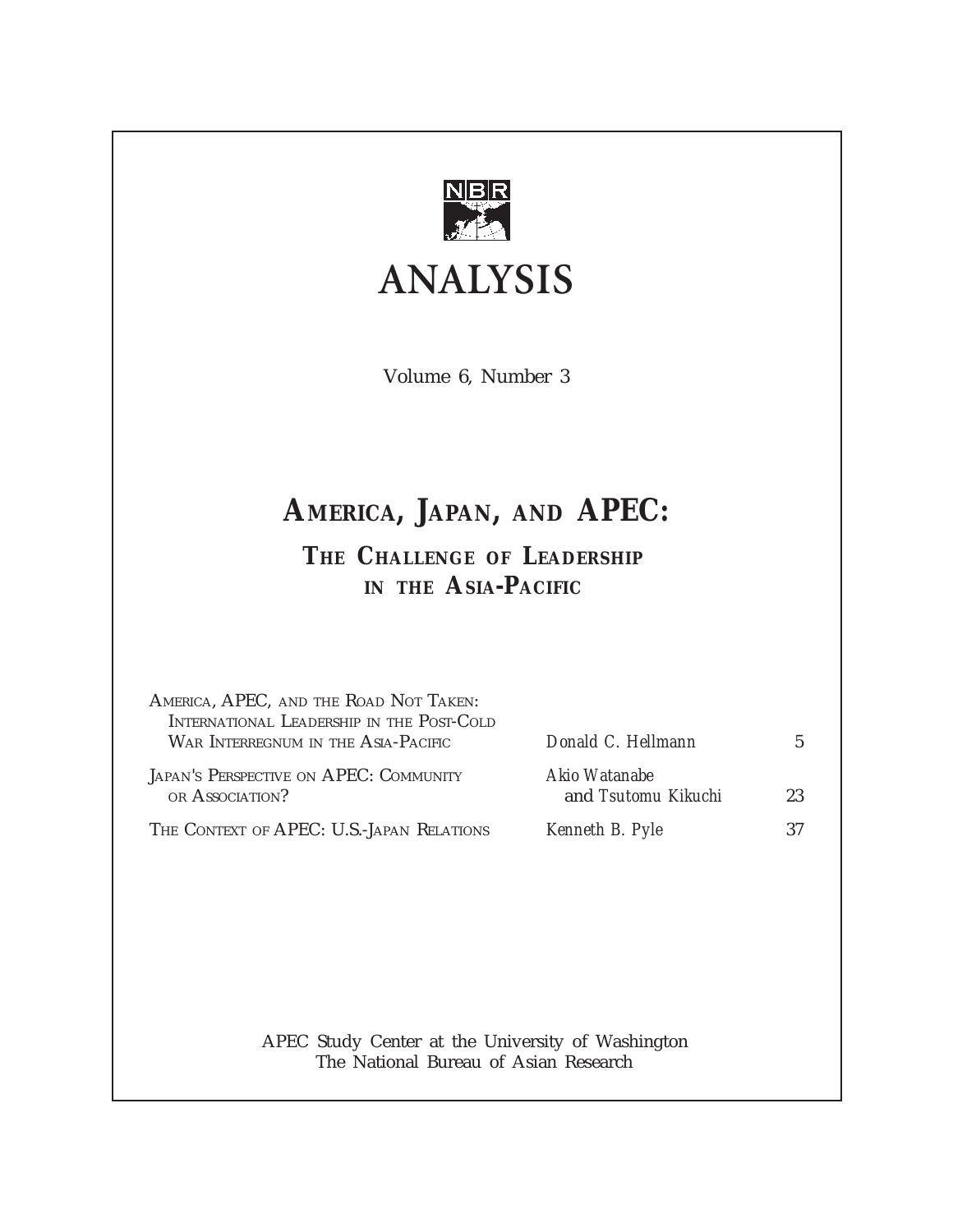© 1995 by The National Bureau of Asian Research.

#### ISSN 1052-164X

Printed in the United States of America.

The National Bureau of Asian Research, a nonprofit, nonpartisan institution, conducts advanced policy research on contemporary and future issues concerning East Asia, Russia, and U.S. relations with the Asia-Pacific region. NBR does not advocate policy positions, but rather is dedicated to providing expert information and analysis for effective and far-sighted policy decisions.

The *NBR Analysis*, which is published five times annually, offers timely reports on countries, events, and issues from recognized experts. The views expressed in these essays are those of the authors, and do not necessarily reflect the views of other NBR research associates or institutions that support NBR.

This report may be reproduced for personal use. Otherwise, its articles may not be reproduced in full without the written permission of NBR. When information from this report is cited or quoted, please cite the author and The National Bureau of Asian Research.

Funding for this publication was provided by the Henry M. Jackson Foundation.

Publishing and production services by Laing Communications Inc., Redmond, Washington.

NBR is a tax-exempt, nonprofit corporation under I.R.C. Sec. 501(c)(3), qualified to receive tax-exempt contributions.

This is the twenty-third *NBR Analysis.*

For further information about NBR, call or write:

THE NATIONAL BUREAU OF ASIAN RESEARCH

715 SAFECO Plaza Seattle, WA 98185 Tel: (206) 632-7370 Fax: (206) 632-7487 E-mail: nbr@nbr.org http://www.nbr.org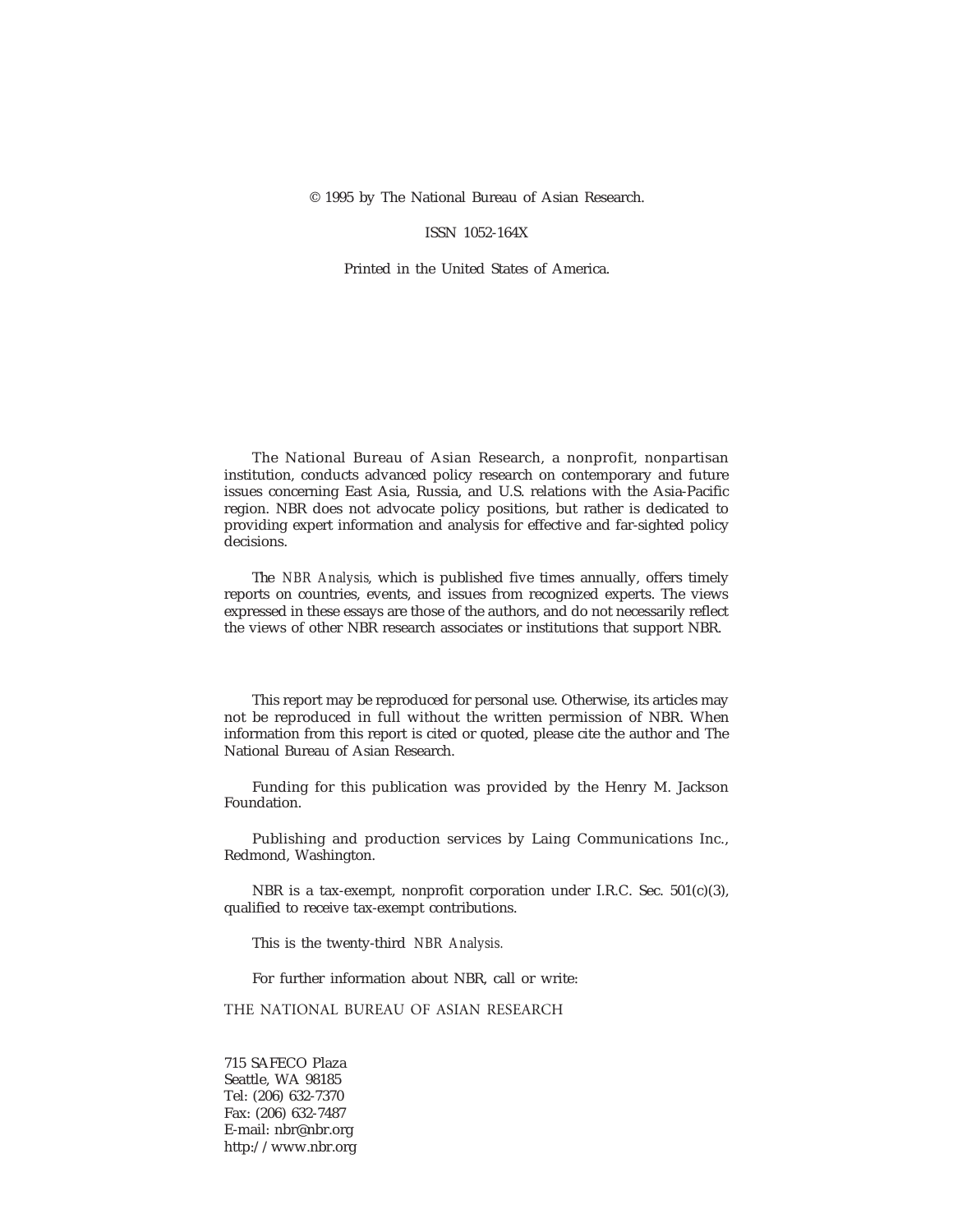# FOREWORD

President Clinton's attendance this month at the annual meeting of the leaders of the Asia-Pacific Economic Cooperation (APEC) forum in Osaka, followed by his summit meeting with Prime Minister Tomiichi Murayama in Tokyo, calls attention to how significant APEC has become in post-Cold War international relations and how central the U.S.-Japan relationship is to the future of APEC.

APEC, whose membership links the Western hemisphere with Asia and spans the world's largest and most dynamic regional economic market, is the most significant new international institution in post-Cold War Asia that attempts to address new realities in the Pacific. But this institutional innovation is a paradox. On the one hand, it has become a regional focus for trade policy planning. On the other hand, it gives no recognition of the interdependence of economic prosperity and security. Furthermore, there are no formal procedures for making decisions and no sanctions or guidelines for conflict resolution. APEC, with its narrow economic parameters and rudimentary organizational features, thus far lacks the essential requirements of an enduring community of nations.

The papers in this issue of the NBR Analysis address this paradox and the issue of linking economics and security in determining the future of the region. Donald Hellmann, the director of the APEC Study Center at the University of Washington and chairman of the U.S. Consortium of APEC Study Centers, considers the future role of the United States, whose military presence in the Pacific has helped to allow the transformation of Asia since World War II. Professor Hellmann stresses the need for linking economics and security and highlights the indispensable role of American leadership in creating a new institutional framework.

Akio Watanabe and Tsutomu Kikuchi present a Japanese perspective which, while maintaining the importance of an American role, argues in favor of an evolutionary approach to institution-building. This paper is particularly valuable since Professor Watanabe was a leading member of a Japanese government panel that made recommendations in 1994 for Japan's future defense strategy. He is presently heading a study for a leading Japanese think tank on options for future regional defense regimes.

My paper offers an analysis of the post-Cold War changes in Japanese foreign policy and argues for a revised U.S.-Japan alliance to reflect the new realities.

These papers were presented on August 28-29, 1995, at a workshop in Seoul cosponsored by the APEC Study Center at the University of Washington and The National Bureau of Asian Research, and organized by the Center for International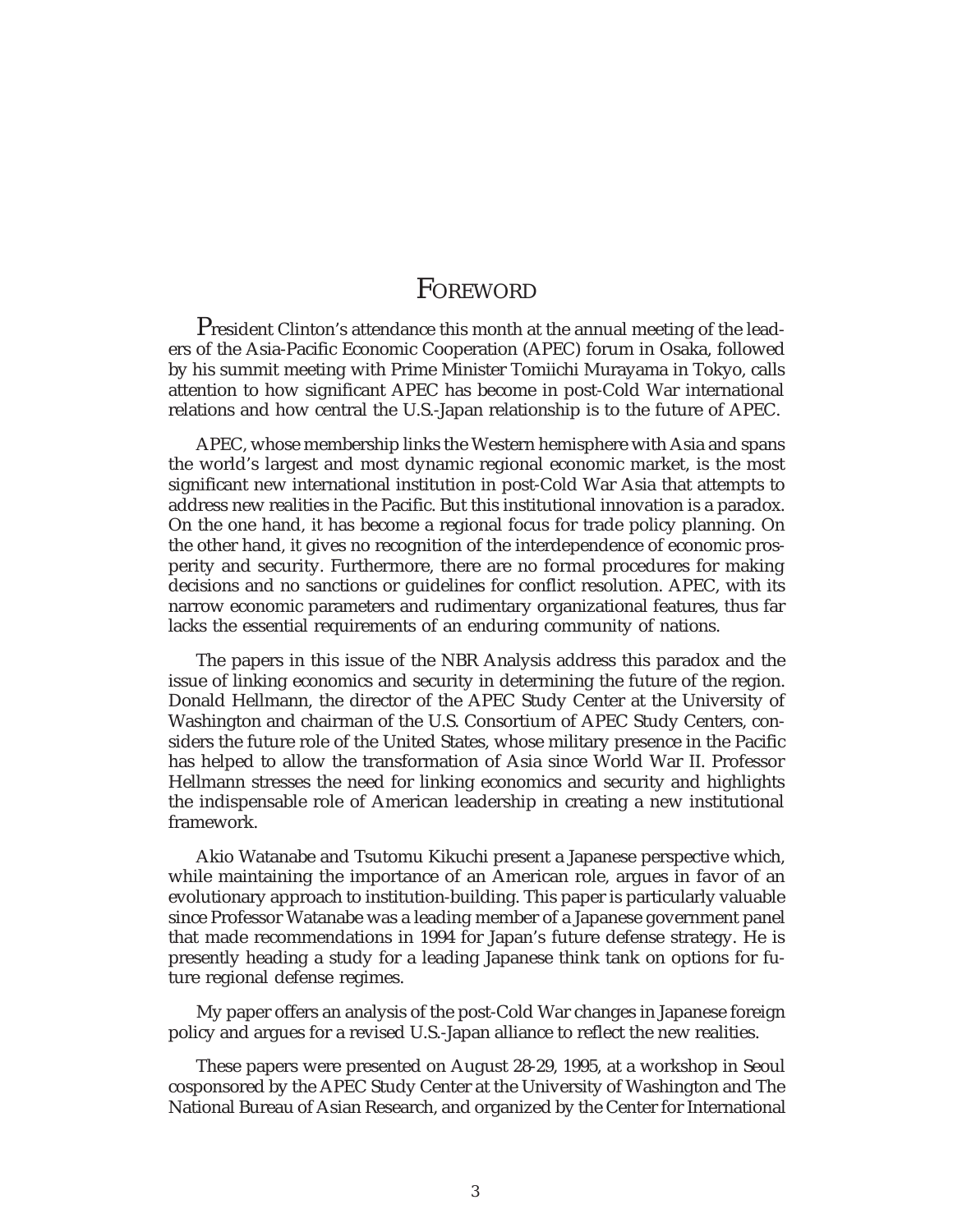Studies at Seoul National University and the Korea Foundation. They were also presented at a follow-up conference on September 21-22, 1995, in Tokyo in collaboration with the Japanese Ministry of Education, Science, and Culture, and the Institute of Developing Economies.

For their generous financial support of this project, the cosponsors wish to thank the Lynde and Harry Bradley Foundation, the Henry M. Jackson Foundation, and the University of Washington.

> Kenneth B. Pyle President The National Bureau of Asian Research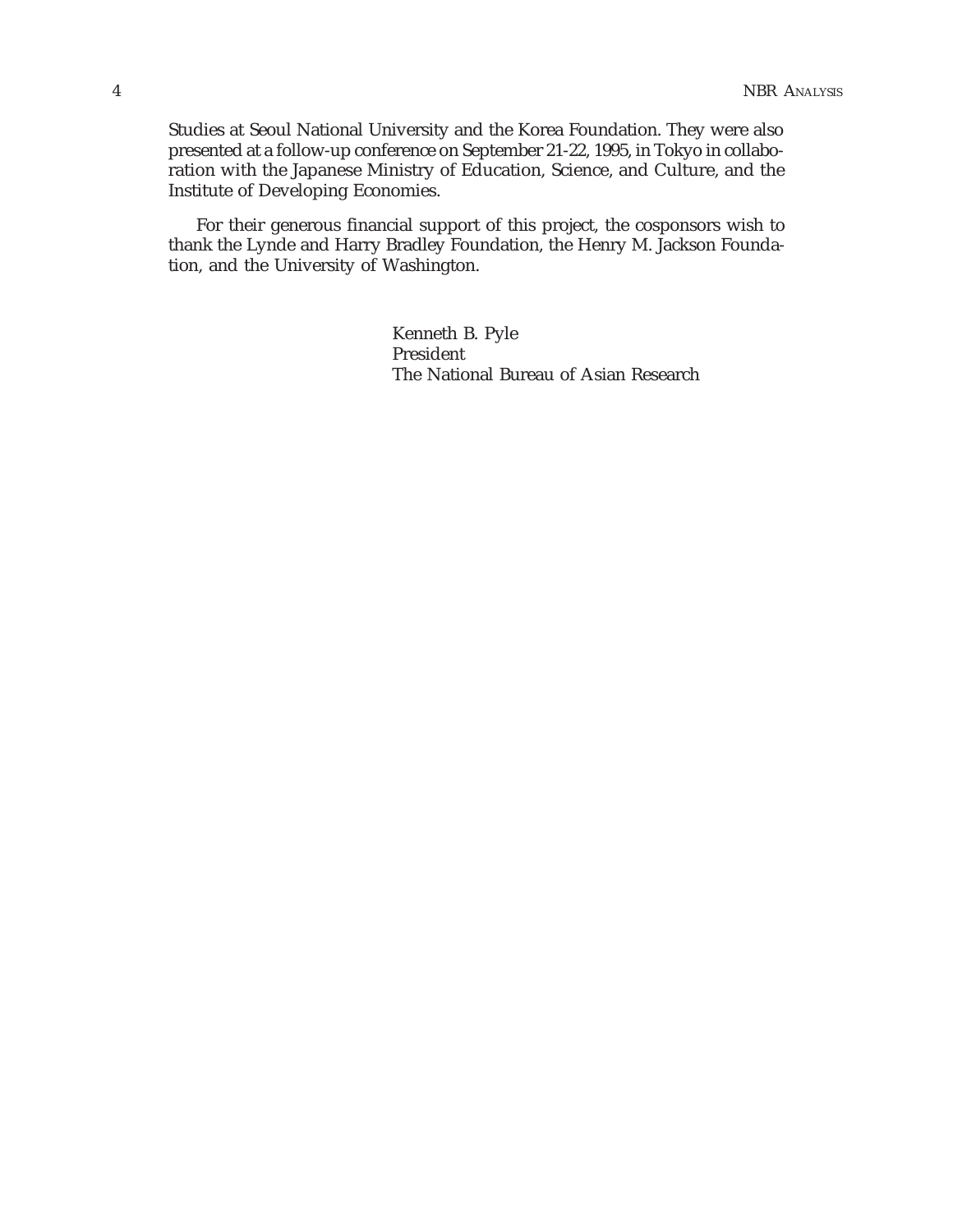# **AMERICA, APEC, AND THE ROAD NOT TAKEN: INTERNATIONAL LEADERSHIP IN THE POST-COLD WAR INTERREGNUM IN THE ASIA-PACIFIC**

## *Donald C. Hellmann*

The Asia-Pacific Economic Cooperation (APEC) forum is at once promising and seriously flawed. Born in the year that the Cold War died, it has flourished as the only institution that encompasses the region destined to become the next center of the global political economy. Despite a narrow economic focus, a tiny operating budget, no real structure for decision-making, and a membership that is fundamentally diverse in terms of wealth, culture, politics, and the ways in which its economies operate, APEC has nevertheless prospered and grown as a forum for communication in this current interregnum between the end of the Cold War and the still inchoate new international order.

The flaws of APEC as a viable international organization in the long term are self-evident, fundamental, and potentially fatal. One flaw is its narrow focus. By dealing solely with economic matters, APEC not only ignores political-security issues, but essentially leaves in place the existing Cold War security arrangements in which the military burden falls on the United States. These arrangements, although officially accepted by the United States, $^1$  are based on assumptions regarding threats, force structure, and diplomatic instruments (i.e., bilateral security treaties) that are rooted in the global strategic challenge of the Cold War, not in the narrower constabulary security issues that dominate Asia and the world in the post-Cold War era. Problems of burden-sharing, especially but not exclusively with regard to Japan, have reached proportions that are extreme and unsustainable in the long term. Unless it is assumed that peace will break out permanently or that future U.S. security policy will simply be an extension of the past, APEC must be part of a new Pacific and/or global security regime.

A second weakness is that APEC is not fully rooted in the legacies of the turbulent history of Asia of the last hundred years. During the 20th century, East Asia has been almost continuously beset by radical and rapid change: war, revolution, and now protracted and unprecedented economic growth. Two countries-China and Japan-have played and continue to play central roles in this ongoing Asian revolution. To succeed, APEC must flourish in the shadow of 20thcentury history, and modest goals like a timetable for free trade must be seen against the profound legacies of the past and the current challenges posed by the existence of two traditionally competitive Asian superpowers.

<sup>1</sup> See U.S. Department of Defense, *United States Security Strategy for the East Asia-Pacific Region*, Office of International Security Affairs, February 1995, *passim*.

Donald C. Hellmann is director of the APEC Study Center and professor of international studies and political science at the University of Washington.

<sup>© 1995</sup> by The National Bureau of Asian Research.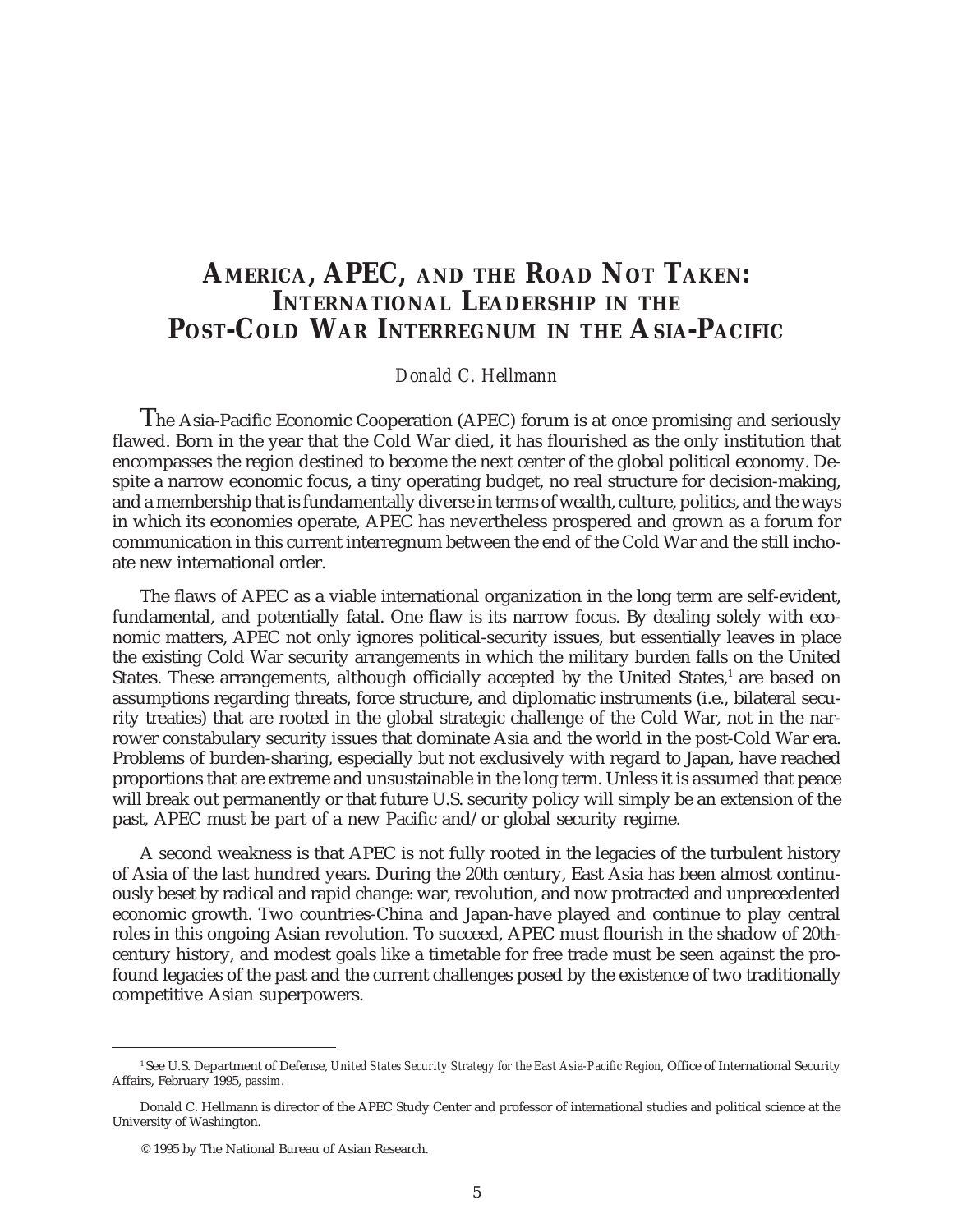The challenges Japan and China present are daunting. Japan, a global economic superpower and the world's largest creditor, has entered the current era with enormous economic resources but remains almost wholly devoid of international legitimacy, i.e., a capacity for leadership that transcends economic power alone. Tokyo has stood on the sidelines militarily during the post-Cold War era and still has to come to grips with the bitter legacy of Japan's aggression during the 1930s and 1940s. Moreover, its domestic political problems-the party system is in turmoil and the bureaucracy is efficient but rigid-inhibit innovation in foreign policy. Japan is not now in a position to lead in Asia.

China, too, suffers from the burdens of its history. As Asia's biggest and most rapidly developing nation and largest military power, it is currently in the midst of a domestic transfer of political power without an established framework to handle the succession. China remains a communist state in a post-communist world, and it lacks the legitimacy needed for international leadership. It is both blessed and burdened by the fact that overseas Chinese dominate most of the economies in Southeast Asia and are investing ever more of their capital in mainland China. How Japan and China integrate themselves into the international system will fundamentally shape not only APEC and the Asia-Pacific region, but the structure of the global system itself.

In its conception, operating procedures, and discussions about its future, APEC has an inward-looking and regional cast. Stress tends to be on the enhanced intraregional patterns of trade or APEC's uniqueness ("Asian-ness"), making the forum a counterpoint to the more rulebased European Union and North American Free Trade Agreement (NAFTA). In fact, APEC is important not because it is a new model for regional cooperation but because the Asia-Pacific region has moved to center stage in the global economy. If APEC is to flourish, it is imperative to address frontally and fully its role in the global economy.

The United States is the nation most capable of providing the leadership needed to transform APEC into an international organization capable of facing the global and regional challenges of the incipient "Pacific century." Why the United States is effectively the only candidate for leadership, why it has not taken the road of international leadership in the Pacific, and how this road may be traveled, are the subjects of this paper.

# **The Foundations for APEC: America and the Cold War Era in Asia**

Virtually all discussions of APEC, its modus operandi, its future, and especially the potential role of the United States give short shrift to the turbulent modern history of Asia and the peculiar features of the Cold War international system within which the foundations for APEC were laid. Rather, emphasis tends to be on economic developments of the last few decades, the uniqueness of Asian cultures, and the inescapable limits they impose on the structure of regional institutions (the Association of Southeast Asian Nations, or ASEAN, is the most frequently cited example), the decline of the American economic presence, and the seemingly inevitable reduction of the American political/military role in a post-Cold War world in which geoeconomics drives international affairs.

If we juxtapose the debate about APEC with similar discussions that took place in Europe regarding its future at a comparable juncture of international upheaval following World War II, the contrast is striking. The European debate displayed an understanding of both the burdens and promise of European and global history, a true sense of vision tempered by realism (as was displayed by statesmen such as Jean Monnet), and a sophisticated and holistic sense of international affairs in which "Economics and politics [were seen as] the seamy side of each other, if only in the sense that any distinction between them is a matter of convenience not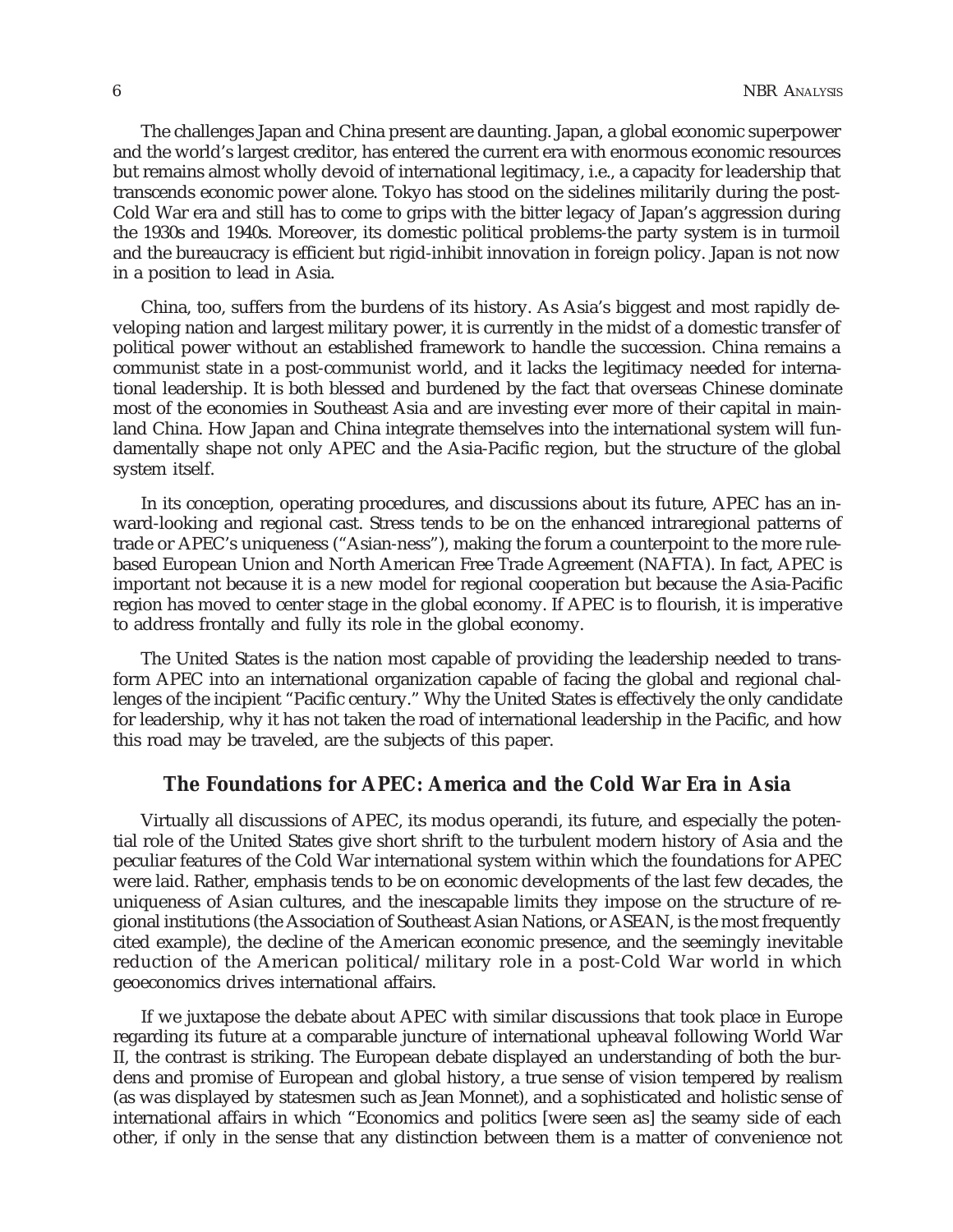conviction."2 The purely economic visions for APEC and the Asia-Pacific fail to place APEC in the context of either modern East Asian history or the contemporary international political economy, in which nationalism and conflict remain conspicuous features.

It is vital to strengthen APEC because Asia and the Pacific have become important, not because the institution has uncovered a radically new way to foster free trade or because it embodies any intrinsic, uniquely Asian formula. Furthermore, Asia became important because of the political and economic revolutions that occurred during the second half of the 20th century under Pax Americana in the Pacific, and APEC is rightly viewed as the organic outgrowth of the processes of political-economic change that occurred during this period. At the same time, the Cold War era itself must be seen against the backdrop of international relations in the past two hundred years.

The second half of the 20th century was dominated by the Cold War, a protracted global confrontation between the United States, the Soviet Union, and their allies on ideological, geopolitical, and economic planes. The prospect of a nuclear holocaust forestalled the physical devastation previous world wars had brought, but the Cold War did create updated variants of empires (the Eastern and Western blocs); legitimated the framework for the remarkably successful American-led global economic order; cast its shadow over the occasions and the forms of war; and severely (in the case of the Soviet Union, fatally) affected the politics and the economies of the two superpowers. Not surprisingly, the conflict's sudden end after 40 years created many of the fundamental discontinuities that followed the two previous great wars of this century; it also provided the occasion and the need for statesmanship.

As Robert Gilpin and Raymond Aron have repeatedly pointed out, after every other modern hegemonic war (the Napoleonic Wars and World Wars I and II), statesmen from the coalition that won (Clemens von Metternich, Woodrow Wilson, George Marshall, and others) moved decisively to shape the still indeterminate new world order by creating institutions to manage the radically different distribution of political, economic, and military power in terms of the values which the victors hoped to instill in the vanquished. The failure of the United States to do so after the Cold War is historically unprecedented.

There are, however, certain features of the current international situation that are unique and do pose barriers to creating the kinds of institutions that were put into place in all of the previous periods of international upheaval following hegemonic wars. In the past, the efforts to establish a framework for peace and prosperity appropriate to the new era centered on ideas and institutions that could prevent a recurrence of the spasm of violence that marked the end of the previous age. After 1945, for example, peace was to be secured by replacing the political and economic nationalism that had given rise to World War II with a collective security arrangement (first the United Nations and then Pax Americana), the political and economic democratization of Germany and Japan, and the creation of an open, liberal, and multilateral world economic order.

The current situation is different for several reasons: (1) the end of the Cold War came not from a military victory but from the cataclysmic political and economic collapse of European and Soviet communism, and this has muted the imperatives for building a new world order; (2) the more diffuse distribution of military and economic power and the absence of a single, obvious threat to peace complicate and inhibit efforts to institutionalize management of the global political economy; (3) the United States was itself enervated by the protracted Cold War and has been led not by decisive statesmen, but by politicians like former President George Bush who confessed to trouble with "the vision thing"; and (4) it is not the core industrial

<sup>2</sup> Richard Mayne, *The Community of Europe: Past, Present and Future*, New York: Norton Publishing, 1963.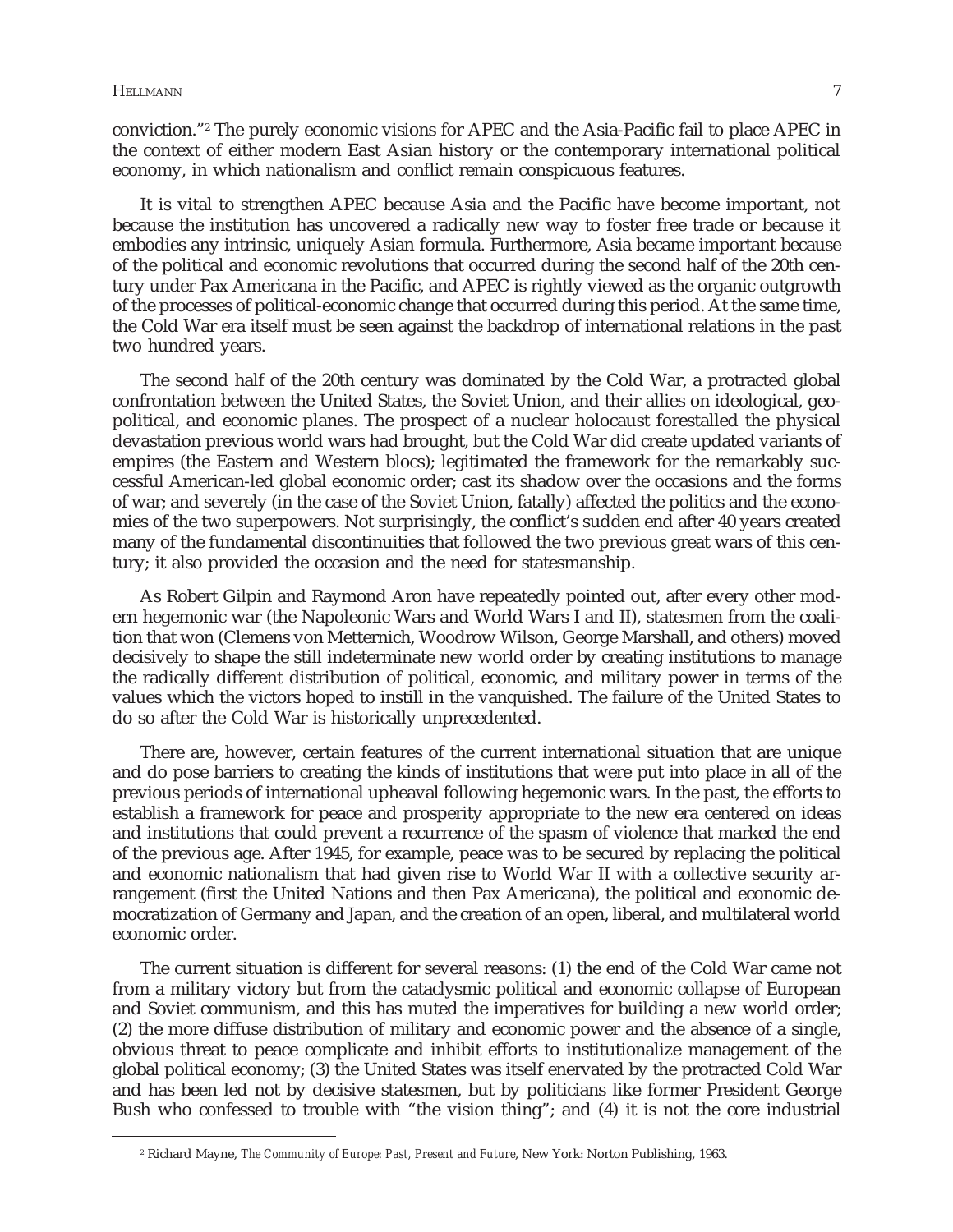states but the nations on the periphery, with a surfeit of the ingredients fostering conflict (e.g., nationalism, ethnicity, poverty) and access to weapons of mass destruction that will constitute the most likely arenas for conflict in the future. Because conflict is more likely on the periphery of the system and *within* states as much as between them, most post-Cold War security threats are constabulary, not strategic.

Finally, the persistence of the nation-state system as the core of global affairs, together with enormously enhanced economic interdependence, ensures that the economic component in national security calculations will be magnified and that domestic politics will continue to be integral to all foreign policy calculations. This post-Cold War phenomenon, which is of particular relevance to APEC and the Asia-Pacific, may be called the "paradox of interdependence." It is paradoxical because the enhanced scope of international economic interaction has created new competitors with national governments for leadership in foreign policy (e.g., multinational corporations and international organizations) while strengthening the role of economic interest groups within nations in foreign policy-making-thereby encouraging a kind of populist economic nationalism in which the role of the national government is enhanced. In one sense, APEC may be seen as an attempt to resolve this paradox.

Although these characteristics thus limit the capacity of any nation to shape a new international order, the United States' failure to lead in the creation of new institutions to manage the still fluid global political economy has greatly contributed to the environment of indeterminacy and complexity in contemporary world affairs. Despite the frequent charge by Asian nations that the United States is too aggressive in seeking to institutionalize APEC, what is distinctive about the American role in both the global and regional systems is just the opposite when viewed in historical perspective. The United States, the leader of the coalition that won the Cold War and the world's most powerful nation, has not provided enough leadership. This abdication of leadership is especially noteworthy in Asia, where regional prosperity, the preeminent military presence of the United States, and the absence of either an alternative regional leader or an established regional institution present an opportunity favorable for statesmanship.

Although the Cold War is over, two of its unique features still remain in the post-Cold War interregnum. These features are particularly important for the United States in Asia. First, there has not been a multilateral military alliance like NATO in the Pacific, and-bilateral arrangements with South Korea and Japan notwithstanding-regional containment was essentially supplied unilaterally by the United States. American economic relations with Asia during the Cold War also expanded without the tempering influence of regional institutions. The absence of overarching institutions is not rooted simply in the cultural complexity and uneven levels of economic development found in the region, but rather is symptomatic of an unadmitted but underlying feature of American policy toward Asia during the Cold War: Asia was not (and still is not) accorded either the priority or the sophisticated attention that Europe has commanded since 1945. "Wanted: An Asian Policy," a lament heard in Washington in the years immediately after World War II, is still appropriate today despite the American interest in APEC, the existence of economic ties that rival those with Europe, and the decisive role for the United States as a military balancer in the region.

Because the United States has not established a coherent, long-term strategic vision for the world or the Asia-Pacific region, the lacunae in America's Cold War policy toward the Pacific (i.e., the absence of regional institutions, an underdeveloped sense of priority) have been car-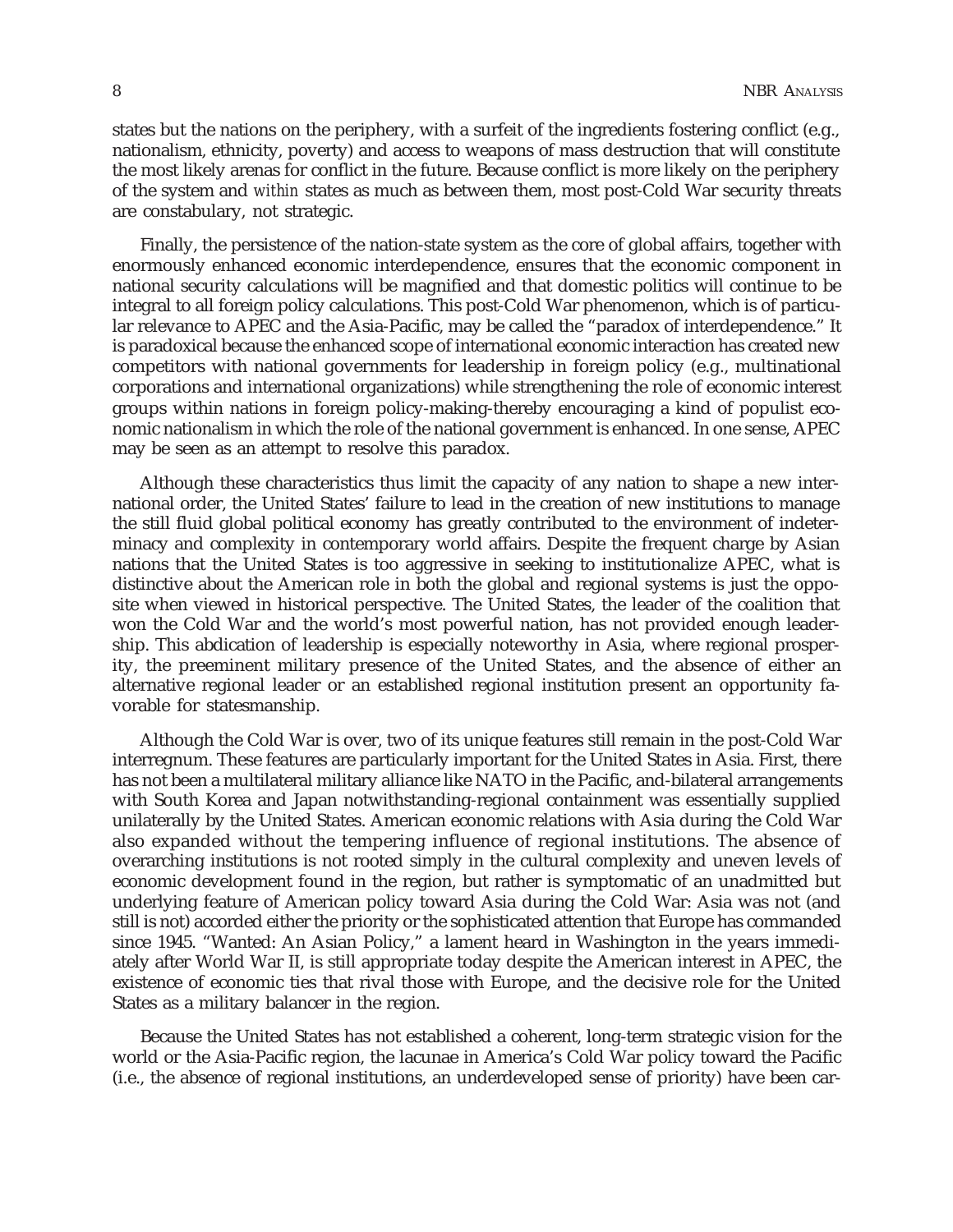#### HELLMANN 9

ried over into the post-Cold War era.<sup>3</sup> Although the addition of an annual meeting of the heads of state has implicitly broadened the purpose of APEC, as long as it remains narrowly economic in its focus and devoid of decision-making procedures beyond consensus, it remains an unlikely venue for creating a comprehensive and coherent framework for peace and prosperity in the Pacific. The legacies of America's Cold War strategy in Asia and the nationalist drift in American domestic politics may inhibit the capacity for American leadership in the Asia-Pacific, but they do not prevent it. Moreover, even a casual inspection of the legacy of the Cold War era for the other countries in APEC underscores that no nation or combination of nations, other than the United States, has the power, the legitimacy, or the international diplomatic experience to provide the leadership appropriate to set the rules and create the international institutions needed for a region destined to become the center of the global political economy.

In the five decades since World War II, the pace of political and economic change in East Asia has been dramatic. As of 1945, all of East Asia was ravaged by war; all but Japan and Thailand were colonies or, in the case of China, a quasi-colony. Japan was the only Asian country to have industrialized, and even there the devastation of American bombing made a quick economic recovery seem improbable. These conditions, brilliantly portrayed by Harold Isaacs in No Peace for Asia, provide a benchmark for how far and how fast Asia has come, and are fundamental to understanding the ensuing three decades, in which Asia continued to be subsumed by conflict. This was highlighted by the culmination of the century-old Chinese revolution and the two major conflicts of the Cold War, the wars in Korea and Vietnam.

Perhaps the most significant legacy of the Cold War era is the vitality and centrality it gave to nationalism throughout Asia. A legacy of the Western political tradition made universally legitimate only in the United Nations charter, nationalism is the defining concept (and curse) of modern international relations. Economic and strategic interdependence notwithstanding, the age of nationalism has really just dawned in East Asia. Southeast Asian leaders such as Malaysian Prime Minister Mahathir Mohamad predictably and understandably identify themselves as nationalists, even when promoting an egalitarian Pacific community. In Northeast Asia, ethnic and cultural homogeneity plus two divided countries give an even sharper edge to the nationalism manifest in China, Japan, and Korea. The Cold War era enshrined and enhanced nationalism as a conspicuous feature of the Asian-Pacific scene, a feature that any contemporary regional organization such as APEC must address. It also assures that political-security issues will remain an essential dimension of international relations on the Pacific Rim.

None of the countries in Asia has played a major role in the modern international system or in multilateral international organizations. China, long a colonial playground for Western imperial powers, convulsed by the most thoroughgoing revolution in world history, and now a modernizing communist state in a post-communist world, is still in the throes of defining its national identity and cannot be a candidate for leadership in creating a new international system. Korea, a colony until 1945 and still a divided country, will perforce be concerned primarily with its economic development and national reunification. Japan, bitterly distrusted by its Northeast Asian neighbors and with its own tradition of nationalism that leaves little room for "international public goods," on the margin of every major multilateral international organization of which it has been a member,<sup>4</sup> and bereft of political statesmen, cannot be expected to lead. Indeed, Japan's rise to global economic prominence during the Cold War occurred within an international security "greenhouse" that was made in America. One political by-product of

<sup>3</sup> That APEC, the "cornerstone of America's policy toward the Asia/Pacific," was conceived not by an American statesman, but by an Australian prime minister whose initial proposal was to exclude the United States from Asia, clearly illustrates the poverty of foreign policy leadership in Washington in the wake of the Cold War.

<sup>4</sup> The Asian Development Bank, of which Japan was a cofounder, is an exception, but it has functioned essentially as an arm of Japanese foreign policy.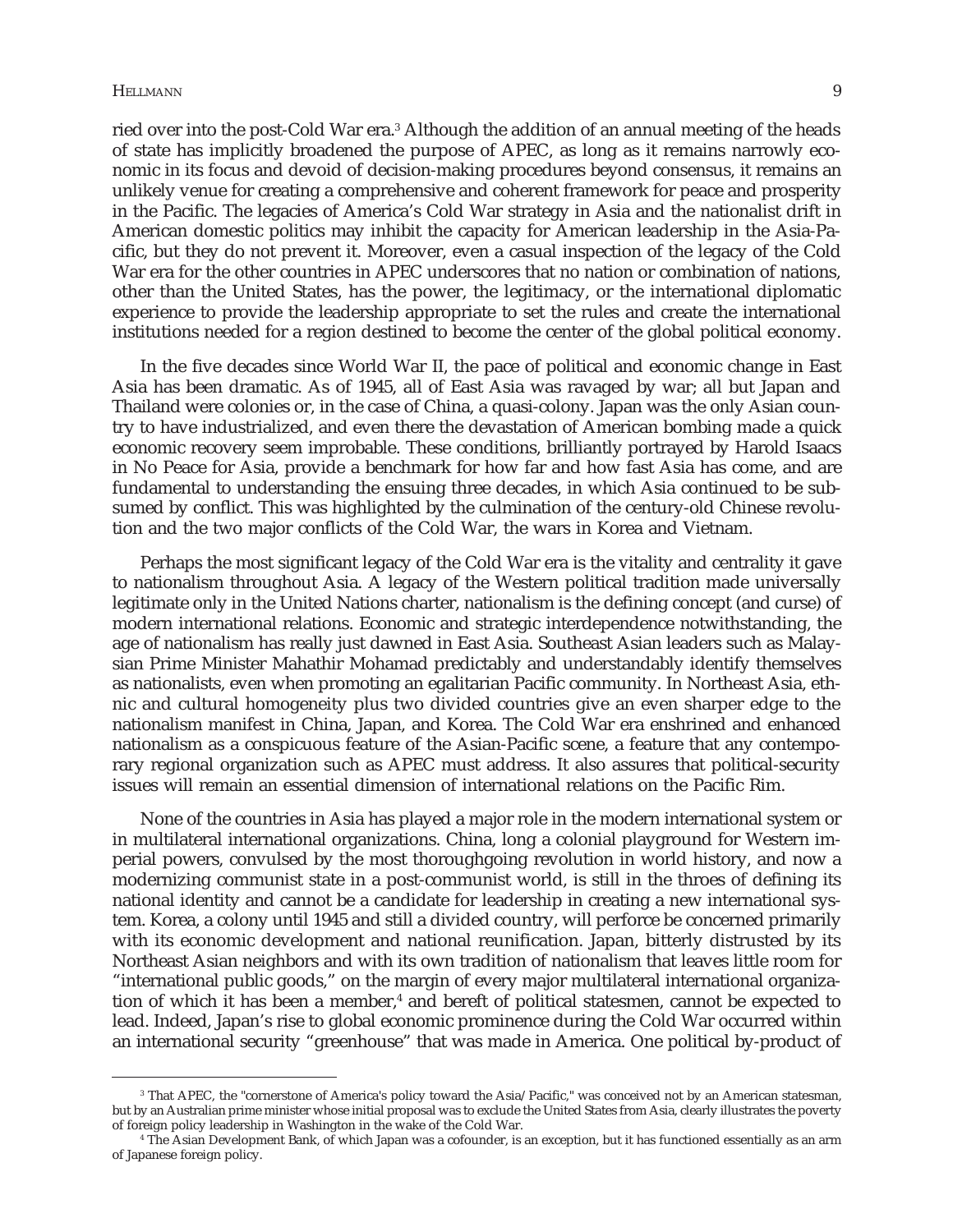that greenhouse was rule by a single party throughout the Cold War era, a regime that quickly collapsed after the Cold War ended and that has been replaced by political fluidity inhibiting bold foreign policy initiatives. Japan's capacity to design an independent and constructive role for itself in the international system would be severely limited outside of the "U.S.-Japan economy" and the American security alliance.

ASEAN, which was founded in 1967 as a subregional political organization among noncommunist states threatened by Vietnam and China, is seen by some as a potential focal point and model for regional organization.<sup>5</sup> To be sure, it has evolved into a vehicle for encouraging the largely market-driven economic integration of its member states and provides a venue for multilateral fora (e.g., the ASEAN Regional Forum) to facilitate communication and confidencebuilding in the political-security area. Despite its growing visibility and success in attracting great powers to participate in its activities, it is improbable that an organization in which the three superpowers in the region (the United States, China, and Japan) are not the central figures can serve as the locus for creating a comprehensive framework for managing the largest and fastest-growing region in the world, and for relating that framework to the global political economy.

The remarkable and ongoing economic growth experienced by all APEC nations during the Cold War era stands (with the Cold War itself) as one of the two most significant international developments in the second half of the 20th century. These remarkable achievements in Asia were made by Asians, but without the liberal global economic order (including access to American markets and technology) and the American security regime sustained throughout the Cold War, this prosperity would not have occurred. *Pax Americana* in the Pacific provided the international framework, strategic as well as economic, that was crucial to the development of the region. To be sure, the United States acted in its own self-interest: to contain communism and to reap the mutual benefits of economic growth in an open economic system. But its main by-productsprosperity and enhanced regional integration-provided a foundation without which APEC could not have been built.

Development in the Asian members of APEC occurred without these nations accepting *as operating norms* the principles of neoclassical economics on which the liberal global economic system was built. This came about partly because many APEC nations were (and are) "eligible" to distort markets because they are "developing economies." It also occurred because the United States gave top priority to security issues in its foreign policy, especially during the 1950s and 1960s, so that the goal of nurturing strong allies superseded the application of free trade principles-leading to the separation of politics and economics. Finally, it came about because the United States did not understand the uniquely successful blend of government leadership and free enterprise that came to characterize first Japan and then the newly industrialized economies (NIEs) as a means of fostering development through export-led growth. Within the greenhouse provided under *Pax Americana* in the Pacific, a new, brilliantly successful species of Asian capitalism emerged that is not congruent with the market-centered concepts underlying the General Agreement on Tariffs and Trade (GATT) and its successor, the World Trade Organization (WTO).

The contemporary Asia-Pacific international situation and the role of APEC in it are organically related to the revolutionary political and economic developments during the decades since World War II. The legacies of the Cold War era are mixed and paradoxical. Economically, the prosperity that was nurtured under *Pax Americana* in the Pacific propelled the region into a central global role. However, this prosperity also created three economic dilemmas: (1) it brought

<sup>5</sup> See, for example, Hadi Soesastro, ed., *ASEAN in a Changed Regional and International Political Economy,* Jakarta: Centre for Strategic and International Studies, 1995, *passim.*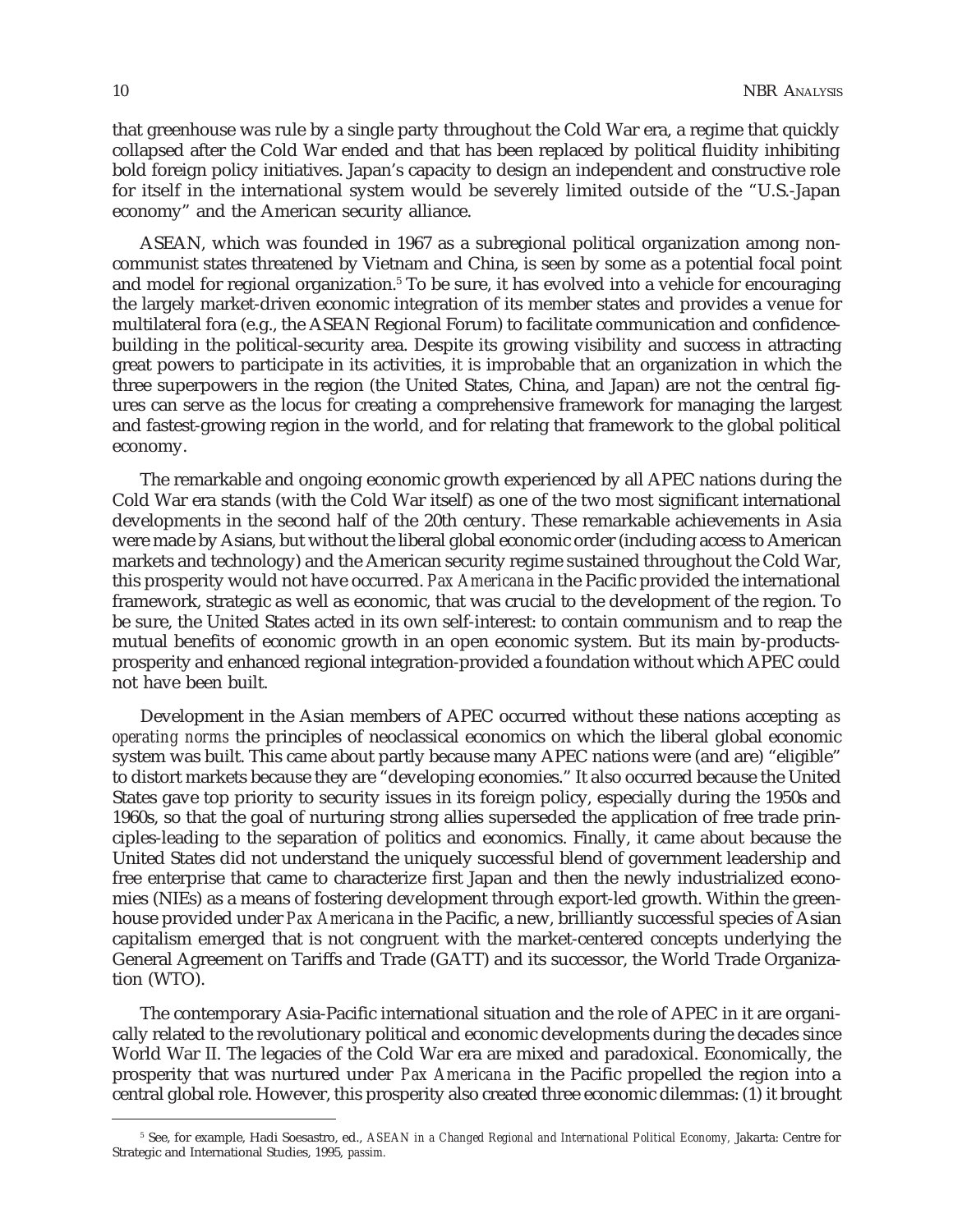into being an Asian model of development that is not easily and directly compatible with the neoclassical norms embodied in the GATT and the WTO; (2) it has led to a distribution of economic power in which Japan and China (and the "overseas Chinese") loom disproportionately large on the regional economic landscape; and (3) it left the United States as the critical market for Asia's export-driven economic growth, leading to America's massive and chronic regional trade deficit with the Asian nations of APEC and the subsequently bitter bilateral trade disputes that have cast a shadow over the APEC trade liberalization procedures.

Politically, the legacies of the Cold War are also paradoxical. It was a period in which the countries of Asia became independent and important participants in the modern international relations system. This transformation marked the dawn of the age of nationalism in the region, inevitably complicating the processes of regional integration that economic interdependence has set into motion. Most importantly, the hegemonic role played by the United States in the Cold War security regime in the Asia-Pacific region remains fundamentally intact, even though the threat justifying this framework has been utterly transformed. The concept of security itself needs revision to encompass economic and constabulary considerations, and hegemony is no longer appropriate or acceptable as a style of leadership now that the unique circumstances of the Cold War have come to an end. The long-term viability of APEC depends on at least the partial resolution of these paradoxes in the post-Cold War interregnum.

# **American Policy in the Asia-Pacific after the Cold War: The Geopolitical Backdrop for APEC**

#### *Japanese-American Relations*

A focus on Japanese-American relations is the best place to initiate a discussion of specific developments in the Asia-Pacific political economy in the post-Cold War period. Despite escalating intellectual, political, and policy concerns about Japanese-American relations, the important questions are rarely asked and even more rarely answered.

The first imperative regarding Japan and the Asia-Pacific region is to see them in a global, regional, and historical context rather than a bilateral and ahistorical perspective. The second imperative is to delineate the unique economic and political legacies of the Cold War era. Japan has emerged from the Cold War without a security policy beyond dependence on the United States, even while it has become the world's largest creditor and dispenser of foreign aid, the leader in many high technology industries, the dominant economic force in the world's fastest growing region, and the major overseas partner of the United States. The United States, with the only global military power and the world's largest GNP, is currently beset by internal and external economic and political problems that make leadership in the pattern of the Cold War impractical.

In the post-Cold War world, a viable adjustment of Japanese-American relations and American relations with the Asia-Pacific requires the effective linkage of economic and strategic policy considerations. The hegemonic security alliance now operative was crafted in the early years of the Cold War when Japan was devastated by war and poverty and was still under American military occupation. Today, the alliance is an anachronism. It is structured on assumptions about Japanese power and responsibilities appropriate to the years immediately after World War II and on the global role of the United States during the height of the Cold War in the 1950s and early 1960s. Perpetuation of the anachronistic asymmetry of this relationship has in recent years led to numerous astonishing and inherently nonviable results. For example, the world's largest debtor nation effectively underwrites the security of the world's largest creditor; and only in 1992, and then conditionally, did Japan agree to participate in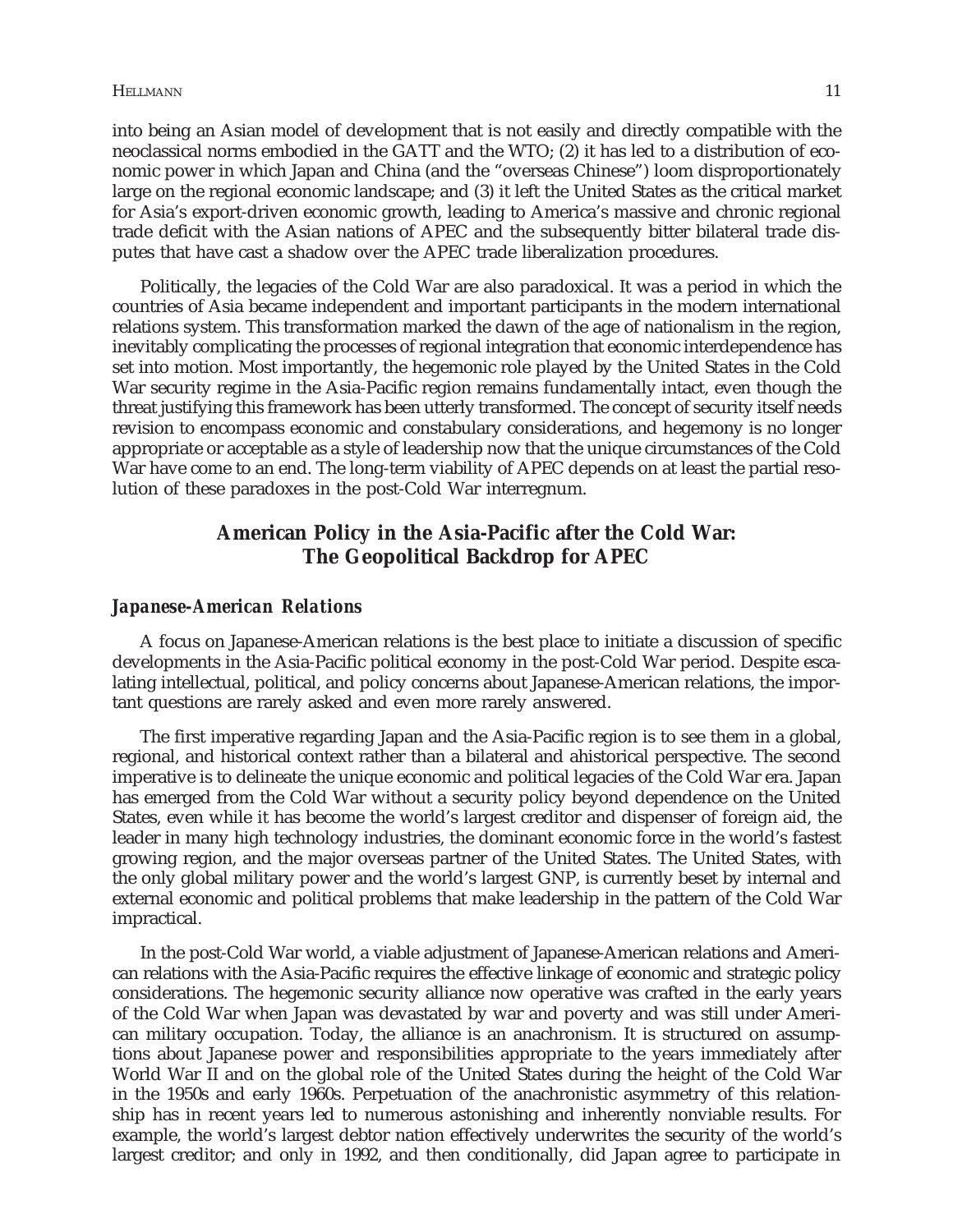the United Nations' peacekeeping forces or any multilateral overseas military activities, despite the fact that Japan possesses the world's third-largest defense force.

These anomalies, together with persistent and protracted bilateral friction over trade and investment, have provoked a strongly negative and increasingly populist political reaction in the United States. This, in turn, has stimulated overt and highly visible anti-Americanism in Japan. Hostile congressional actions have grown in number and intensity; in U.S. public opinion polls, Japan has replaced Russia as the greatest perceived threat to the United States. The American media have taken an increasingly adversarial position regarding Japan, and Japan has been central to hyperbolic presidential campaign rhetoric. These developments have introduced a volatile new variable into bilateral relations and complicate any efforts by American policymakers to bring the U.S.-Japan relationship into greater congruence with the new international realities.

The success of Japan and the problems that Japan poses for a smoothly operating new world order are rooted in three fundamental legacies of the last four decades. First, although Japan's success has rightly been explained in terms of the brilliance of its internal political-economic organization (e.g., Chalmers Johnson's "developmental state") and in terms of the inadequacies of American society and policies, another basic cause is the peculiar structure of the international system under Pax Americana. Japan has become a global economic superpower because it has lived in an international security greenhouse free from all costs (political and psychological as well as economic) of participating in power politics. The greenhouse was built by the United States in the early years of the Cold War and has been sustained until now despite a radical transformation in international economic conditions and the end of the Cold War. This has perpetuated the separation of economic and security policies and has created institutional arrangements in both countries that impede the adoption of policies appropriate to new political-economic realities. One needs only to recall Japan's opera buffa performance during the Gulf War in 1991 to understand how much difficulty Japan is having as it tries to engage itself in important geopolitical issues as America's international greenhouse is dismantled.

A second legacy of the Cold War era is the failure of Tokyo to come to terms with the ill will created by decades of Japanese imperialism in the first half of this century and, above all, by the atrocities committed by its military throughout East Asia during World War II. The refusal of Japan to accept responsibility for these actions reached astonishing proportions on the 50th anniversary of the end of World War II. Furthermore, the systematic revision of Japanese textbooks in an official disinformation campaign of a scope rarely seen outside of authoritarian or totalitarian societies, designed to assure that younger generations of Japanese do not know as truth what everyone in Asia knows to be true, has severely undermined the capacity of Japan to be a leader in the region despite the dominant economic position it now holds. Ironically, the failure of Japan to play an integral if subordinate military role to contain communism in Asia (in the manner of West Germany in Europe) has left glowing the embers of doubt about irresponsible militarism that were lit by Japan's tragic excesses in World War II. As Kenneth Pyle has articulated, the Cold War has left Japan shackled by the burdens of its own history, unable to articulate a national purpose that transcends its own narrow interests.<sup>6</sup>

The third legacy of the Cold War that bears on the mounting tension between Japan and the United States, the possibility of creating effective regional organizations within the membership of APEC, and the imperative to link economics and security in any Asia-Pacific order, is the previously mentioned "paradox of interdependence." States like Japan that are capable of a coherent industrial and foreign economic policy calibrated to enhancing national power in the

<sup>6</sup> See Kenneth B. Pyle, *The Japanese Question: Power and Purpose in a New Era*, Washington, DC: AEI Press, 1992.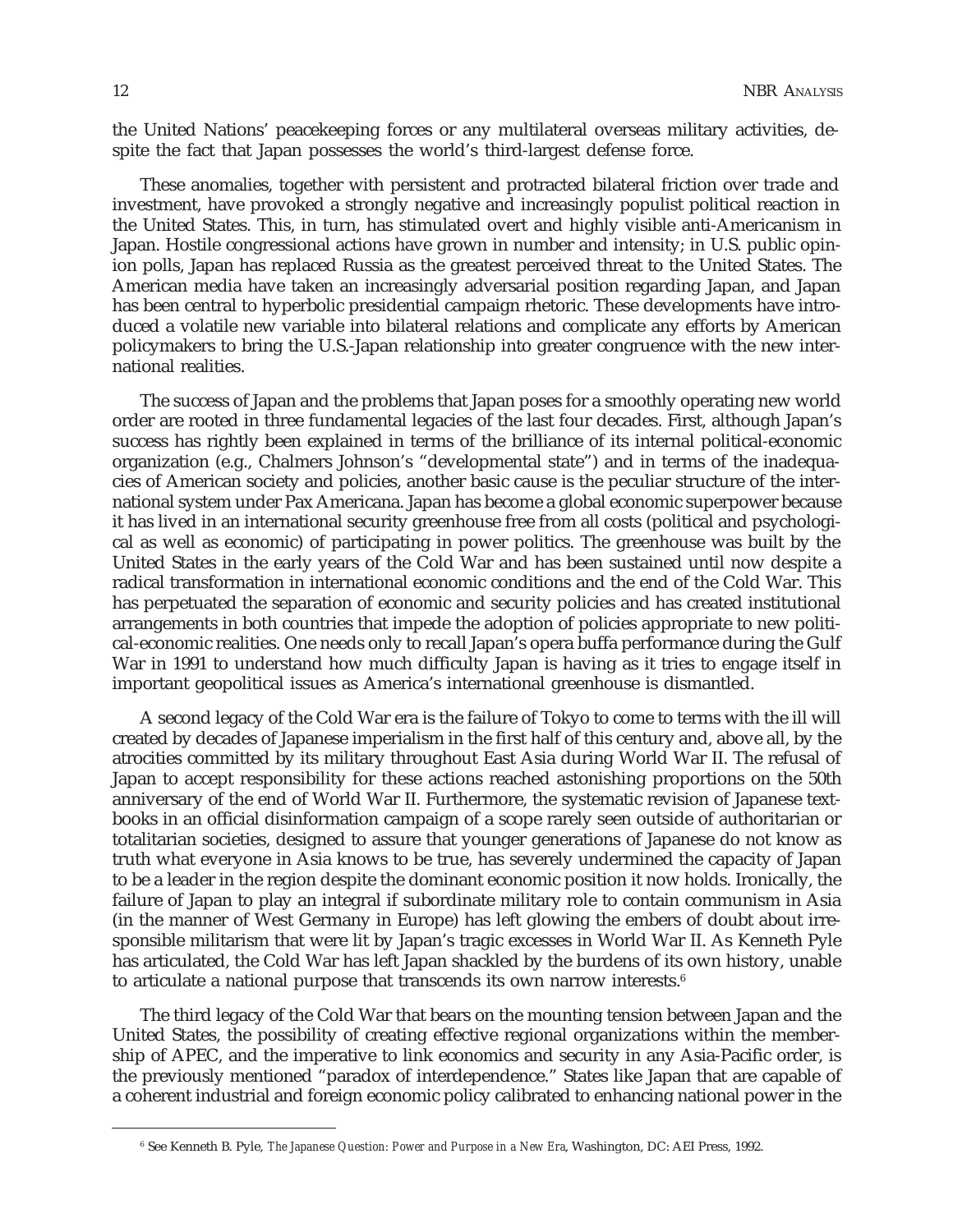#### Hellmann i 13

global marketplace behind a fig leaf of liberal economic verbiage are enormously rewarded.7 Conversely, the open and fragmented process relating to American economic foreign policy works to the severe disadvantage of the United States. The discontinuities between international economic power and international economic responsibilities have been perpetuated in large part because the United States has failed to reassesses adequately the policies and institutions of the Cold War.

Any attempt to reshape Japanese-American relations first confronts the question, "leadership by whom?" Because of the close links between Japanese society and political institutions, the current disarray in the Japanese party system, the reluctance of any nation at the apex of its power to alter its national course, and the seeming inability of Japan to articulate a national purpose with which others can identify, it is unlikely that Japan will take initiative to fashion a new world order. Any effort to bring about a new strategy that explicitly links security and economic policy must originate in Washington and foster an institutional *perestroika* in Japan as well as the United States, in much the way statesmen in previous periods of upheaval created new international systems-by leveraging the power from victory in the last great war.

Second, the Japanese concept of foreign aid-essentially commercial in purpose, informally (if not formally) tied to Japanese products, and self-consciously detached from political purposes such as democracy and human rights-stands in stark contrast to the politically conditional concept of American aid. Consequently, to agree to an international division of labor in which the United States maintains order and the Japanese give aid, as both the Bush and Clinton Administrations have done, would work only in a new world order devised by Lewis Carroll. Burden-sharing must include military responsibilities in a proportion roughly symmetrical to national economic power.

Third, both an expanded role for Japan in multilateral international economic organizations (e.g., the World Bank and the International Monetary Fund) and an expansion of the American role in regional organizations like the Asian Development Bank must be made to relate to their roles in similar organizations dealing with the maintenance of international order. It is within this context that the restructuring of APEC should be discussed. The international legacies of the Cold War international system for Japan and the United States provide an extreme example of how national economic and security policies are conditioned by the external environment in which they operate, and points the way to a realistic and sweeping restructuring of bilateral relations.

#### *United States Policy in Asia outside Japan*

Rather than reviewing in very broad strokes the recent major American policies toward Asia outside Japan, for the purpose of this paper it is more useful to assess selected policies in terms of the legacies of the Cold War and how they bear on an American political-economic strategy toward the region. By focusing on the fundamental approach taken by the United States with regard to four issues-relations with China, the closing of bases in the Philippines, the territorial dispute between Russia and Japan, and relations with Korea-it is possible to examine distinct and critical dimensions of American policy with an eye to defining a new road for Asia-Pacific leadership.

What is interesting and distinctive about U.S. policy toward China is the degree to which it has been caught up in and shaped by American domestic politics since the beginning of the

<sup>7</sup> Japan has been in fuller compliance with the formal requirements of the GATT than the United States since roughly 1973, but even the Japanese government sponsored six "market opening" campaigns in the 1980s.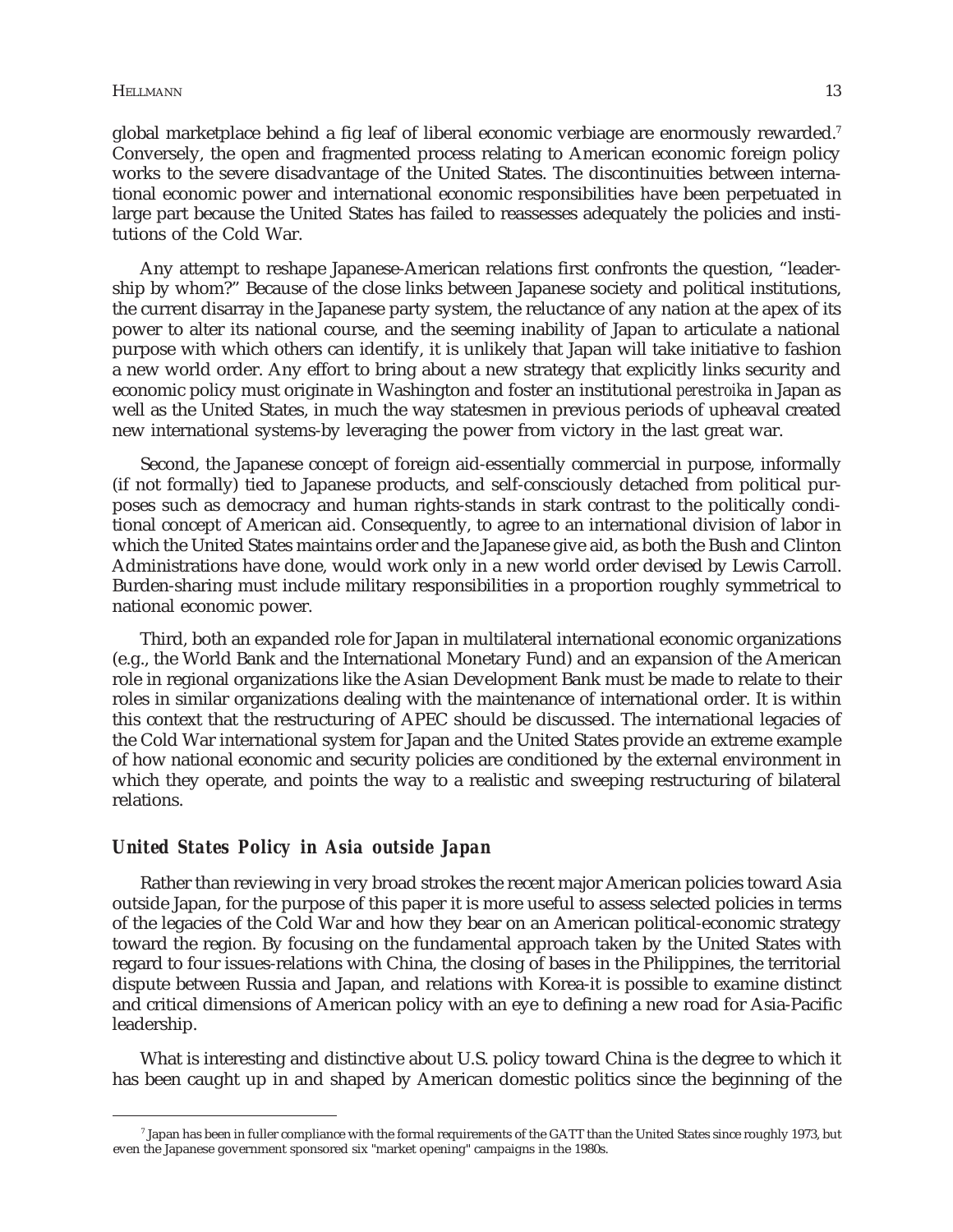Cold War era. American policy toward China has long had a peculiarly moralistic and ideological overlay. At the outset, outrage from the conservative wing of the Republican Party over the triumph of the communists in China set into motion domestic political forces that blocked normalized ties for more than two decades. Recently it was liberals in the Democratic Party who were in the vanguard of those in Congress who were morally outraged over conciliatory gestures toward China in the wake of the massacre in Tiananmen Square in 1989. Currently, such moralistic considerations have touched economic matters (the debate over most-favored nation status), human rights, and security (i.e., the export of technology and delivery systems for weapons of mass destruction), and present a formidable obstacle to any administration seeking to address in flexible fashion the changing role of China in Asia. Even in an age of international upheaval, American policy regarding the largest country and strongest military power in Asia remains peculiarly hostage to American domestic politics and the American diplomatic tradition. The moralistic component of American foreign policy must be redefined if the United States is to lead effectively in the creation of a new world order in Asia.

Because they helped project American military power into the Southeast Asian region and had a substantial impact (both in the rent paid and the salaries disbursed) on the national economy, the major American bases in the Philippines (Clark Air Base and Subic Bay Naval Station) served to cement the special political-economic relationship the United States had with its former colony. However, in the 1980s Philippine nationalism, with a vocal anti-American component, combined with an altered strategic situation in the area to make at least a drawdown or redefinition of the American military presence inevitable. The United States had to choose between justifying the bases in traditional (i.e., Cold War) terms or defining a new political-security rationale for their continued presence.

Lacking any new strategic concept, the United States responded to the request to leave (laid down by a one-vote plurality in the Philippine Senate Foreign Relations Committee) by negotiating the future in terms of the parameters of the past-rather than, for example, proposing the "internationalization" of the Subic base as part of a broader move for a multilateral regional security force appropriate to a post-Cold War world. A volcanic eruption made Clark inoperable on the eve of the U.S. departure from Subic. As a consequence, the major military change in Asia since the end of the Cold War was made not by the winning hegemon but by a former client state-and it was sealed by an act of nature.

The Korean peninsula, still divided by the Cold War, still a conventional military flash point, and now the potential locus of a nuclear pariah state, requires a comprehensive and new strategic policy approach from the United States. Again, no such approach has emerged. Confronted with a security environment in permanent crisis, both Seoul and Pyongyang have aggressively pursued their own interests. South Korea, responding to the events attendant with the end of the Cold War, cultivated extensive economic ties and established formal diplomatic relations with China and Russia. North Korea, frustrated by these events and its own aborted attempt to expand dramatically economic relations with Japan and other nonsocialist nations, accelerated its program to develop nuclear weapons, thereby creating a new crisis in the Northeast Asian strategic balance.

Because the United States continued to view Korean issues through the prism of the Cold War-unification was considered a "Korean question" to be resolved behind the shield of the American military presence-no real initiatives had been taken to seize the moment at the end of the Cold War. Consequently the deployment of American tactical nuclear weapons in the South (a potential bargaining chip for a redefined military balance on the peninsula) was given up in the effort to deter North Korea from acquiring nuclear technology that could be used for military purposes. Both the timing and size of an announced reduction of American conven-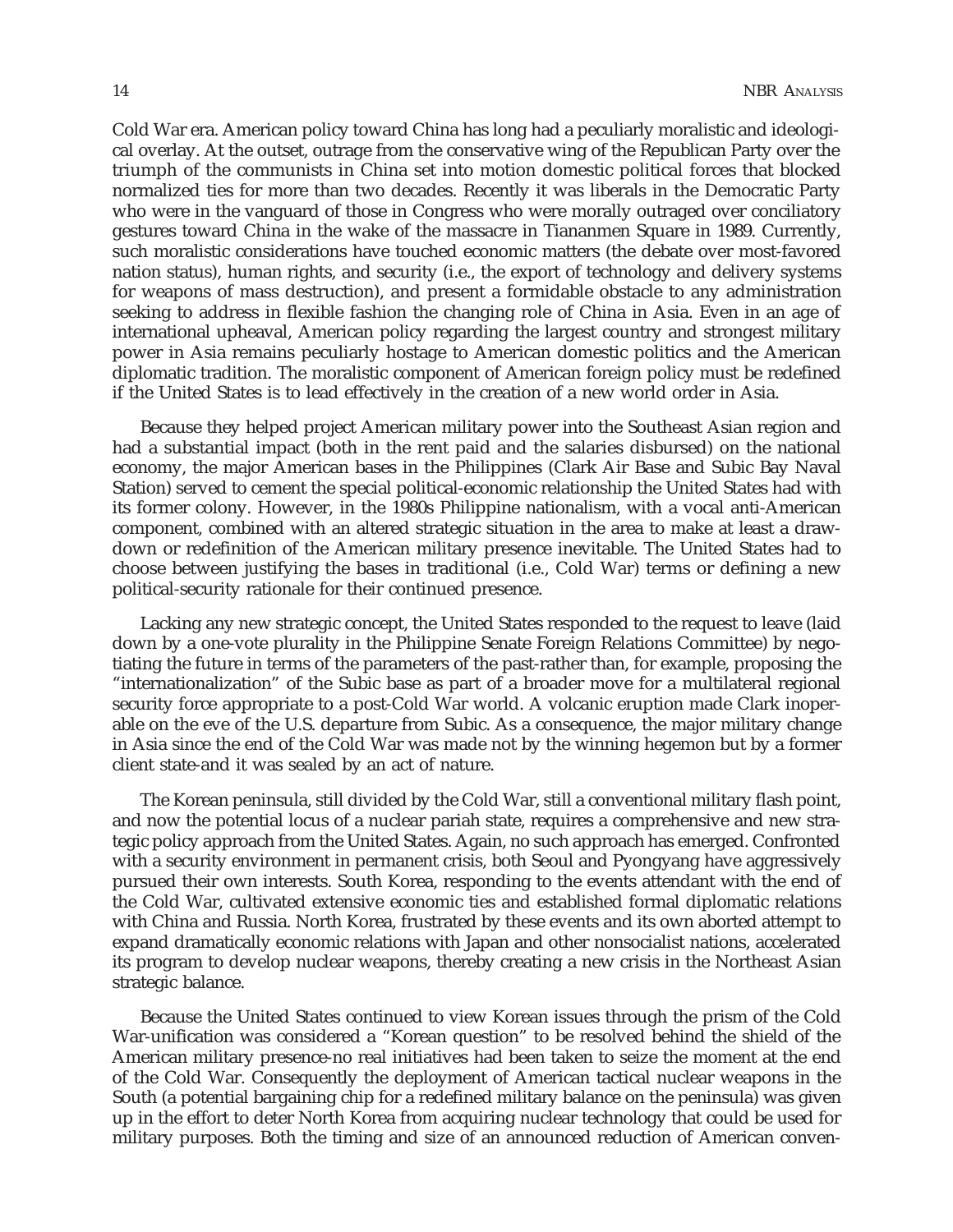#### Hellmann is the contract of the contract of the contract of the contract of the contract of the contract of the contract of the contract of the contract of the contract of the contract of the contract of the contract of th

tional forces in South Korea were primarily dictated by budgetary, not strategic, considerations, and then were halted because Kim Il Sung's rogue regime was on the brink of developing its own nuclear weapons program. The recent maneuvers regarding a nuclear "deal" with the North were in the hegemonic style of the Cold War. Thus the agenda for American policy toward Korea has been set not by strategic initiatives from Washington, but by budgetary criteria and internationally generated crises.

The territorial dispute between Japan and Russia over four small islands north of Hokkaido is the one unresolved territorial legacy of World War II and has served as a major obstacle to Japan's participation in one of the greatest challenges for the post-Cold War world-to prevent the utter collapse of the former Soviet Union. Because the United States was responsible for all of the post-World War II agreements that defined the status of these islands (e.g., the Potsdam Declaration, the San Francisco Peace Treaty), $\delta$  remained responsible for security in the western Pacific, and held a special relationship with both Japan and Russia, Washington was in a unique position to pursue resolution of this dispute between Tokyo and Moscow. However, instead of linking this issue to the broader question of a post-Cold War order, the United States simply supported the legally (though not historically) dubious claim of Japan to the two largest islands and deliberately chose not to become actively involved.

Discussions between Russia and Japan continue to founder, largely because President Boris Yeltsin is severely constrained by domestic political pressures. However, the passivity of the United States on this matter seemed to pave the way at one point for one of the most astonishing diplomatic events of modern times. Both Yeltsin and then Japanese Prime Minister Kiichi Miyazawa agreed to listen to the mediation proposals of German Foreign Minister Hans-Dietrich Genscher. Had these efforts succeeded (they did not), Germany, the Axis ally of Japan in World War II, would have negotiated an end to that war in the Pacific by mediating a dispute involving Japan and the defeated hegemon in the Cold War. The United States, the winner in both wars, would thus allow one element of the conditions of peace to be established by those defeated. Only in the vacuum of statesmanship currently seen in American policy toward Asia could such a scenario have been so close to realization.

In the Asia-Pacific region during the post-Cold War interregnum, the United States has not replaced the institutions and policies of the Cold War era, despite an obvious need for change. Rather than operating within a fresh, coherent, long-term strategy (either global or regional), United States policy toward Asia has moved from one specific issue to another on an agenda set not by policy initiatives emanating from Washington, but as dictated by regional crises (e.g., North Korea, the Philippine bases), America's domestic political, economic, and budgetary considerations, or initiatives by other Asia-Pacific countries to create new arrangements for international cooperation. The most important of the aforementioned initiatives is, of course, APEC.

# **The Symbiosis of Economics and Politics: APEC, the United States, and the New Asia-Pacific Political Economy**

To assess the potential for American leadership in creating an institutional framework in the Asia-Pacific region in the current era, and the role of APEC in such a framework, it is first essential to establish the broad geopolitical and economic realities in the region. The critical questions are: do the current structures and dynamics of the regional economy prevent the United States from exercising regional leadership? Does the current military-strategic pattern in Asia necessitate that the United States simply uphold the security framework inherited from

<sup>8</sup> On this point see Donald C. Hellmann, *Japanese Domestic Politics and Foreign Policy: The Peace Agreement with the Soviet Union,* Berkeley, CA: University of California Press, 1969, pp. 29-40 and *passim*.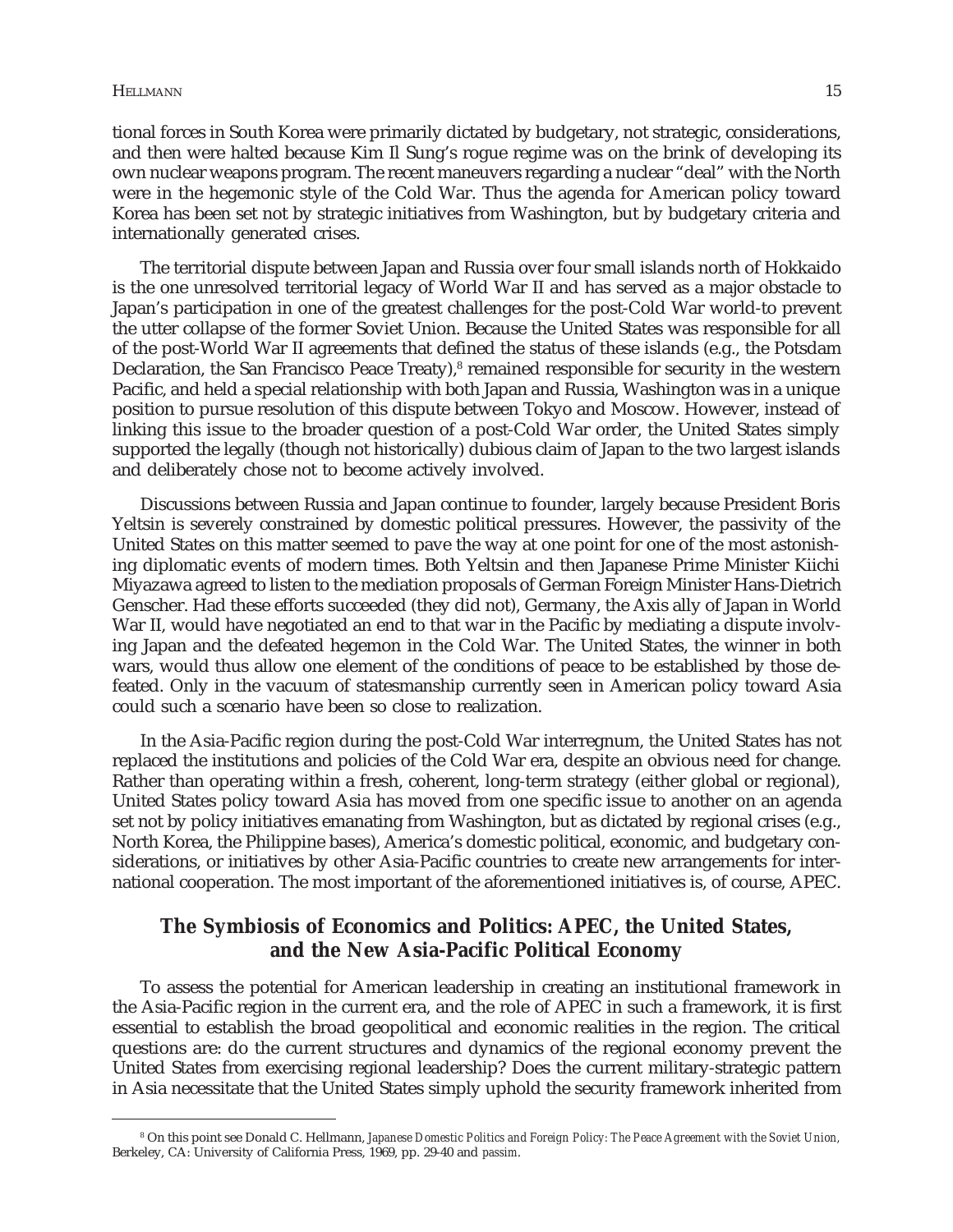the Cold War? And finally, can a multilateral organization be set up in the Asia-Pacific region that deals comprehensively with both political and economic issues without destroying the existing framework that, however fragile, has made the region peaceful and prosperous?

It is often asserted that structural changes in the international system constrain the potential for American leadership in the Asia-Pacific region. Some analysts stress that the rise of intra-Asian trade and direct investment, along with Japanese technological leadership, has created an East Asian bloc with Japan at the center. In this scenario, the United States is marginalized, cut off from the economic vibrancy of Asia, while on the western edge of the Pacific there develops an "independent and multipolar" economic bloc with a momentum of its own.<sup>9</sup> In an extension of this logic, many of those who hope for a continuation of American leadership in Asia tend to see involvement in APEC as a kind of rear-guard maneuver to keep the United States in Asia<sup>10</sup> or to prevent Asia from "running away from the United States."<sup>11</sup>

Others, notably Noordin Sopiee, reject the leadership ascribed to the United States and other Western nations by condemning all efforts to build international institutions based on universal criteria as "Cartesian," culturally bound, and inappropriate to Asia.12 Such commentary, which effectively suggests that it is futile to formalize criteria and regularize processes to manage international affairs, serves only to squelch further debate, not to stimulate constructive discussion. The essence of the modern international system is rooted in the application of science to nature and reason to human affairs: in this spirit, one can address the question of the possibility for American leadership in the Asia-Pacific through a closer examination of the political and economic structure of the region.

Despite the recent intensification of intra-Asian trade and the "strategic direct investment" of Japan in Asia,13 there is still ample leverage for American leaders in purely economic terms. Perhaps the clearest way to underscore the major economic role the United States continues to play in Asia is to compare trade flows from the core of APEC in Asia (China, Hong Kong, Indonesia, South Korea, Malaysia, the Philippines, Singapore, Taiwan, and Thailand) to the United States and Japan from 1980 to 1993 (the last year for complete statistics).

As stated before, it is commonly argued that the intra-Asian pattern of direct foreign investment has led to a de facto East Asian economic bloc which excludes the United States and has Japan as its hub.<sup>14</sup> However, such an analysis focuses solely on the supply side of the economic system (investment) and not on the demand side of the interdependence equation (trade). As seen in Table 1, the ratio of Asia's exports going to the United States was 21.4 percent in 1980. By 1993 this had remained roughly constant at 21.5 percent, while Asia's exports to Japan had fallen from 22.2 percent of its total exports in 1980 to only 12.5 percent in 1993. The raw figures from which these percentages were calculated are presented in Table 2.

<sup>9</sup> Peter A. Petri, "Trading with Dynamos: East Asian Interdependence and American Interests," *Current History*, December 1994, pp. 407-12.

<sup>10</sup> C. Fred Bersten, "APEC and World Trade," *Foreign Affairs*, May/June 1994, p. 26.

<sup>11</sup> Jonathan Clarke, "APEC as a Semi-solution," *Orbis*, Winter 1995, pp. 81-95.

<sup>&</sup>lt;sup>12</sup> Noordin Sopiee, "Prospects for Free Trade and Cooperation: APEC's Osaka Summit," Speech to a Nihon Keizai Conference, May 19, 1995.

<sup>13</sup> This is forcefully elaborated in a forthcoming book by Walter Hatch and Kozo yamamura, *Asia in Japan's Embrace: Building a Regional Production Alliance*, Cambridge University Press, 1996 (forthcoming).

<sup>14</sup> See, for example, Michael Borrus and John Zysman, "Industrial Competitiveness and American National Security," in Wayne Sandholtz et al., The *Highest Stakes: The Economic Foundations of the Next Security System*, Oxford University Press, 1992, pp. 1-52.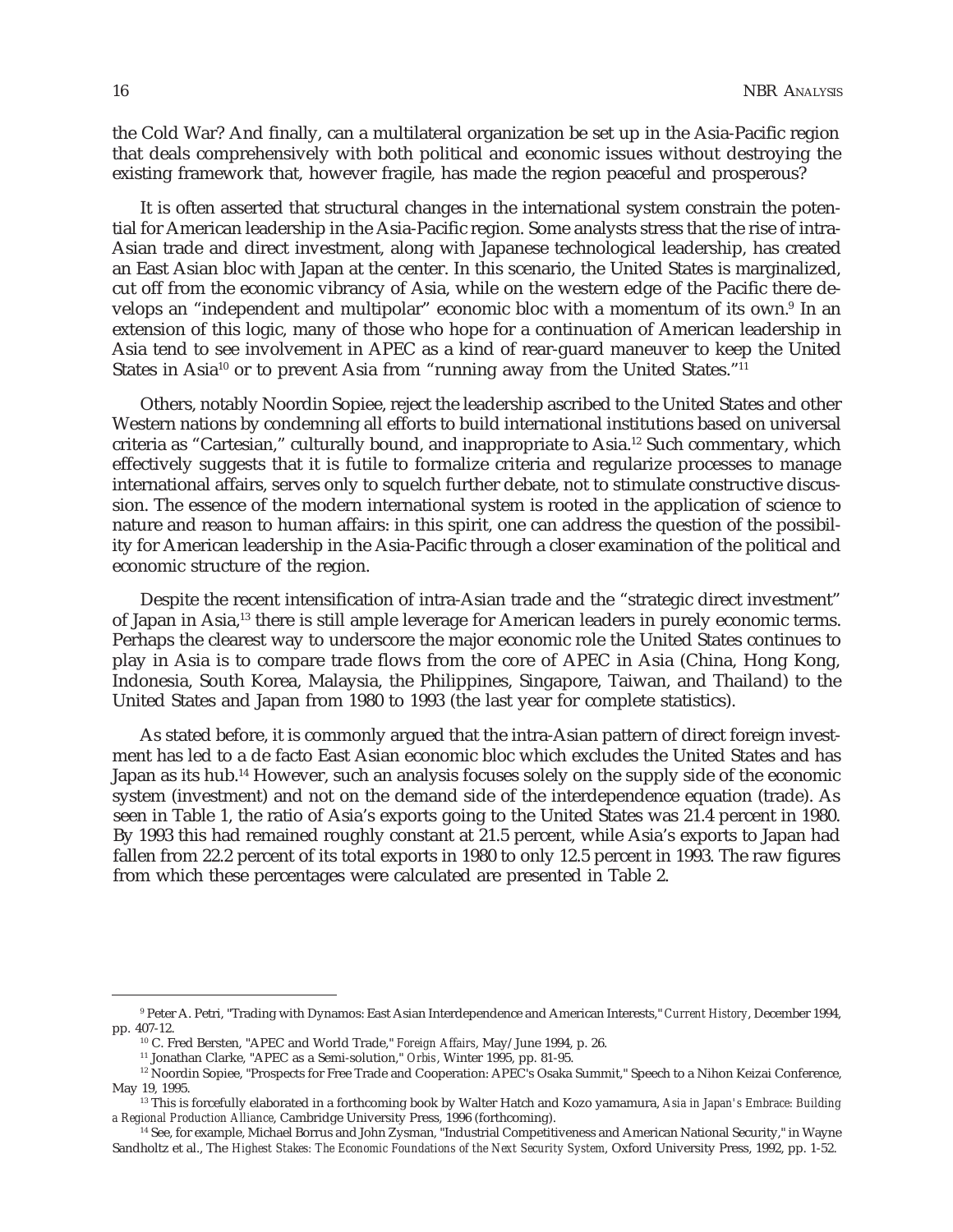# **TABLE 1**

# **Percentage of Asia's Exports Going to** Japan and the United States<sup>15</sup>

| Year | <b>Japan</b> | U.S. |
|------|--------------|------|
| 1980 | 22.2         | 21.4 |
| 1985 | 17.8         | 30.6 |
| 1990 | 14.8         | 23.1 |
| 1991 | 14.1         | 21.1 |
| 1992 | 12.8         | 21.5 |
| 1993 | 12.5         | 21.5 |
|      |              |      |

## **TABLE 2**

# **Volume of Asia's Exports Going to Japan and the United States** (in \$US billions)

| Year | <b>Total Exports</b> | <b>To Japan</b> | To the U.S. |
|------|----------------------|-----------------|-------------|
| 1980 | 141.6                | 31.5            | 30.4        |
| 1985 | 187.1                | 33.3            | 57.3        |
| 1990 | 423.1                | 62.5            | 97.9        |
| 1991 | 483.9                | 68.4            | 102.3       |
| 1992 | 549.9                | 70.2            | 118.2       |
| 1993 | 612.8                | 76.9            | 131.8       |
|      |                      |                 |             |

As Asia's exports have grown astronomically in the last 15 years, American imports from Asia have also grown astronomically. Japanese imports from Asia, meanwhile, are only increasing incrementally. The viscosity of the Japanese market means that Japan simply cannot absorb a very large percentage of what Asia produces; Japan may be at the hub of an East Asian investment bloc, but it is not even close to having a porous enough market to become the hub of an East Asian trading bloc. If the United States were suddenly to alter its pattern of consumption and follow a pattern of savings and investment that resembled Japan's, the interdependence equation would become unbalanced. The trade deficit of the United States makes possible the trade balance (or surplus) of all Asian APEC members. This fact, and the lingering reality that the dollar remains the currency of account in the Asia-Pacific region and that America

<sup>15</sup> Sources for Tables 1 and 2: *IMF Direction of Trade Statistics*, various years; *Republic of China Statistical Yearbook*, 1993, pp. 238- 39; and *Taiwan Statistical Data Book*, 1994, p. 196. "Asia" includes China, Hong Kong, Indonesia, South Korea, Malaysia, the Philippines, Singapore, Taiwan, and Thailand.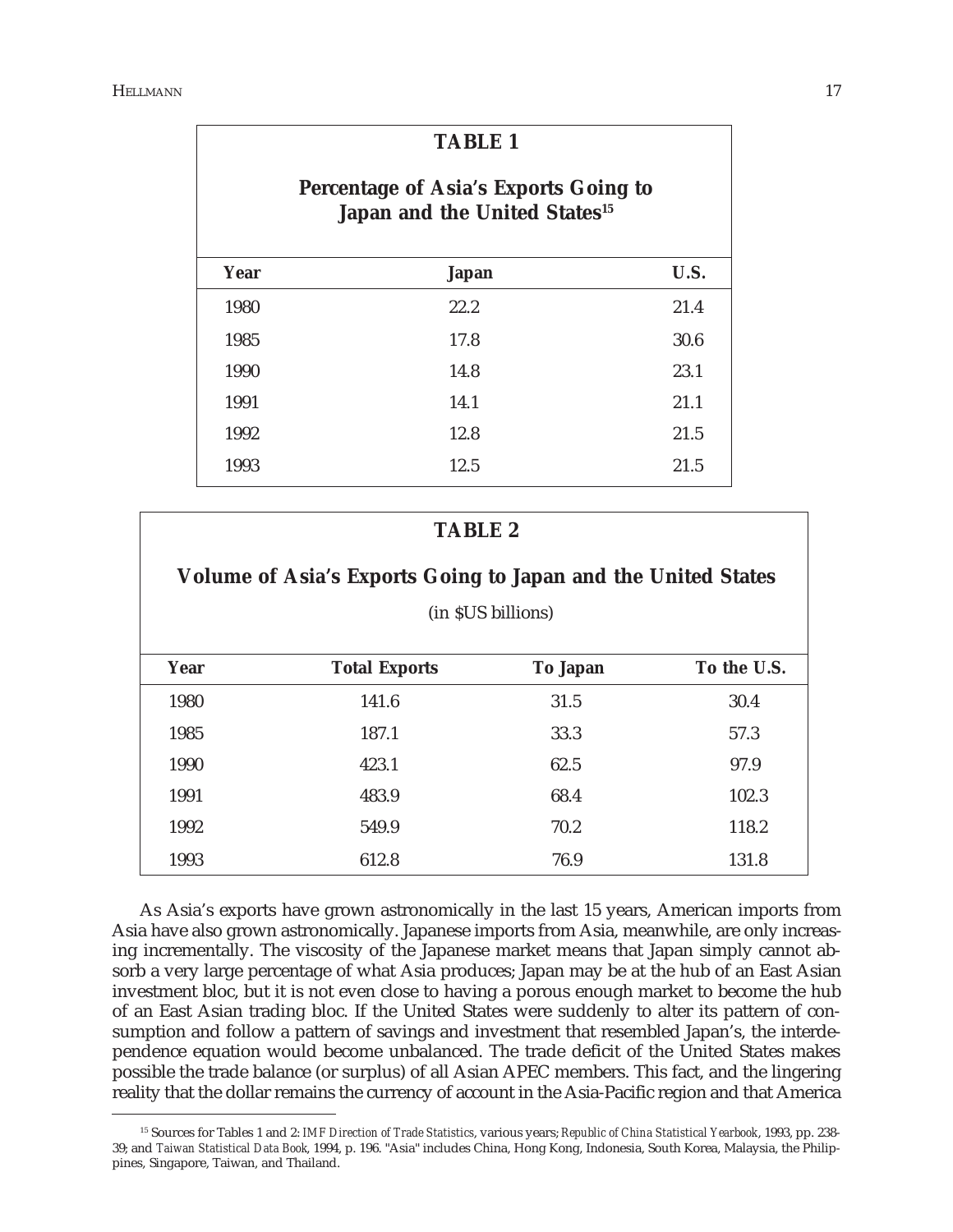is the world leader in technological innovation, necessitates that the United States has, and will continue to have, a leading role to play in the massive trans-Pacific economy.

Finally, Table 3 provides a picture of Asia's trade balance with the United States and Japan, respectively. The table illustrates two interesting developments: first, that the magnitude of growth between 1980 and 1993 of Asia's deficit with Japan and surplus with the United States have both become so pronounced; and secondly, that Asia's current surplus with the United States so closely approximates its current deficit with Japan.

| <b>TABLE 3</b><br>Asia's Trade Balance with the United States and Japan<br>$(in$ SUS billions) <sup>16</sup> |         |         |  |  |
|--------------------------------------------------------------------------------------------------------------|---------|---------|--|--|
|                                                                                                              |         |         |  |  |
| 1980                                                                                                         | $+5.4$  | $-2.3$  |  |  |
| 1985                                                                                                         | $+28.9$ | $-9.3$  |  |  |
| 1990                                                                                                         | $+41.5$ | $-22.7$ |  |  |
| 1991                                                                                                         | $+38.5$ | $-32.5$ |  |  |
| 1992                                                                                                         | $+48.6$ | $-42.1$ |  |  |
| 1993                                                                                                         | $+54.4$ | $-54.2$ |  |  |

To be sure, there are a number of ongoing changes in the structure of the Asia-Pacific economy that will increasingly limit the capacity of the United States to lead. Despite a protracted recession caused mainly by excesses of the "bubble economy" boom of the late 1980s (especially in the financial sector), Japan has been a decisive force in creating the de facto economic region on which APEC is built. Three factors have driven this push into Asia: (1) calculated decisions by the government, notably the Ministry of International Trade and Industry and the Ministry of Finance, to give priority to economic engagement in Asia; (2) market-driven decisions by Japanese business to invest in nearby countries with cheap, efficient labor pools and records of economic growth; and (3) the concentration of aid in the Asian region during a period when Japan became the largest provider of foreign aid in the world. The effective result has been a kind of international industrial policy in which the Japanese economy is tied to and is a leader of the Asian APEC region in ways that transcend the picture provided by aggregate trade and investment statistics. It is inconceivable that the United States can approach the depth and scope of Japanese economic involvement in the Asian region outside of China in the current international interregnum.

In addition to the Japanese role, a defining feature of the APEC economy is the overseas Chinese community. Not only are three of the four NIEs Chinese (Taiwan, Hong Kong, and Singapore), but ethnic Chinese dominate virtually all ASEAN economies and provide more than three-quarters of the investment that is fueling the boom in China. The magnitude of the Chinese presence (especially in the financial markets), the web of personal and culturally sanc-

<sup>15</sup> Sources for Table 3: *IMF Direction of Trade Statistics*, various years; *Republic of China Statistical Yearbook*, 1993, pp. 238-41; "Asia" includes the same nine economies listed for Tables 1 and 2.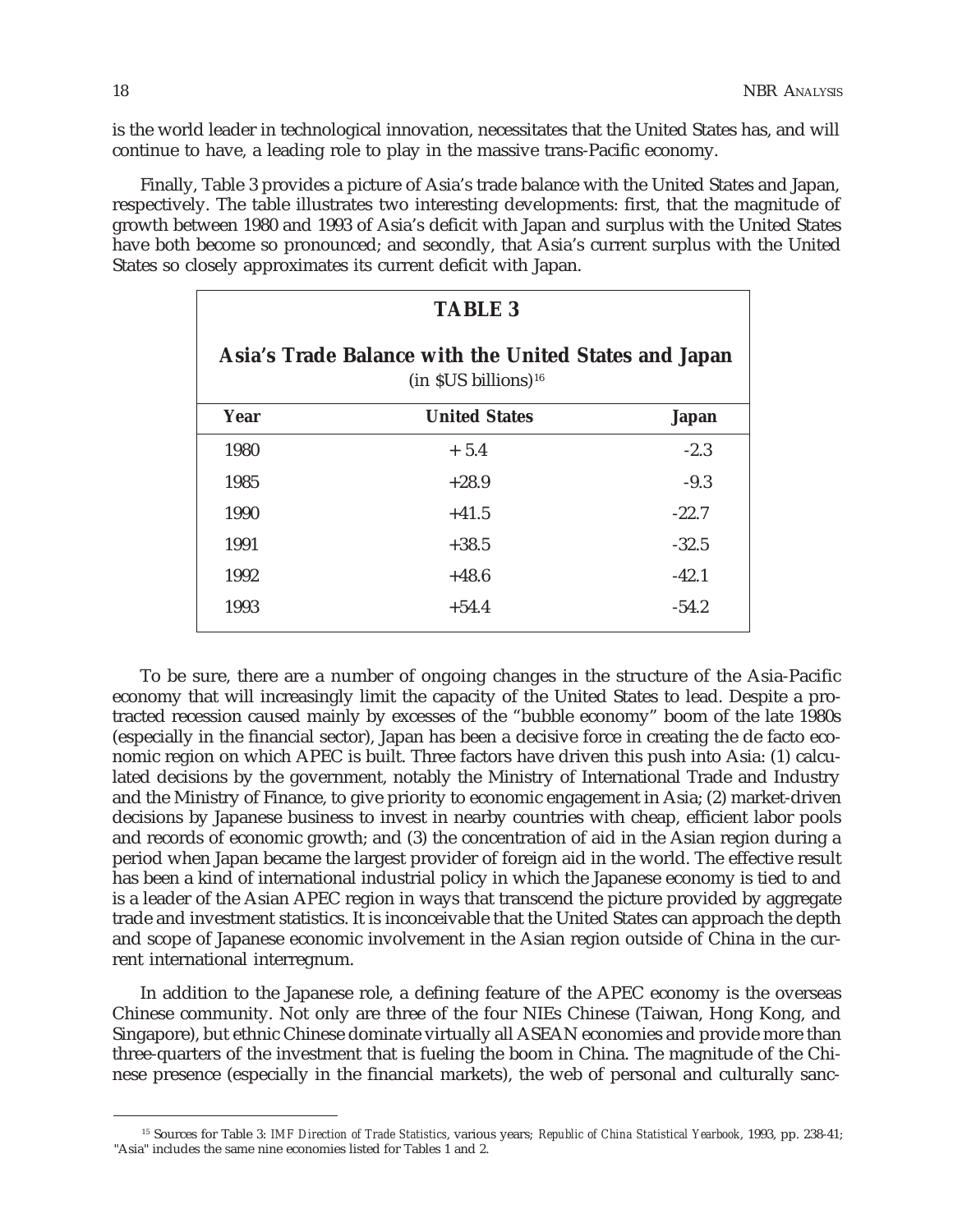tioned procedures that underlie this "Chinese way of doing business," and the sheer momentum that has built up in recent years make the overseas Chinese community the second, equally important variable defining the Asian APEC economy. Clearly the economic role of the overseas Chinese is a factor that will fundamentally shape American efforts at leadership and will be critical to the structure of any institution designed to influence the dynamics of the Asian APEC economies.

Finally, the nature and form of the broader economic interdependence that accompanied the extraordinary growth during the 1970s and 1980s is the crucible that led to the formation of the regionwide arrangement called APEC, and remains at the center of the debate over the feasibility and form of American leadership. Even before the APEC process had gained momentum, an American secretary of state suggested in a speech that "a new mechanism for multilateral cooperation," similar to that seen in Europe, was needed to deal with the effects of enhanced integration on the Pacific Rim.17 This tentative proposal ("The United States will not offer a definitive blueprint"18), which has been echoed in statements by American leaders in subsequent years but never formally pursued, may be seen as the core of the American effort at economic leadership in the Pacific. What is striking is not the boldness of the proposal or the legalistic form it has taken, but how modest, indirect, and informal it has been.

Leadership in the Asia-Pacific region must encompass security as well as economic concerns. Since the millenium is not nigh; since nationalism is still a conspicuous feature of the Asia-Pacific landscape; because the two regional superpowers are not orthodox members of the international system; and because the Asia-Pacific region cannot become the center of the global political economy while decoupled from global security, some sort of security regime must be kept in place and effectively juxtaposed with the economic progress that is fostered by APEC. Two features of the contemporary security situation in the western Pacific and APEC are noteworthy: first, the almost consensual agreement among official<sup>19</sup> and unofficial voices that security issues should be off the APEC agenda; and secondly, the willingness of the United States to keep in place the same force structure and institutions inherited from the Cold War despite massive shifts in economic power and security threats. In fact the Pentagon has recently indicated that the hegemonic role of the United States would be extended for the next 20 years.<sup>20</sup> Because the Clinton Administration has kept open the possibility of fresh multilateral security arrangements (to supplement, not supplant, the existing alliances) and has broadly linked Asia's economic success to American security commitments, in principle the door is ajar for a constructive dialogue within APEC nations concerning a new Pacific partnership that advances regional security as well as economic growth. What is surprising is the failure of the United States to lead imaginatively by proposing a security regime that goes beyond merely an extension of the past into the future.<sup>21</sup>

In the present era, what is distinctive about security, both globally and in East Asia, is the movement from hegemony and containment to what may be called complex strategic interdependence. The lingering strategic nuclear threat is the preserve of the military superpowers,

<sup>&</sup>lt;sup>17</sup> Secretary of State James Baker, "A New Partnership: Framework for the Future," an address to The Asia Society, New York, June 26, 1989, in *Department of State Bulletin*, vol. 89, no. 2149, (August 1989), p. 65.

<sup>18</sup> *Ibid.*

<sup>19</sup> Australia and the United States are the only nations that have proposed that security be added to the agenda of the APEC forum. ASEAN states have openly opposed broadening APEC beyond economics, but have used the ASEAN post-ministerial meetings and the recently established ASEAN Regional Forum as forums to discuss security. Japan, of course, officially prefers the free ride provided by the present setup, and China follows a straightforward national power approach to security.

<sup>20</sup> U.S. Department of Defense, *United States Security Strategy for the East Asia-Pacific Region*, *op. cit.,* p. 2.

<sup>&</sup>lt;sup>21</sup> Virtually all Asians accept the strategic utility of the status quo: Japan, because it puts off the high domestic and international risks of developing an independent military role and keeps the United States as a buffer to potential security threats such as North Korea and China; China, because, inter alia, the status quo keeps the cap in the bottle of Japanese nationalism; South Korea, because of the threat form the North; and ASEAN, because it is the best and cheapest way to balance Japan and China.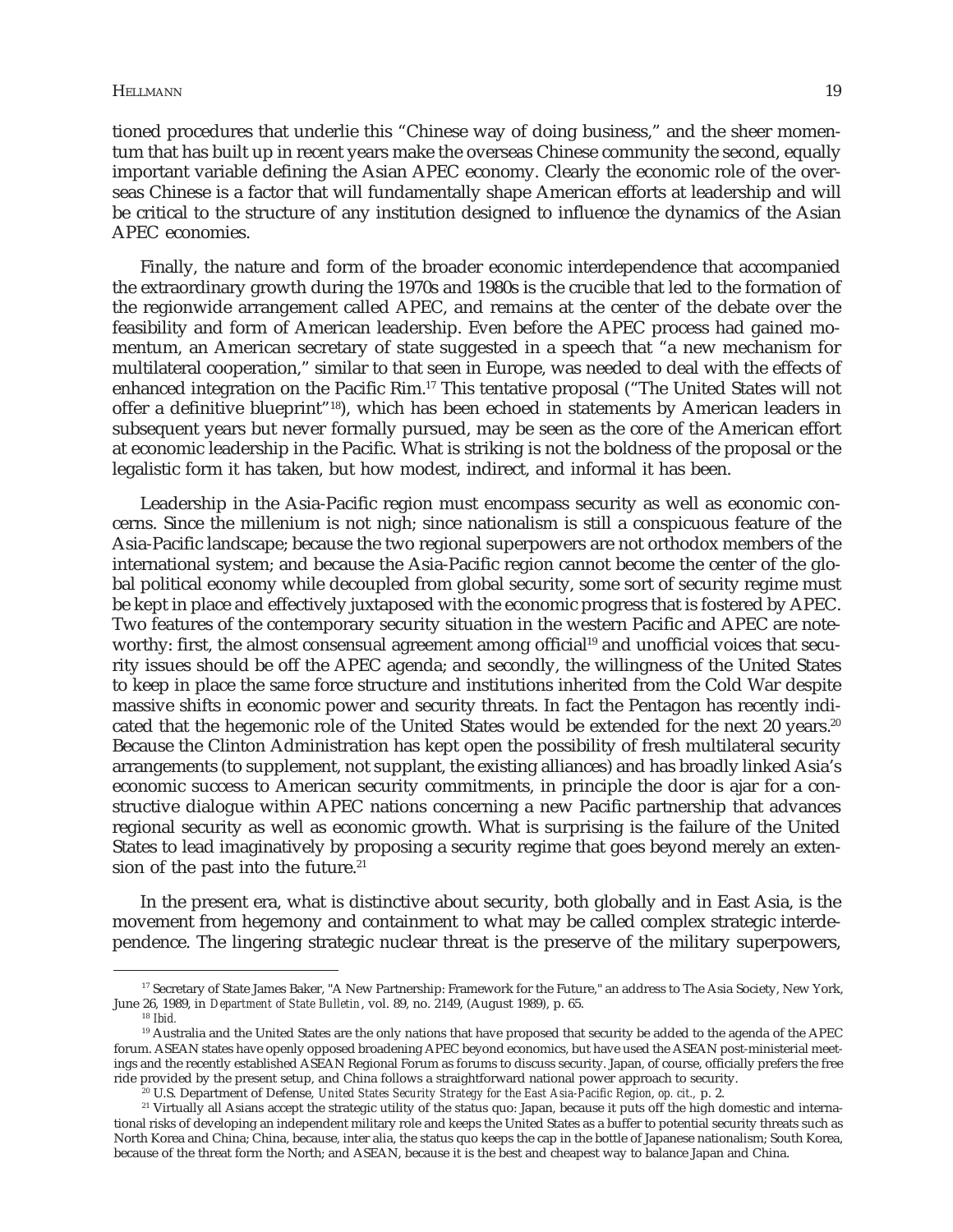and the new challenge of preventing the dissemination of weapons of mass destruction to pariah states and renegade organizations is another aspect of the international system that will be dominated by the largest states. The recent ongoing nuclear crisis with North Korea underscores the need for management of this issue in the Asia-Pacific region.

A second dimension relates to territorial defense, for as long as there are nations and nationalism, every country will have a military force to maintain internal and external security. In the post-Cold War interregnum, it is highly probable that the role of the United States in East Asia will gradually shift from hegemony to partnership with the reshaping or abandonment of existing alliances within a new multilateral framework. Both hegemony and unilateralism will prove increasingly dysfunctional within the multipolar regional framework of the APEC region.

A third strategic dimension of the post-Cold War world, constabulary security, has particular relevance for the Asia-Pacific region and APEC because it links economic interests to security and underlines why a purely regional security focus is not possible for the likely center of the global political economy. What is constabulary security, and what sort of institutional arrangement and force structure are involved? Most simply, it denotes the need for a regional and/or global military force to perform international constabulary action that goes beyond ordinary police activities. One feature of military conflicts in the 1990s has been their location on the periphery of the international system. Overwhelmingly they have been located in small countries, usually multiethnic former colonies (of both the Western and Soviet empires) that often involve groups within the countries or nongovernmental organizations, not conflicts between states. Often they involve pariah and rogue states (e.g., Iraq, North Korea). Usually such conflicts do not pose immediate or strategic threats to the major actors.

A second feature of war in the post-Cold War period is the growing importance of economic interests. The Gulf War was essentially about protecting oil supplies; similarly, the disputed Spratly Islands in the South China Sea have taken on international significance because of the potential for oil resources. Economic interests now vie with territorial, ideological, and cultural conflicts as the reason for the use of force. This symbiosis of economics and conflict not only means that security is increasingly global (especially for the economically successful nations that make up APEC) but it is multilateral because of shared interests rooted in economic interdependence.

Because current security arrangements (alliances, the United Nations) were devised in other eras for purposes different from the constabulary issues on the contemporary scene, the efforts to cope with contemporary security needs take on extreme, often bizarre forms. Japan, which imports 65 percent of its fuel from the Persian Gulf, was the only major nation not to participate in the Gulf War. The United States led the Gulf War, but because of budget problems had to seek out burden-sharing "donations" to pay for it. America currently deploys two carrier task forces to defend the security of the sea-lanes between East Asia and the Middle East, even though less than five percent of all ships passing through those sea lanes are directly related to American interests. A new, constabulary definition of security is needed, and this is a matter in which APEC nations must play a central role, if only because of their economic place in the international system. It is a task that is vital to the creation of a viable international framework for the Asia-Pacific and is once again a matter on which the United States is best situated to lead.

Can APEC be changed to address political as well as economic issues within a framework that is basic to all enduring and effective international organizations: that is, through a formal process of decision-making as well as debate? Some sort of change seems inevitable because the currently narrow economic and unstructured format of APEC is unlikely to serve as the key venue to facilitate the dawn of the Pacific century.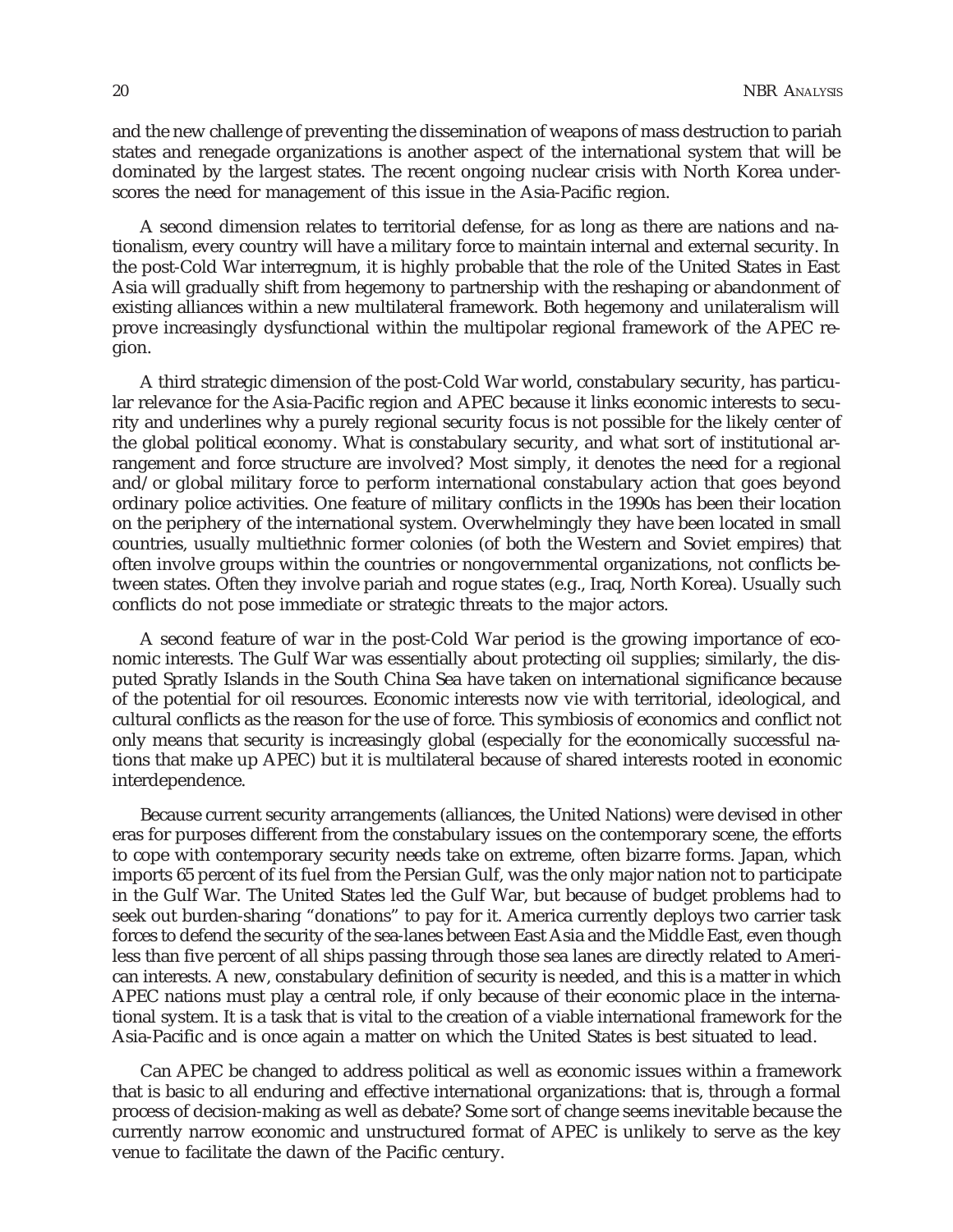#### HELLMANN 21

Despite its truly substantial achievements, structurally APEC may be seen as an updated, economic version of the Kellogg-Briand Pact of 1928. Like the Kellogg-Briand Pact, which committed all signatories to renounce war, APEC is focused on a single purpose-to enhance the economic well-being of its members-without consideration of the political-security context. Unlike the League of Nations, the operative global institution designed to prevent war in the 1920s, the Kellogg-Briand Pact provided no objective criteria against which to measure conduct or procedures through which decisions and sanctions could be imposed. Rather, Kellogg-Briand called only for "negotiation" to achieve its purpose. Similarly, APEC, unlike the GATT and the WTO, does not have in place criteria, procedures, and sanctions to address economic conflicts of interest and results. Negotiation and consensus serve as the deus ex machina.

In the end, the Kellogg-Briand Pact never became more than a diplomatic symbol and moral gesture. Indeed, as an international institution, it would be in the front row of Barbara Tuchman's historical "march of folly." APEC must change if it is to avoid joining the same parade. Against the backdrop of the modern history of international relations, the minimal requirement for the long-term viability of APEC involves the establishment of more formal procedures, if only to relate more effectively to the European Union and NAFTA, the institutions that in part led to the establishment of APEC.

The United States' contributions to APEC have been sporadic in timing and substance, and uneven in results. Without question, the most important American contribution to APEC was the decision by President Clinton, as leader of the government playing host to the group's 1993 meeting in Seattle, to invite the leaders of all the APEC economies to attend. It is a practice that has been and is likely to continue to be a feature of the annual APEC ministerial meetings. This has not only raised the profile of APEC, but symbolically linked politics and economics and provided the occasion for this link to become substantive.

To be sure, in APEC's present form even this action has distinct limitations. International summits achieved prominence during World War II and at the height of the Cold War, when issues were clear and the reins of power were held firmly in the hands of the heads of state. When, in the late 1970s, summits came to focus on the coordination of macroeconomic policy, which involved complex issues enmeshed in the domestic politics and economics of each nation, they quickly became little more than media events. For the future annual meetings of the APEC leaders to take on true significance, it is essential that each be structured around an agenda within a broader strategic framework. It was to this end that the Eminent Persons Group (EPG) was set up, and it is the second most important contribution of the United States to APEC.

ªIn preparation for the Seattle meeting, this group of distinguished economists from APEC nations, headed by American Fred Bergsten, was established to provide a medium-term vision for APEC. The Eminent Persons Group (a truly extraordinary name in this age of egalitarianism, produced two vision statements. The initial agreement (the 1993 APEC Economic Leaders' Vision Statement) called for a commitment to free trade in the region, and initially suggested a more formal regional relationship that would produce a Pacific community-a suggestion that provoked charges of American hegemonism and was ultimately qualified. The second vision statement was prepared for the Bogor, Indonesia, meeting in November 1994 and laid out a staggered timetable for complete trade liberalization by 2020. This in turn set the agenda for the activities of the senior officials meetings in 1994Ð95 to "blueprint" the liberalization for specific sectors of the economy.

The EPG did provide structure and a controversial if truncated vision that had a positive impact on the APEC process. If it is disestablished, it should be replaced by some sort of APEC think tank that could pose hard and controversial questions regarding not only the policies of APEC but the structure of the institution itself. As long as the primary purpose of APEC is to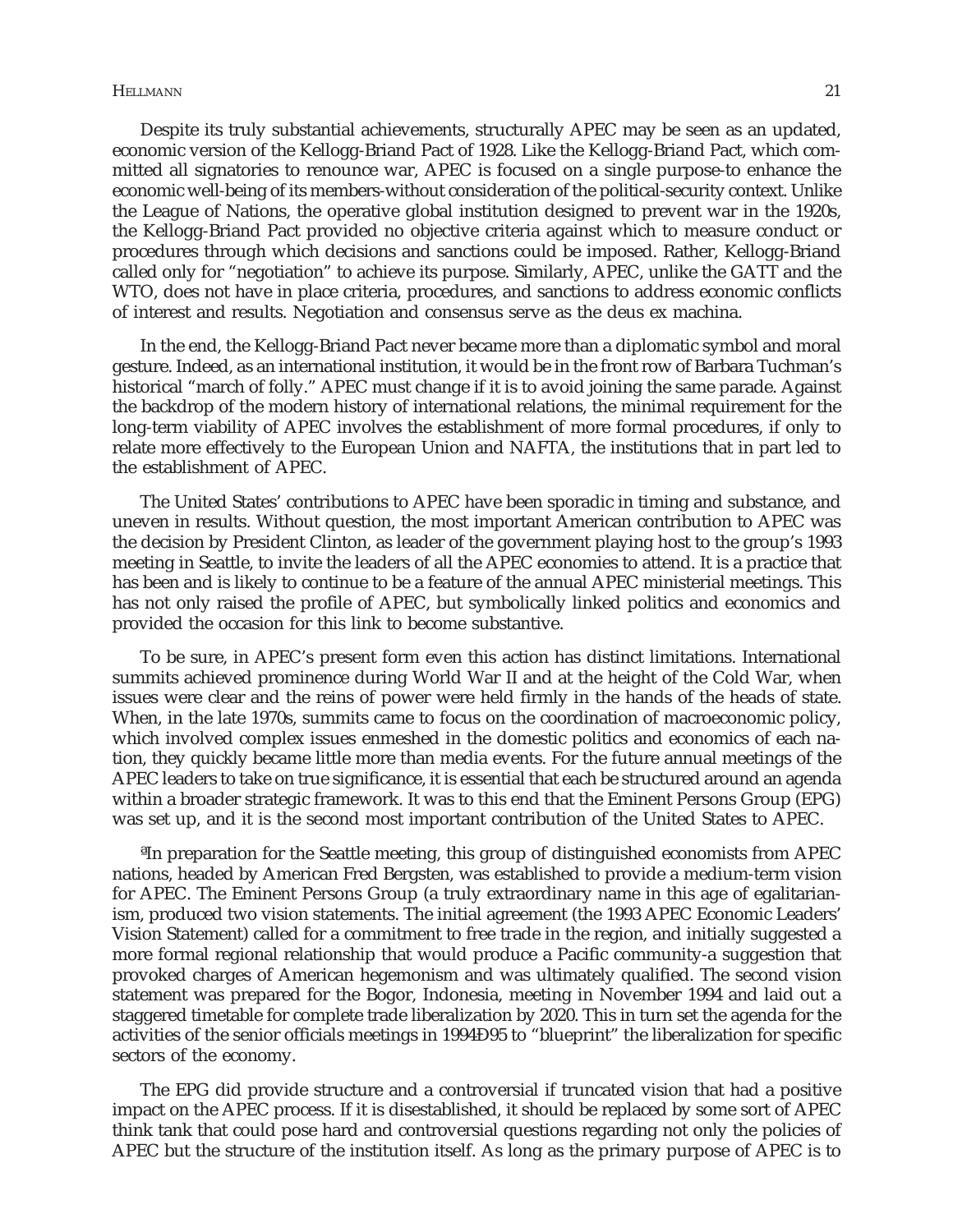serve as a forum for new ideas and consensus-building with the aim of creating an Asian-Pacific community, its horizons must encompass the challenges of bringing peace as well as prosperity to the most dynamic region in the world. Indeed, as a multilateral forum, APEC is the ideal launching pad for the creation of a more formal organization appropriate to managing the revolutionary transformation of the Asia-Pacific.

The United States is uniquely positioned to lead in the Asia-Pacific region at the dawn of the Pacific century. Leadership in the future, while built on the legacies of the past, must be multilateral, multipurpose, and flexible in a diverse and rapidly changing international environment. Ironically, a failure by the United States to meet this challenge would have catastrophic consequences for APEC. The road to peace and prosperity in the Pacific leads through Washington.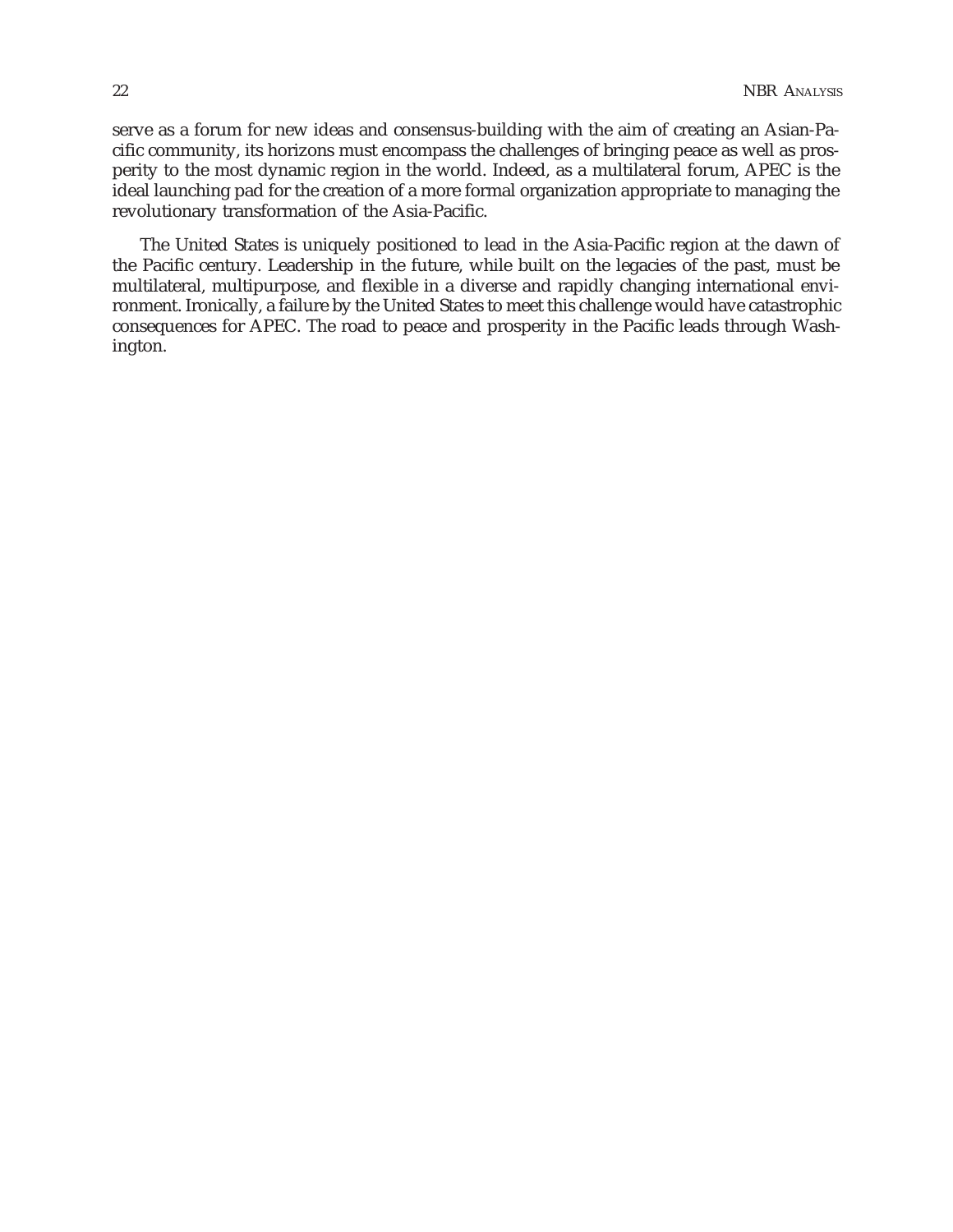# **JAPAN'S PERSPECTIVE ON APEC: COMMUNITY OR ASSOCIATION?**

*Akio Watanabe* and *Tsutomu Kikuchi*

The Asia-Pacific region in the 21st century will surely be characterized by uncertainty filled with both promise and risk.

Promising in that the new century will see Asia driven by vigorous nationalism, by encouraging moves toward new forms of democracy, by endeavors to achieve economic prosperity, by a search for new social order, and by attempts to create a cooperative regional security framework.

The risks will lie in the potential for a collapse of fragile economies, internal conflict among political and religious factions, a reversion to totalitarian regimes, and competition among major powers to gain regional hegemony.

Reflecting this uncertainty and fluidity, the debate about the future of the Asia-Pacific region is characterized roughly by two schools of thought. On the one hand, a "back to the future" scenario is presented by the so-called realists, who argue that the end of the Cold War has released indigenous conflicts which had been contained during the Cold War era. They also argue that the region could easily destabilize and that a classical balance-of-power politics will emerge in the international relations of the region.

On the other hand, the liberal view argues that the deepened and complex interdependence among the countries of the region has curtailed military rivalry between industrialized countries. In fact, the Asia-Pacific nations are enmeshed in a web of interdependent trading and financial networks. It is argued that mutual dependencies in trade, finance, and technology both raise the cost of conflict and lower the incentives for war. Incentives for conflict are lowered because in a relatively open liberal international economy access to raw materials, finance, and markets is obtained at less cost and on a greater scale than would be possible by military control of territory or by establishing spheres of influence. Combined with the end of the Cold War, this interdependence can moderate serious conflicts in the region.<sup>1</sup>

Many scholars and officials seem to believe that the Asia-Pacific region of today cannot easily be viewed from the classical realist perspective of power politics. There is a pervasive undertone throughout many of the proposals concerning a multilateral framework for the Asia-

<sup>1</sup> Barry Buzan and Gerald Segal, "Rethinking East Asian Security," *Survival*, vol. 36, no. 2, pp. 3-21.

Akio Watanabe is professor emeritus at the University of Tokyo and professor of international politics at the Aoyama Gakuin University in Tokyo. Tsutomu Kikuchi is professor of international politics at the Faculty of Law at Nanzan.

<sup>© 1995</sup> by The National Bureau of Asian Research.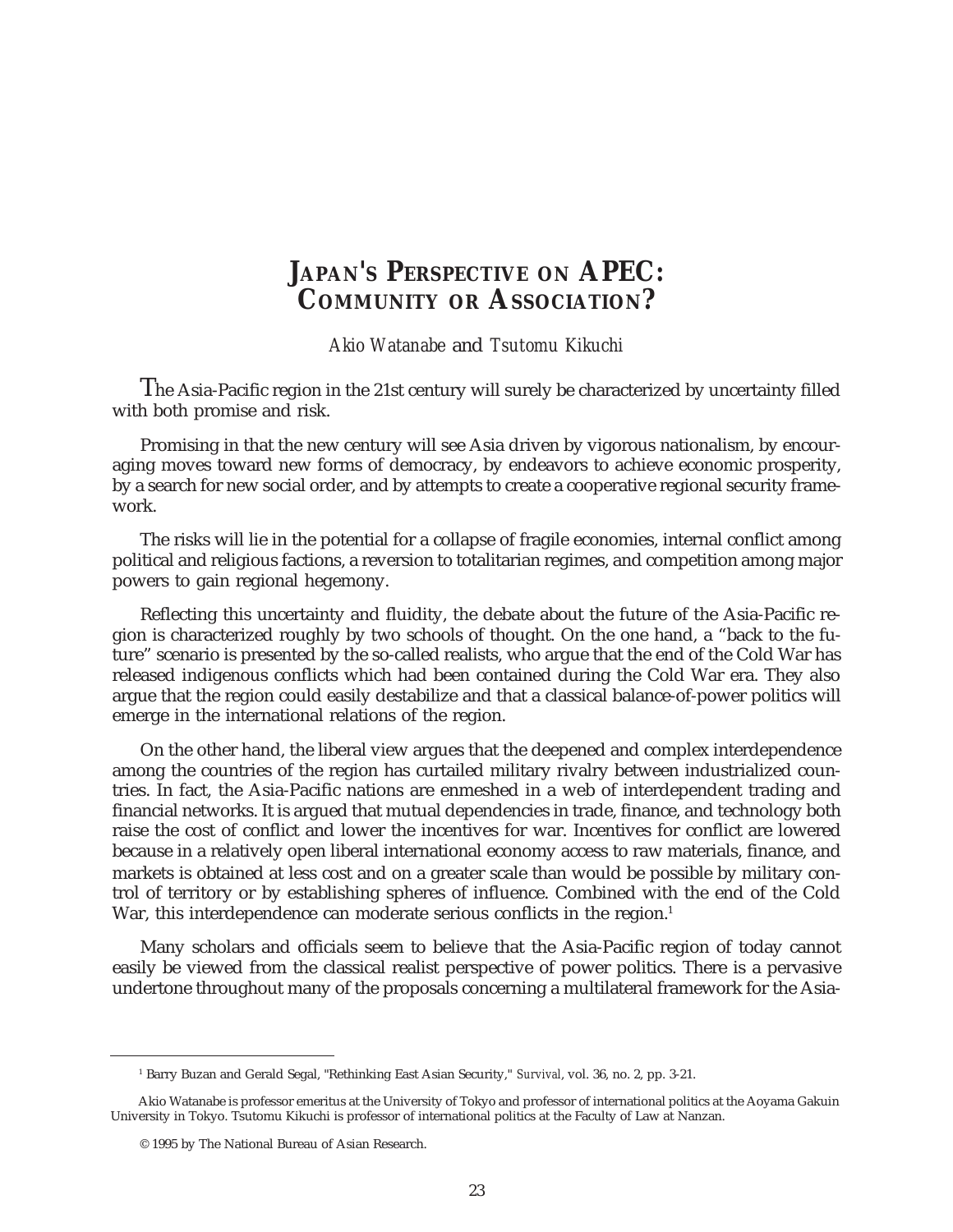Pacific that the region, in part because of its predominant focus on economic prosperity, really has a chance of moving away from an adversarial approach to security toward a common/ cooperative security framework.

In fact, calls for a multilateral approach to achieving peace and prosperity in the Asia-Pacific region have been on the rise. The end of the Cold War has encouraged countries in the region to pay more serious attention to the possible multilateral security architecture of the region.

In the field of regional economic arrangements, we have seen the establishment of the Asia-Pacific Economic Cooperation (APEC) forum. APEC is now becoming the key mechanism for promoting regional dialogue and economic interdependence, with an emphasis on the need for nondiscriminatory trade and liberalization.

In the political and security fields, the ASEAN Regional Forum (ARF) was launched in July 1994 to provide a forum for security dialogue among ministers of 18 countries of the region. ARF may play a key role in consolidating "codes of conduct" among the region's countries. Such an initiative to bring the key players together to confer with one another is indeed vital in this contemporary post-Cold War era; indeed, it is the first time that the region has initiated a truly regionwide multilateral security dialogue and cooperation.

In any event, Asian economic dynamism and the emergence of regionalism, coupled with the end of the Cold War, have posed serious challenges to the region's countries in political, economic, and security terms.

In this paper we examine the regionalism emerging today both theoretically and empirically, with an eye to economic as well as political-strategic relations. Our basic assumption is that the form and substance of regionalism changed radically during the 1980s, particularly after the end of the Cold War. Regionalism has now become a major factor shaping the structure of the world economy and one of the most important factors in international politics.

We argue that the Asia-Pacific region needs to pursue both community-building and institution-building in such a way as to keep either approach from negating the effects of the other. It is also argued that the Asia-Pacific region needs to invent a new concept of organizing the region, different from those of traditional economic integration. We also note that, because of its diverse makeup and in order to prevent polarization, APEC needs to invent some policy device in the decision-making processes by which smaller economies can maintain political autonomy vis-à-vis their big brothers. In addition, we point out many "legacies" originating from the past history of the region which, without careful attention, will seriously obstruct the stable developments of regional cooperation.

#### **The Emergence of Economic Regionalism**

The integration of national economies into a global economy is occurring at an astonishing rate. Today a world market of goods and services is appearing. Domestic financial markets have been integrated into a global system. The multinational corporation is becoming the principal mechanism for the allocation of investment capital and determination of the location of production sites throughout the world.

At the same time, the end of the Cold War and the collapse of the Soviet Union have had grave impacts on the policy priorities of states. As revealed in recent U.S. policy developments, policy priorities have been shifting from national security issues during the Cold War era to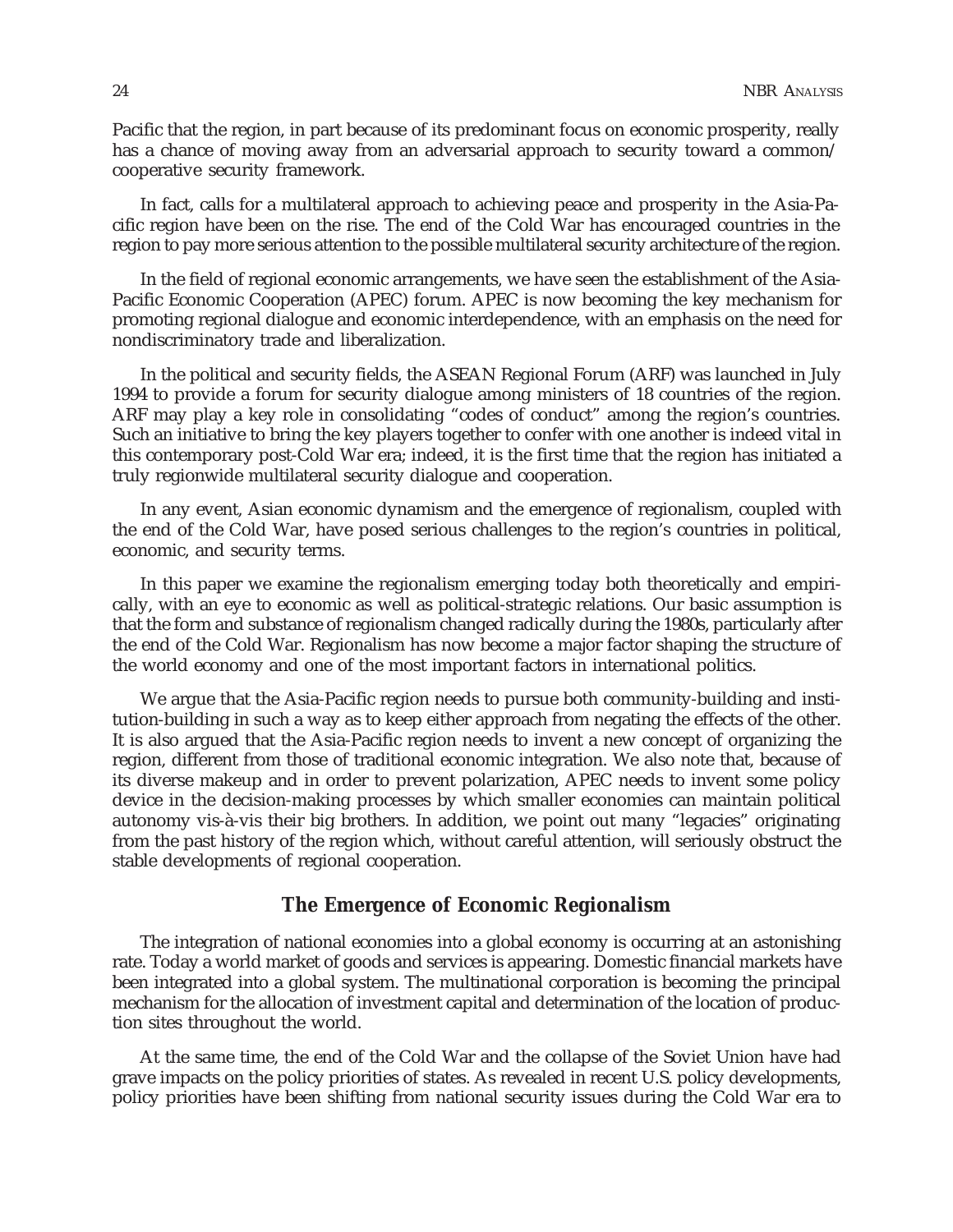economic interests. Competition among nations is changing from a "power game" to a "wealth game."2

The rapid expansion and deepening of economic interdependence have made international relations more complicated. Today "diplomacy" is not monopolized by states. In addition to the classical state-to-state relationship, relationships between states and firms and strategic alliances between multinational corporations strongly impact the shape of contemporary international relations. Moreover, increased economic interdependence has led to more tense economic conflicts among states. As a result the role of the state in dealing with economic conflicts is increasing.

Regionalism has begun to take shape in various parts of the world, leading to such phenomena as the European Union (EU) and the North American Free Trade Agreement (NAFTA). Thus, while transnational integration is taking place globally, economic regionalism has also been rapidly expanding. In the Asia-Pacific region, the Asia-Pacific Economic Cooperation forum was established in 1989, and became a principal vehicle for economic cooperation and dialogue in the region.

Unlike the regionalism of the 1950s and 1960s, today the world's major economic powers such as the United States and Japan are active participants. The United States, with the largest economy in the world, always placed the highest priority on global economic management through such efforts as the General Agreement on Tariffs and Trade (GATT) and the International Monetary Fund (IMF) in the postwar period, and had been a reluctant participant in economic regionalism. Japan had also never joined a regional economic association. Today, regionalism has become a normal phenomenon, not an exception, in contemporary international relations.3

The emergence of regionalism reflects the complexity of international relations in an age of deepening interdependence. Regional economic organizations and agreements, such as free trade agreements, expand economic power of the member economies comprising the region and enhance international competitiveness of regional industries through efficient combinations of economic resources.

#### **Structural and Political Factors Promoting the New Wave of Regionalism**

In an era of globalism, why is regionalism emerging in various parts of the world? We would like to touch upon the structural changes of the global and regional political-economic systems occurring in the 1980s that have prompted the new wave of economic regionalism. Some political factors behind the emergence of regionalism will also be pointed out.

(1) *Decline of U.S. Hegemony.* When Western Europe began to experiment with elements of regional economic integration in the 1950s and 1960s, the United States had sufficient hegemonic power to manage international economic and financial systems. In the 1980s and the 1990s, however, the United States lost its hegemonic position. Even though the United States is still the largest single economy in the world, the international economic system has become multipolar in nature.

<sup>2</sup> Yasuhiro Nakasone et al., Kyodo-Kenkyu: Reisen-igo (Joint Research: After the Cold War), Tokyo: Bungei-shunju, 1992.

<sup>3</sup> Yoshinobu Yamamoto, "Regionalization in Contemporary International Relations," paper presented to a conference entitled "Regionalization in the World Economy," June 17Ð18, 1993, Tokyo, cohosted by the Japan Institute of International Affairs, the Institute of the Americas, and the University of California at San Diego. In writing this paper, we are much indebted to Professor Yamamoto's pioneering article.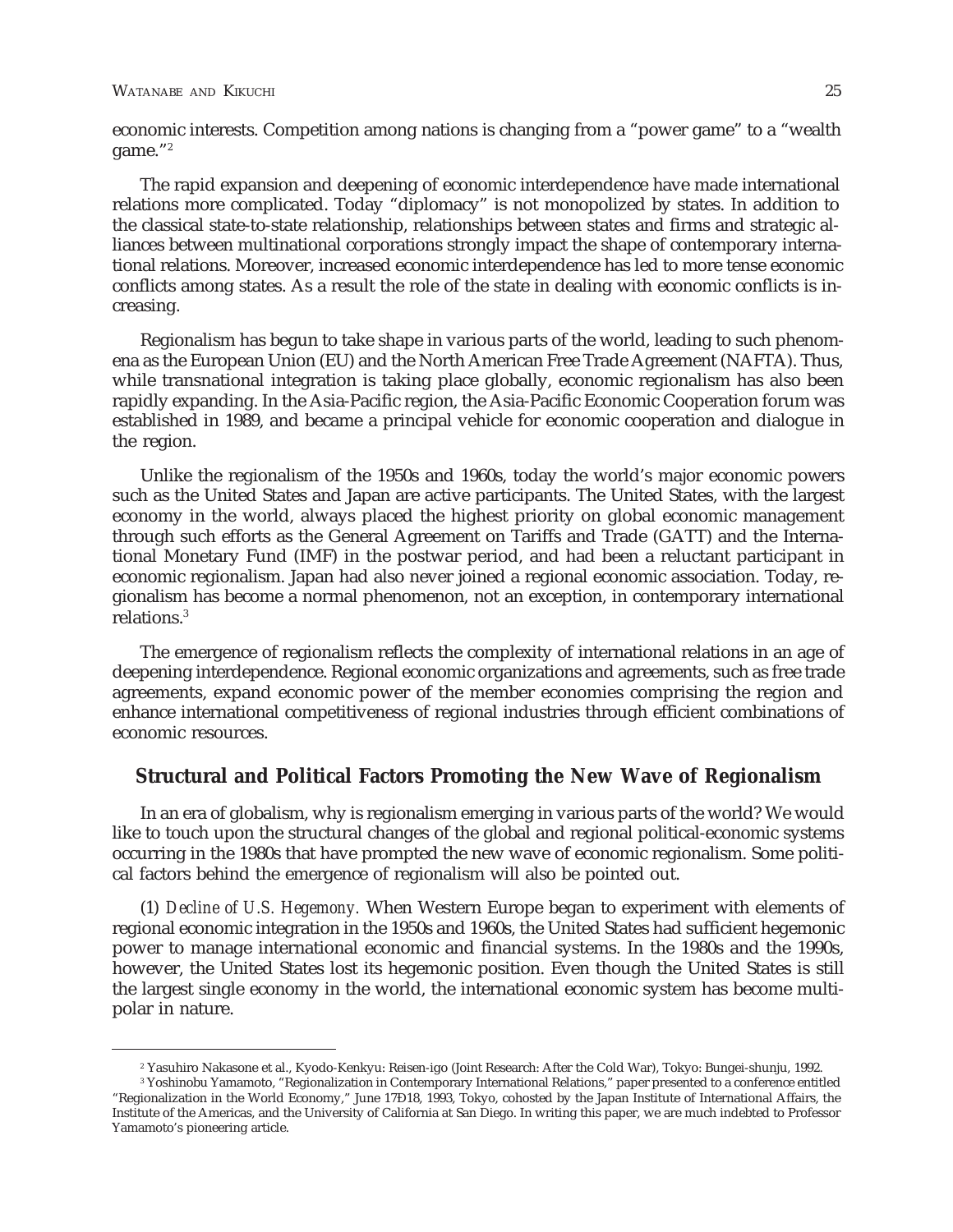(2) *End of the Cold War.* The end of the Cold War, coupled with the collapse of the Soviet Union, has had an important impact on the meaning and function of regionalism. Developing countries now have to compete with former communist countries for obtaining development assistance and foreign direct investment.

(3) *Changes in North-South Relations.* Until the 1970s, North-South relations were confrontational. The basic strategy of developing countries involved protective import-substitution policies, which were inward-looking in nature. In addition, these developing countries' political systems were mostly authoritarian. Since the late 1970s, however, developing countries have begun to move toward economic liberalization and political democratization.4 Abandoning protective import-substitution strategies, they have begun to employ "strategies of interdependence," putting more emphasis on maintaining closer economic relationships with developed countries. They also aggressively seek market access to developed countries.

The developed countries, on the other hand, have begun to look for new markets for their foreign direct investments to enhance the international competitiveness of their industries. The introduction of both economic and political liberalization measures in developing countries has encouraged massive flows of capital from the developed countries to developing countries in the form of foreign direct investment. Thus the relationships between developed and developing countries have become less confrontational and more cooperative. This structural change puts a new dimension on the development of regionalism comprising both developing and developed countries.

(4) *Liberalization of the Global Economy.* The global economy became much more liberalized in the 1980s due to international institutional changes and technological advances in communications and transportation. For example, until the collapse of the fixed exchange rate system in the early 1970s, transborder capital flow was fairly limited. In the 1980s, transborder capital flow was liberalized, at least among the industrialized countries. Today developing countries are also radically liberalizing their regulations on transborder capital flow.

(5) *Political Incentives to Promote Regionalism.* If the world economy were moving toward a single market, the best strategy to liberalize trade and capital flow would be indeed to achieve it globally, e.g., through the GATT system. However, as so many nations with different interests and agendas are involved in the global negotiations, as was seen in the Uruguay Round, it takes a long time and much energy to reach an agreement. Even if some agreements are reached under the GATT, some nations may "free ride," i.e., obtain the benefits of liberalization without opening their own economies. Thus transaction costs and the problem of free riding prevent some nations from relying only upon global solutions and lead them to opt for regionalism as an effective means of achieving their objectives. Compared with global negotiations, regional efforts can provide opportunities for nations to reach some binding agreement without as many transaction costs and without the problem of free-riding nations.

## **Characteristics of the New Regionalism**

The structural changes mentioned above have promoted the emergence of a new regionalism, which will have a strong impact on the future shape of the international political economy. Let us discuss the characteristics of the emerging regionalism briefly.

(1) *Outward Looking*. One of the most important objectives of economic regionalism in the 1950s and 1960s was to increase intraregional economic activity. Therefore the ratio of the

<sup>4</sup> Samuel P. Huntington, The Third Wave, Tulsa, OK: University of Oklahoma Press, 1991.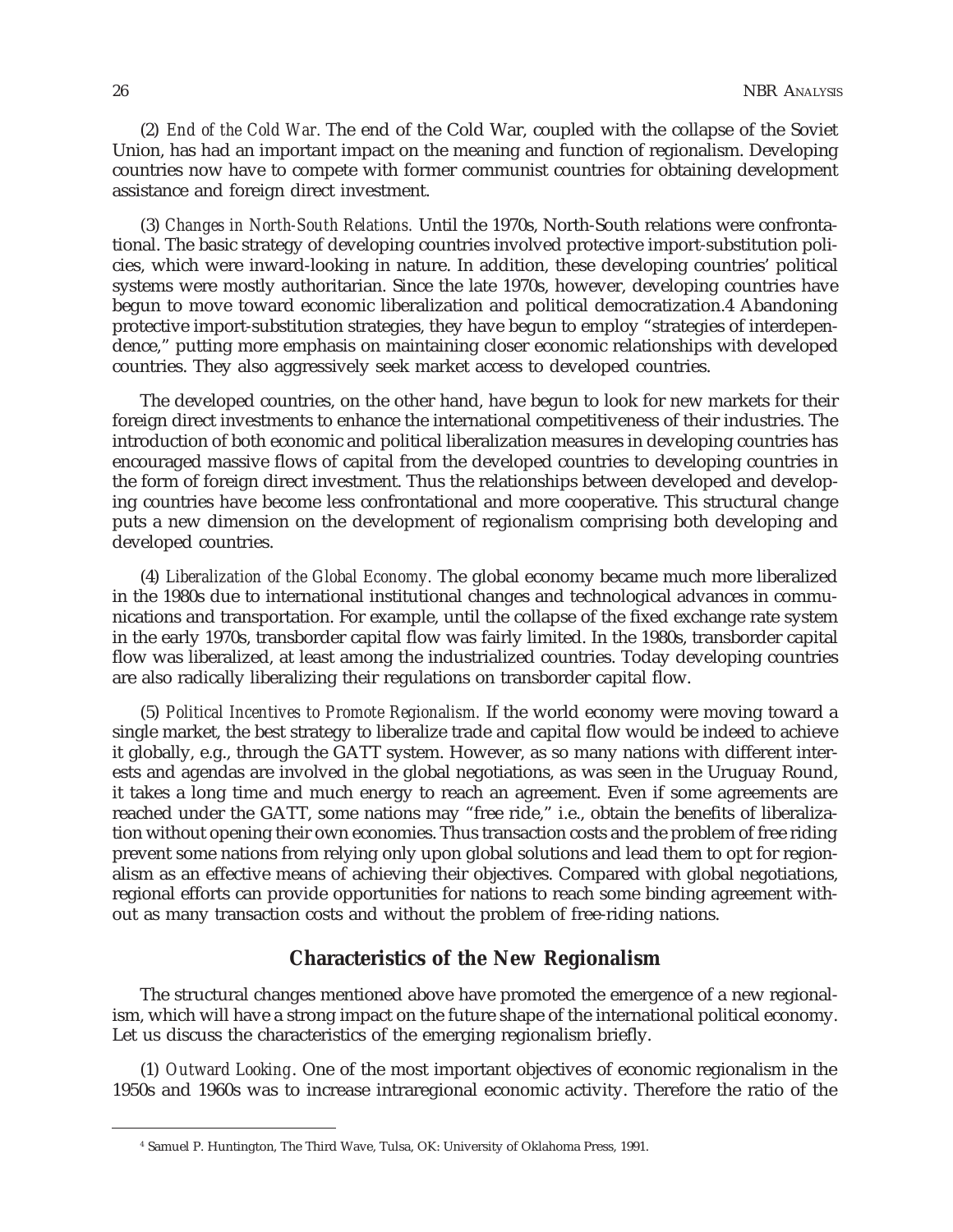intraregional trade to total trade was one of the most important indicators of regionalism. Although one of the objectives of the regionalism emerging today is also to enhance intraregional economic activities such as trade and investment, it is not the most significant purpose of the new economic regionalism.5

While the ratio of intraregional trade to total global trade for the European Union is well beyond 60 percent, the ratios for North America and Asia are below 40 percent. In the cases of Latin America and Southeast Asia, the ratios of intraregional to total trade are fairly low. These ratios are not expected to increase radically in the future despite the rise of regional economic arrangements.

Thus, with the exception of the European Union, the emerging regionalism is outward looking. For example, one of the reasons why ASEAN members created the ASEAN Free Trade Agreement (AFTA) was to improve their position in the intense international competition for foreign investment and for negotiating with extra-regional (i.e., developed) countries. The outward orientation of this regionalism is generally consistent with the globalization of the world economy.

(2) *Diversity of Participating Countries.* One of the distinguishing characteristics of today's regionalism is that it includes both developed and developing countries, both large and small economies. NAFTA includes the United States, Canada, and Mexico. If, as expected, NAFTA expands southward to include other Latin American countries, the diversity of the participating countries will become even more striking. APEC also includes large, developed economies such as the United States and Japan as well as newly industrializing economies (NIEs) and other developing countries. There exist vast differences in terms of economic development, economic size, political systems, and tradition. Even the European Community has become more heterogeneous as new members have joined. If the ex-socialist countries of Eastern Europe join the European Union in the future, it will become even more heterogeneous.

The above analysis shows that today's regionalism "internalizes" the North-South issue within regions. This in turn means that advocates of the new regionalism have to face the question of how to establish policy instruments whereby smaller nations can maintain political autonomy vis-à-vis their big brothers in the same region.6

(3) *Increasing Number of Participating Economies*. In the 1950s and 1960s the number of economies participating in regionalism was rather small. Although some regional economic associations such as AFTA are relatively small, in general today's regional associations include many more participating economies. The European Union, for example, has more than one dozen members, and it is expected to grow in the future as the EU expands eastward and southward. APEC now has 18 member economies and is expected to expand in the future.

(4) *Participation of the Major Economic Powers*. Until recently the United States, the single largest economy in the world, was not a member of any regional economic organization. Washington was firmly committed to globalism. Today, however, the United States is a key player in institutionalized regional economic integration efforts such as APEC and NAFTA. Japan is also a member of APEC. In this regard, economic regionalism is not the exception but the norm in contemporary international relations and, because of the involvement of the major economic powers, has major consequences for the international political economy as a whole.

<sup>5</sup> Yamamoto, *op. cit.*

<sup>6</sup> *Ibid.*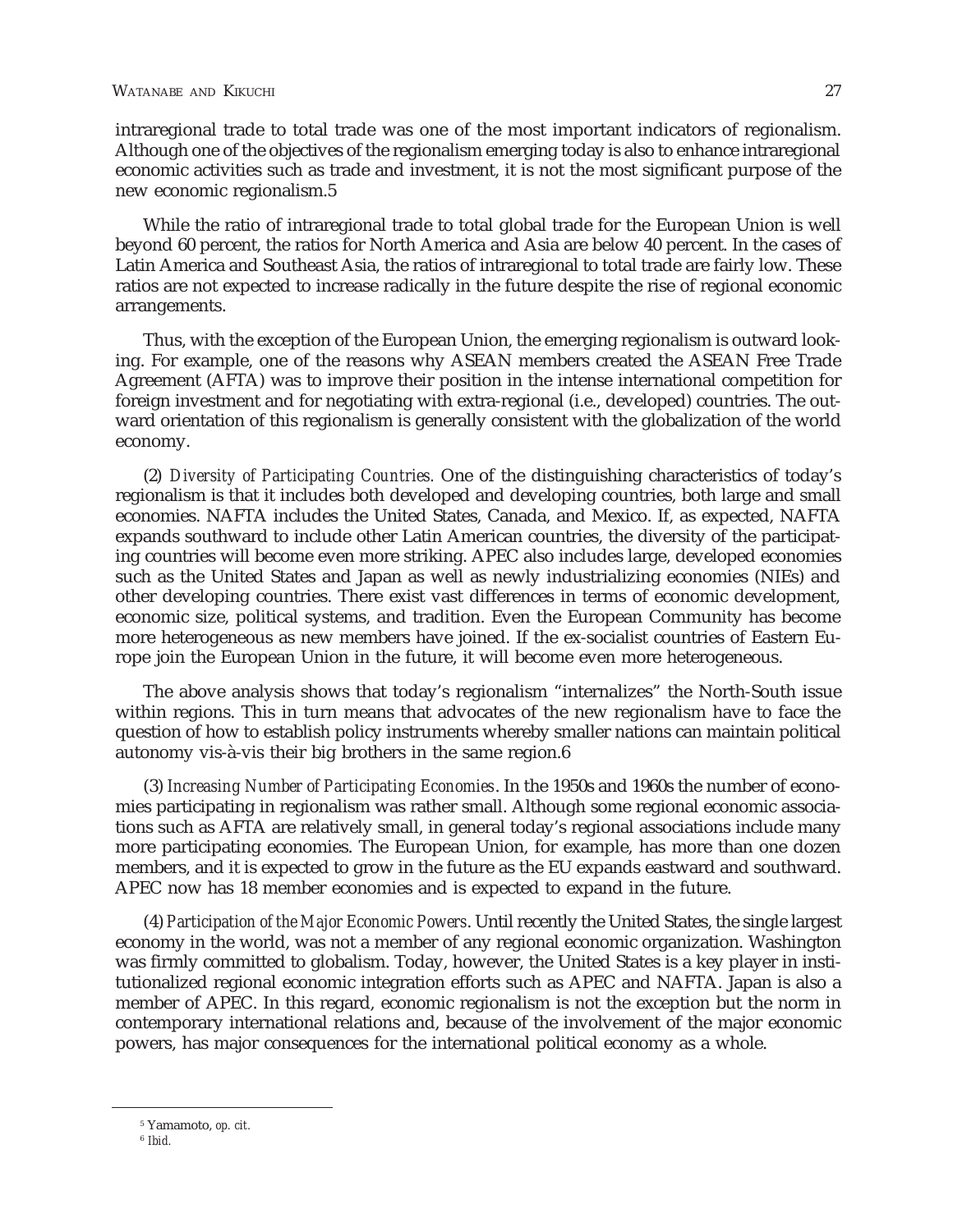(5) *Emergence of Natural Economic Territories.* We are witnessing the emergence of what can be called natural economic territories (NETs). NETs involve quite new and different patterns of economic integration.<sup>7</sup> First, although NETs are formed among geographically adjacent nations, they do not aim at the integration of entire national economies. Second, they are generally formed by nations with different levels of economic development for the purpose of promoting efficient combinations of advantageous resources such as capital and labor to develop the region. Third, NETs are not internally oriented: they are not formed to create goods for sale within the region but instead for the global markets. Finally, NETs are not institution-oriented. There is no "membership" or any formal regional structure.

NETs seem to be a good device for enhancing economic efficiency and promoting political relations among the participating nations. They may, however, bring about sensitive political problems as well. For example, economic dynamism is cutting across national borders and penetrating into China. The increasing interdependence of China's coastal areas with outside countries may someday pose serious political challenges to China's concept of national sovereignty. A natural economic territory involving China's coastal regions may widen the income gap between developed and underdeveloped areas and shake China's national unity, particularly if the income generated in the NETs is not allocated to other areas through some income reallocation system.

(6) *Less Institutionalization.* Although the main form of today's economic regionalism is institutional in nature (e.g., NAFTA and AFTA), we are witnessing the development of less institutional forms of regionalism, particularly in the Asia-Pacific region, as exemplified by APEC and the NETs. APEC, it should be remembered, is neither a customs union nor a free trade agreement, and does not have any policy instruments that are discriminatory against nonmembers.

We may point out some reasons why the Asia-Pacific regionalism is less institutionalized than other variants. First, the diversity of the members prevents tightly institutionalized integration. Second, as most of the Asia-Pacific nations won independence just forty or fifty years ago, the nation-building processes are still under way in most of them. These countries put a high priority on maintaining national autonomy and independence. That is, most of the countries in the region want both to maintain policy independence and to obtain the economic benefits of joining in regional economic integration. Third, Asia-Pacific economies are so dynamic that economic regionalism can be developed without any institutionalized or discriminatory measures. Fourth, looking back at the postwar history of the region, rather than widening and deepening relations with neighboring countries, most of the countries of the region first developed their relations with the United States. The postwar international relations of the region based upon bilateral relations and centered on the United States (a "hub and spokes" system) provided the region's countries with a stable political and economic environment, thereby preventing more truly multilateral and institutional regionalism from developing.

#### **Asia-Pacific Regionalism: Community or Association?**

How should we characterize the regionalism emerging in the Asia-Pacific region? Do its members constitute a community or an association of nations (more precisely, an association of states)? The difference between the two is akin to the distinction made between the nation and the state. A nation is a group of people who imagine that they are bound together by

<sup>7</sup> On the NETs and their political implications, see Amos A. Jordan and Jane Khanna, "Economic Interdependence and Challenges to the Nation-State: The Emergence of Natural Economic Territories in the Asia-Pacific," *Journal of International Affairs,* vol. 48, no. 2 (Winter 1995), pp. 433Ð462.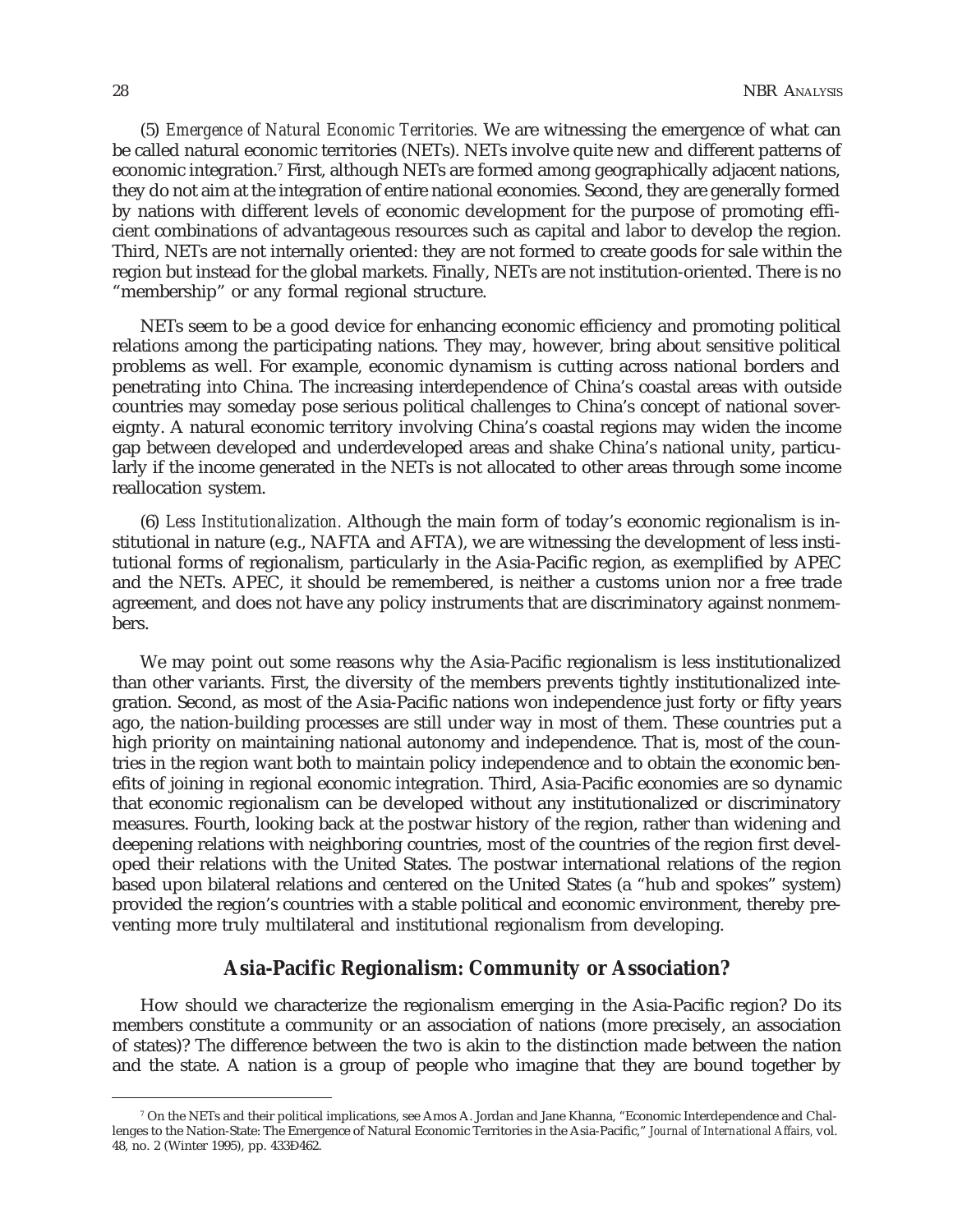natural ties, including history, language, culture, and customs.<sup>8</sup> A state, on the other hand, is a mechanism of governance or a set of institutions deliberately created by a person or persons invested with the power to rule. The former can be likened to a product of nature's evolutionary hand, the latter to an artificial construct.

Mirroring this contrast, there are two processes by which countries come together to form a regional grouping: community-building and institution-building. Community-building is a gradual process requiring decades or even centuries; the prime movers are people and firms, not governments. This is due to the fact that shared history and geography are the foundations upon which communities are built. As the development of modern technology endows mankind with ever more advanced means of transportation and communication, distances shrink and flows of people, goods, and information across borders—what have been termed "transnational transactions"9 —take place with ever greater frequency, promoting the mixing of peoples and expanding the sphere of the living space they share. The swelling of transnational transactions is gradually eroding national borders: the emergence of the NETs observed in the Asia-Pacific region is one concrete manifestation of this phenomenon.

Institution-building, meanwhile, refers to a process by which political authorities (often states) deliberately establish frameworks or systems to achieve some end. Institution-building is in all cases a conscious response to some perceived need, be it pressing or trivial. Examples include states entering into an alliance for mutual defense to counter a threat from a common enemy or forming a trade organization to compete with powerful economic rivals. Indispensable to the effectiveness of such systems are specific objectives and clear rules governing their operation. Common philosophies, benefits, objectives, and value systems are the ties that bind together countries that pursue institution-building; even assuming that they share geography or history, those factors play only an auxiliary role in the process.

Thus even states that are geographically distant from one another regularly form alliances and economic organizations: the Organization for Economic Cooperation and Development (OECD) is illustrative of the phenomenon. Since this group lacks shared geography, it is a bit of a conceptual leap to term it a "region," although it might be thought of as such in a theoretical or functional sense.

Given the above analysis, how should one characterize the phenomenon widely referred to as Asia-Pacific regionalism?

Most of the government officials, academic experts, and business leaders directly involved in organizing the various cooperative initiatives to date in the Asia-Pacific region (beginning with the late Japanese Prime Minister Masayoshi Ohira, whose call for economic cooperation in the Pacific basin found expression in the formation of the Pacific Economic Cooperation Conference in 1980) have tended to refrain consciously from using the term "community," judging it too ambitious. They have also shied away from talk of rapid institutionalization and have shown a marked preference for a process-oriented rather than a results-oriented approach to regional cooperation, thereby demonstrating that community-building in fact occupies a central place in their thinking on regionalism.

It is interesting to compare Asia-Pacific regionalism with that in Europe, today embodied by the European Union. It is often said that regionalism in the Asia-Pacific region differs from its European counterpart in that the former is not institutionally oriented. But it should also be

<sup>8</sup> Benedict O'G. Anderson, *Imaged Communities: Reflections on the Origin and Spread of Nationalism* (revised edition), London: Verso, 1991.

<sup>9</sup> Karl Deutsch, *Nationalism and Communication*, Cambridge, MA: MIT Press, 1953.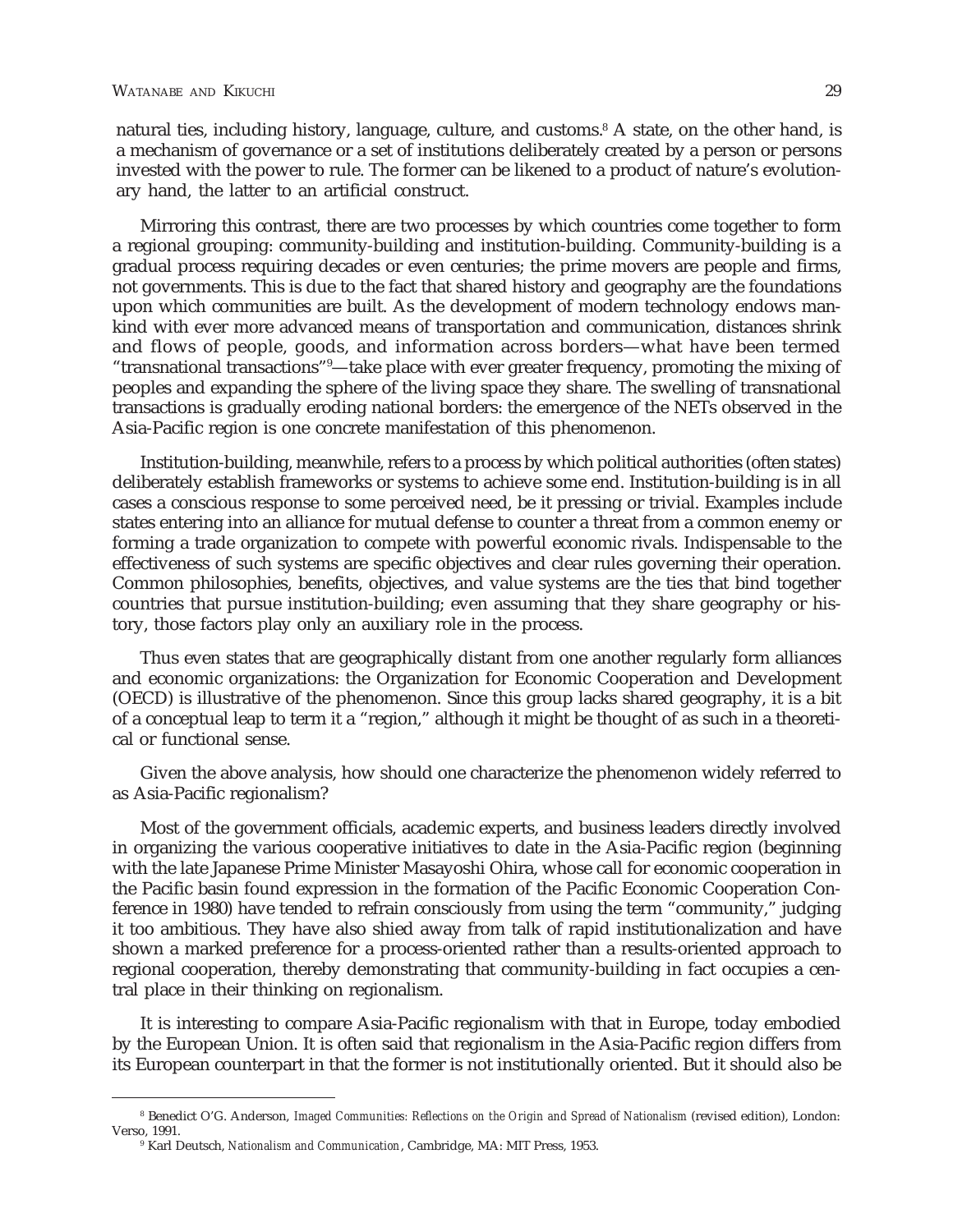noted that European regionalism is based upon the image of a community of European peoples, formed naturally over the course of several centuries and undergirded by shared history and culture. Indeed, it is precisely because such a community has evolved that Europeans are today struggling to endow it with appropriate institutions—simply put, a supranational decision-making structure.

At the risk of oversimplification, European regionalism might be summed up as one in which the community is a "given" and the region's constituent members want to establish various institutions in conformity with the situation. What originally motivated Europe's drive to set up a regional institutional structure was the need to present a united front against the Sovietdominated Eastern bloc; today partisans of European regionalism are concerned about competing economically with the United States, Japan, and the industrializing economies of East Asia.

Nothing that can justifiably be called a community has yet appeared in Asia-Pacific international relations. This is precisely why those involved in promoting regional cooperation have generally focused on community-building efforts. It is also why they are cautious about the prospect of rapidly establishing an institutional framework.

# **The Future of Regional Economic Cooperation: Tasks for APEC**

APEC has become a key mechanism for promoting regional dialogue and economic interdependence, with an emphasis on the need for nondiscriminatory trade and liberalization and development cooperation.

In fact, the November 1994 APEC informal summit held in Bogor, Indonesia, marked a significant milestone in the effort to move from a loose consultative body to an organization with concrete goals and a timetable. The accord announced in Bogor aims to create a de facto free trade area encompassing the entire Asia-Pacific region while respecting the liberalization policies of individual members and different stages of development.10

APEC includes two regions in which different integration processes have been under way. Economic integration in North America (which is expanding to Central and South America as agreed at the Miami summit meeting last December) is being accomplished through removing barriers at national borders. A free trade agreement has become the key instrument for this. Asian economic integration, on the other hand, is occurring naturally (unintentionally) through market mechanisms under the GATT system, without the use of institutionalized discriminatory measures against outside countries.

Thus when U.S. President Bill Clinton introduced the concept of an APEC free trade area at the November 1993 Seattle informal leaders' meeting, perceptions of and responses to the idea varied among the United States and the Asian members. First of all, the relationships between the Asian economies and the United States are not the same as those between Latin America countries and the United States. Of course, the market and capital provided by the United States are quite important for the economic development of Asian economies. It is not certain, however, that Asian economies have a vital interest in joining in a regional arrangement mainly defined by the policy agenda of the United States. That is, while the United States regards the creation of an institutionalized arrangement of economic cooperation as in its vital interest, most of APEC's Asian members prefer informal and flexible arrangements open to the entire world. Since the Seattle meeting, different perceptions regarding how to organize APEC have come out more clearly.

*<sup>10</sup>* "APEC Economic Leaders' Declaration of Common Resolve," Bogor, Indonesia, November 15, 1994, in *Selected APEC Documents*, Singapore: APEC Secretariat, February 1995.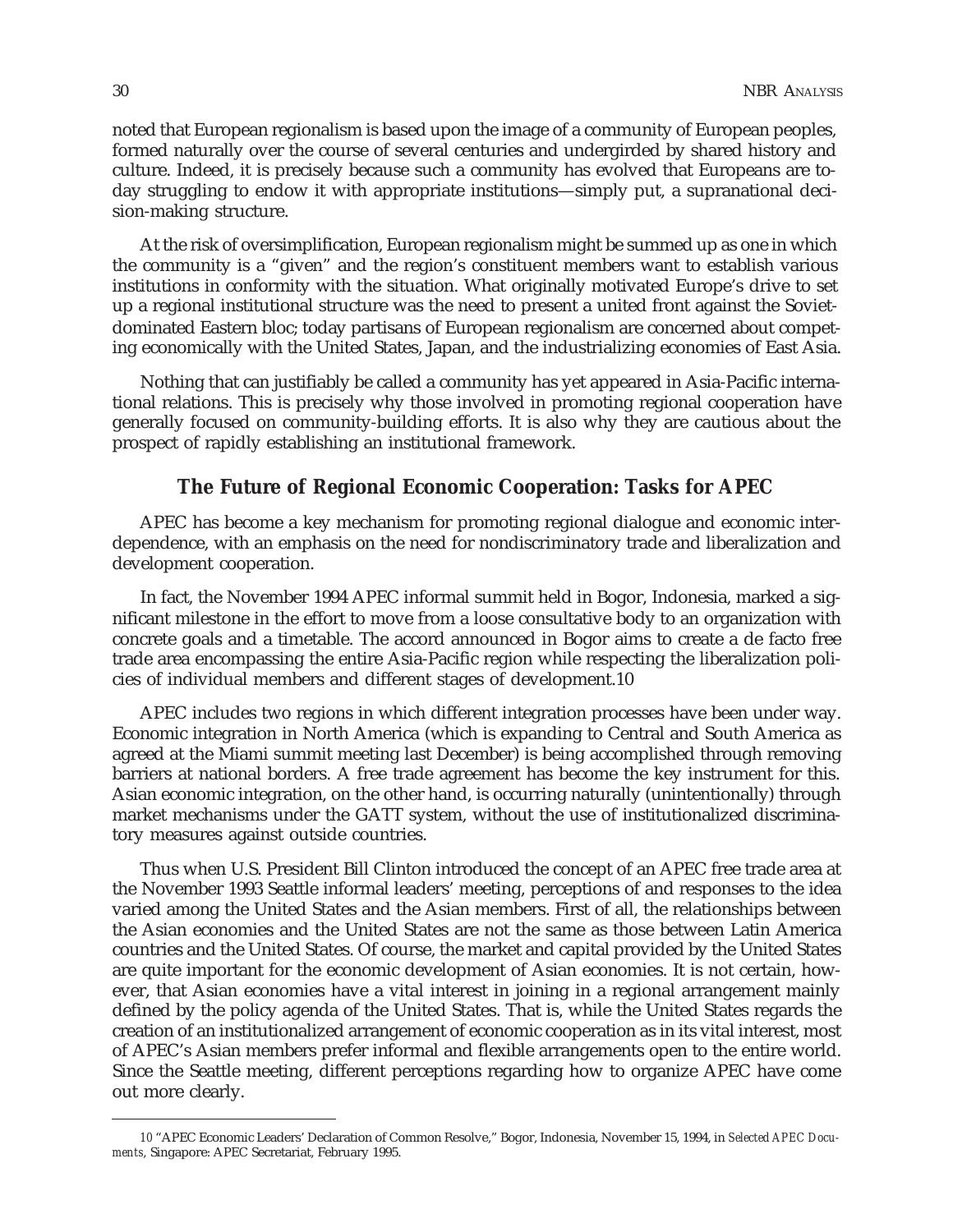#### WATANABE AND KIKUCHI 31

Because of its diverse makeup, APEC has concentrated on those areas of concern in which member economies have the best chance of success. To prevent polarization, members have adopted a decision-making process based upon consensus. Indeed, APEC has so far placed a higher priority on creating an atmosphere of cooperation ("habits of cooperation") and on promoting confidence-building than on executing agreed policies.

At the Seattle APEC ministerial meeting in November 1993, members agreed formally to establish a Committee on Trade and Investment, aimed at fostering the process of trade and investment liberalization in the region. Participants in the 1994 Jakarta ministerial meeting agreed to set up an Economic Committee. These and other actions indicate a move by APEC toward institutionalizing Asia-Pacific cooperation, or a shift in priority from the discussion process itself to actual policy implementation.

The road ahead for APEC, however, will not necessarily be smooth. There remains some concern about whether APEC can become an effective regional organization. Despite embracing the concept of free trade and liberalization, APEC members have varied ideas about the future of the forum and how it should operate.

One of the most serious concerns is that the commitment to liberal and open international trade and investment varies a great deal within the region. There are states in Asia that still take a more traditional view of economic sovereignty. Thus the process of creating greater transparency and openness through APEC is bound to be painful as it provokes resistance from powerful domestic vested interests.

Since the establishment of the APEC forum in 1989, members have remained widely split over how far and how fast it should be institutionalized. For example, most of the Asian members are still negative regarding the promotion of regional liberalization through APEC. Instead, they prefer to follow the path toward global liberalization as established by the GATT/World Trade Organization (WTO), as well as to undertake unilateral measures in a concerted way.

The United States (and Australia and Canada, to a lesser extent), on the other hand, intends to make full use of APEC to promote liberalization, including the start of an "APEC Round" of negotiations. In fact, calls to move APEC faster in the direction of institutionalization continue to grow louder. Sandra Kristoff, then director for Asian affairs at the U.S. National Security Council (now U.S. ambassador-designate for APEC affairs), proposed that APEC should become a formal economic cooperation association.<sup>11</sup>

Second, there is also disagreement over APEC's guiding principle of "open regionalism," especially the question of whether liberalization measures within APEC should be unconditionally applied to non-APEC members, or only to those nations that have undertaken as much liberalization as member states on a reciprocal basis, as is the case with the North American Free Trade Agreement. This will be a quite sensitive issue. It may offer a way to link regionalism with globalism, but this open regionalism could also create tensions between developed and developing countries. Most of the Asian members of APEC advocate a nondiscriminatory policy. They also point out that a "solid system" like NAFTA's free trade zone would not be suitable for such a diverse region as Asia. They oppose the hasty institutionalization of APEC and the adopting of binding agreements on the grounds that Asia-Pacific economies are at different stages of development, and that this should be taken into account when determining the pace and scale of liberalization for each. This stance is based upon the belief that as the region's economic players become fully aware of the benefits of liberalization, they will inevitably move

<sup>11</sup> Hadi Soesastro, "APEC's Institutional Development from an ASEAN Perspective," in Hadi Soesastro ed., *Indonesian Perspectives on APEC and Regional Cooperation in the Asia-Pacific,* Jakarta: Centre for Strategic and International Studies, 1994, p. 160.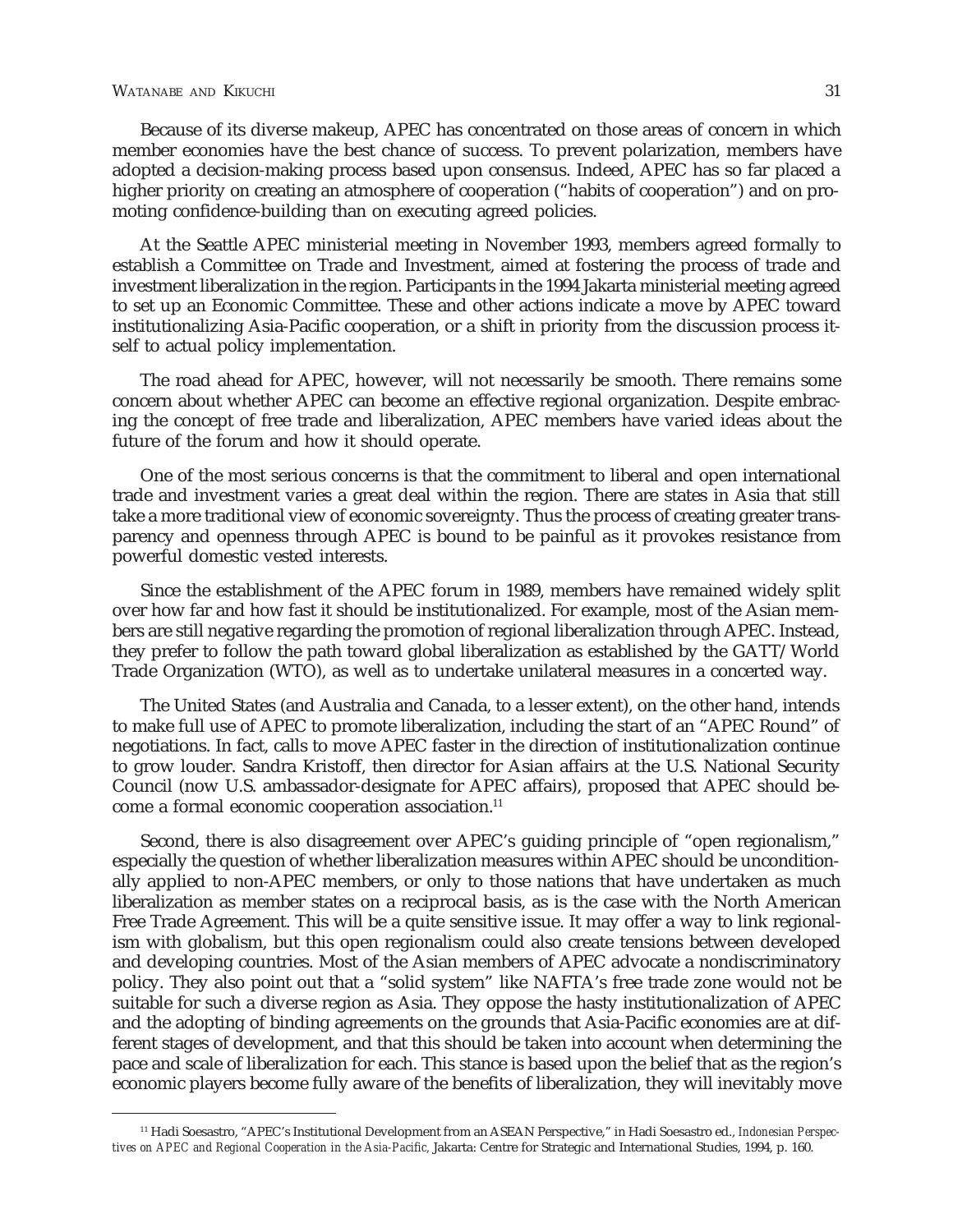in this direction, without the need for binding agreements.12 One possible problem with this approach is that if the speed and scale of liberalization is decided mainly by each national government, the process of developing a regional free trade area will very likely be delayed by domestic opposition in each country.

Of much greater concern is that the United States will resort to bilateral solutions—as it has done with Japan—if it perceives that the liberalization efforts of others are either too slow or limited. Furthermore, if the United States loses faith in APEC, it might attempt to expand the scope of NAFTA into Asia on a bilateral basis. Because of its potential for divisiveness, that outcome would be a nightmare for not only Japan but also for other Asian economies.

In order to avoid such a situation, the United States and the Asian economies should move toward a more ambitious program to ensure open regionalism, as noted in the second report of APEC's Eminent Persons Groups. In short, member economies should maintain the principles of multilateralism and nondiscrimination.<sup>13</sup> In addition, they should work to seek agreement on such areas as trade liberalization, the adoption of an investment code, antidumping measures, and a mediation mechanism to manage intraregional disputes, thereby creating a de facto free trade area in the Asia-Pacific region.

At the same time, APEC must create some policy instrument by which the developing and smaller countries can maintain economic and political autonomy vis-à-vis the larger, developed countries. As mentioned earlier, one of the striking characteristics of the emerging regionalism, particularly in the Asia-Pacific region, is the "internalization" of the North-South problem within one region. Thus regionalism contains elements capable of creating domination-dependence relationships, or polarization.

It is important to understand the perspective of developing countries as they consider a regional economic organization like APEC. Developing countries try to secure market access and foreign direct investments within such regional arrangements; at the same time, they seek to avoid being "caged" completely into a regionalism including major powers. Thus the developing countries try to form a coalition to maintain their autonomy and independence. Malaysian Prime Minister Mahathir Mohamed's proposal for an East Asian Economic Caucus (EAEC) can be understood in this context as part of the effort by developing countries to maintain and even to increase their autonomy within Asia-Pacific regionalism.

The developing countries within APEC also want to make regionalism as flexible as possible, to maintain economic relations with countries outside the region to secure market access and foreign direct investment from them, and to counterbalance politically the large developed countries within the region. Outside countries are now positively responding to these moves. The Asia-EU summit meeting planned for April 1996 in Bangkok is part of these moves. These efforts on the part of APEC's developing member economies will help prevent Asia-Pacific regionalism from becoming a closed economic bloc.

Another task for APEC that should be noted relates to development assistance. APEC needs some scheme to help narrow the income gap and promote regional cooperation on an equal basis. Although recently more attention has been paid to trade and investment liberalization/ facilitation issues, APEC must place a much higher priority on development cooperation, thereby strengthening the economic basis of the developing countries. APEC should not become a single-

<sup>12</sup> See, for example, Ross Ganault, "Options for Asia-Pacific Trade Liberalization (A Pacific Free Trade Area?)," in Chia Siow Yue, ed., *APEC: Challenges and Opportunities,* Singapore: Institute of Southeast Asian Studies, 1994, pp. 94Ð112.

<sup>&</sup>lt;sup>13</sup> Stephen Haggard, "The United States and Regionalism in Asia and the Americas," paper presented to the Washington Policy Conference on Regionalization of the World Economy, October 5Ð6, 1994, Washington, DC, coorganized by the Japan Institute of International Affairs (Tokyo) and the Institute of the Americas (San Diego).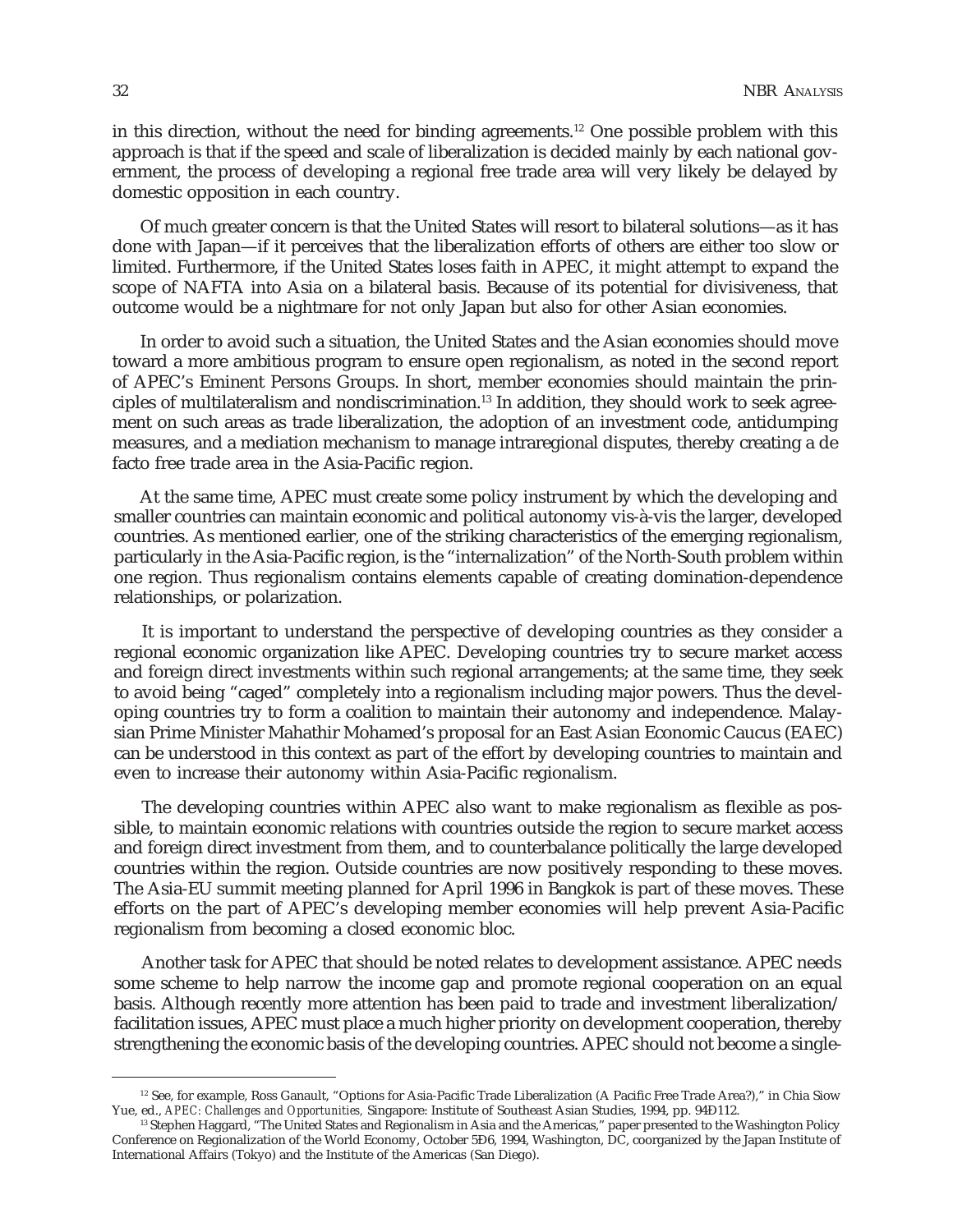issue organization. That is, trade and investment liberalization should not be the only agenda of APEC.14

### **Political-Strategic Objectives of Regional Economic Cooperation**

The creation of a de facto free trade area in the region will serve several political-strategic purposes:

(1) It will sustain U.S. economic interests, thereby preserving the strategic importance of the region to the United States. Asia-Pacific cooperation is expected to encourage the United States to maintain its interest in Asian affairs, thereby contributing to the maintenance of the U.S. political and military presence in the region. Asia still needs the involvement of a reliable outside power to sustain a regional order. The United States is suited for this role as a regional stabilizer. In this regard, Asia-Pacific economic cooperation will be a hidden driving force for a stable regional political and security environment.

(2) It will help maintain harmonious economic relations between Japan and the United States, which is of utmost importance not only for both nations but also for the peace and prosperity of the entire region. APEC will also provide a convenient framework for Japan to take a leadership role in regional affairs without causing undue concern by the Asian countries. In addition, APEC will serve as a regional framework for Japan to share a leadership role with the United States. Generally speaking, a hegemonic power like the United States is often reluctant to accept the reality that its hegemonic power has declined, and that its leadership role has to be shared with other major powers. A regional framework will serve to make a transfer of a part of the leadership role proceed more smoothly.

(3) It will help to bring an emerging giant, China, into a regional arrangement within which it could play a positive role for regional stability. Immediately after the end of World War II, a drastic political transformation took place in China. As a result of Chinese domestic turmoil, coupled with the shadow of the emerging Cold War confrontation, the international framework of the Asia-Pacific region was formulated without the participation of China. China was isolated for a long time from exchanges with the market economies of the region. This had been one of the most serious factors destabilizing the region. The great task facing us now is how to accommodate China into a regional framework as well as a global one. There is a widespread fear of potential Chinese expansionism in many quarters of the region. China's tendency toward unilateral action and its traditional concept of national sovereignty, coupled with the recent remarkable economic achievements and the rapid modernization of its military, greatly worry the neighboring countries about China's future role in the region.

At the same time, it will be very difficult to resolve many of the regional issues in Asia without China's constructive engagement, as is seen in the South China Sea issue. It will also be impossible to establish a more open and liberal trade and investment regime in Asia unless China takes part. Integration is the key. A stable and secure Asia is best achieved by trying to integrate China into the region rather than contain it. APEC, together with other regional instruments such as ARF, will be a major regional means of achieving this objective.

In this regard, China's integration into GATT/WTO figures prominently. There is much ground for a prudent approach to China's membership in GATT/WTO. GATT has never had such a communist giant as China in its regime, causing reasonable concern on the part of the United States and others about the possible effects of China's membership on the overall operation of the global trading system. Such a concern, however, should not override consideration

<sup>14</sup> Hadi Soesastro, *op. cit.,* p. 163.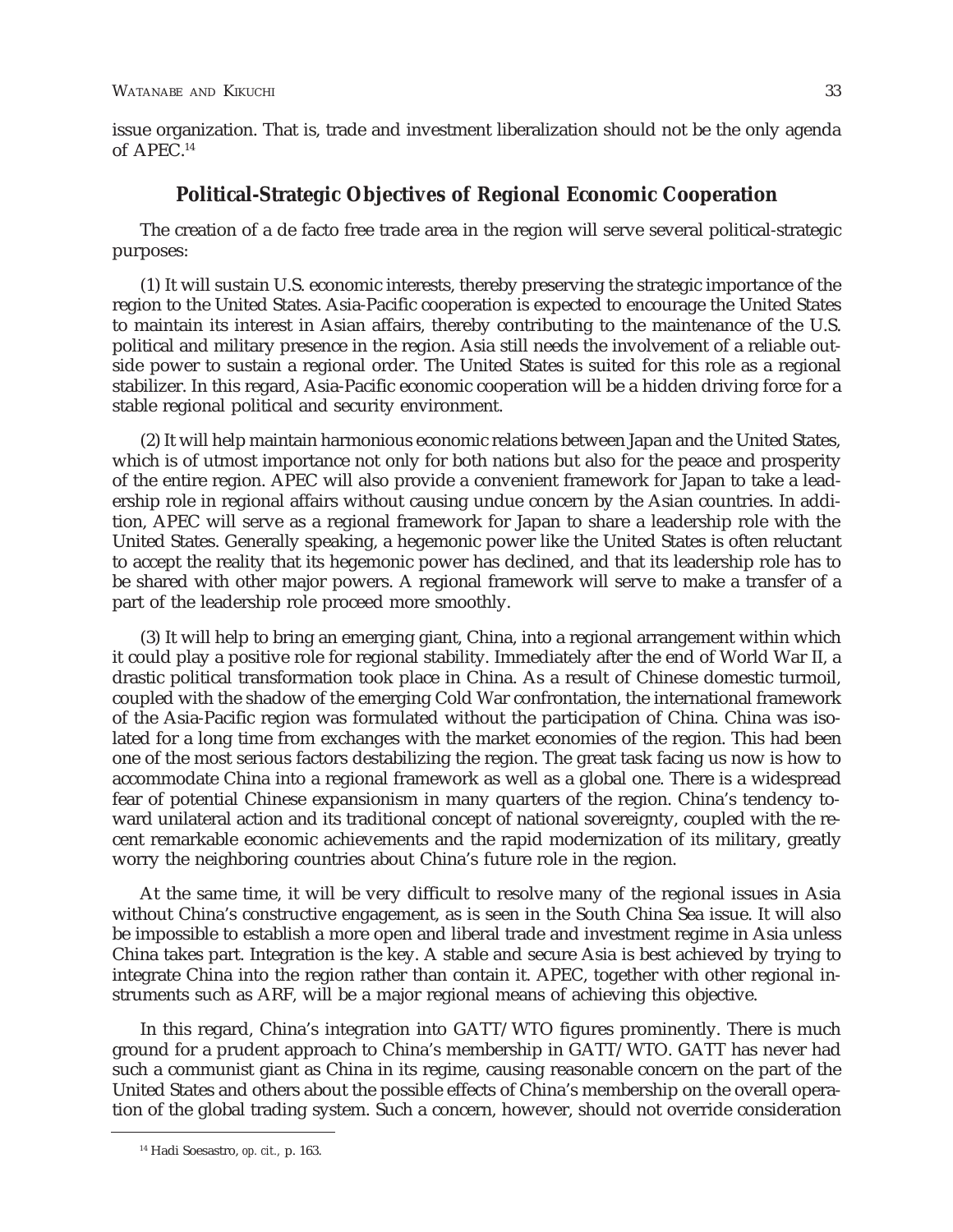of the overall benefits of integrating China into a global trading scheme and of encouraging China to adjust its economic system to bring it more in line with the market economic system.

(4) The creation of a regional de facto free trade area will help to create a cooperative relationship between the industrialized countries and the developing countries of the region that could serve as a model for the rest of the world. In particular, APEC could provide a useful multilateral forum to promote development cooperation (e.g., development of human resources and infrastructure) as well as trade liberalization and trade facilitation, thereby contributing to the welfare of the developing countries.

(5) It will open APEC to the outside world and will place a check on the inward-looking moves by NAFTA and the European Union. In this context, APEC's strategy of strengthening globalism through "open regionalism" has to be pursued more seriously.

(6) It will ensure that the annual informal APEC summit meeting will provide an overall framework for regional confidence-building and cooperation. The APEC leaders meeting can be an excellent forum for putting regional pressure on a country that deviates from the established "code of conduct." In this regard, the annual summit meeting has important political and security implications as well as economic ones.

#### **Political Issues to be Considered**

Although we speak often about the post-Cold War era, Asia is still in the post-colonial era, a fact that heightens many Asian nations' concerns about ceding national sovereignty in the name of regional cooperation and integration. The course of history in Asia over the last hundred years has revolved around the struggle of Asians to rid themselves of Western colonialism and to build independent nations. In the post-colonial era, the peoples of Asia have had to grapple with the concept of the nation-state, a political body common to the West but alien to Asia. Asians have experienced forms of governance ranging from socialist totalitarianism to military dictatorship, military-party coalition, and democracy. Asians have worked hard to recover economically from the destruction of World War II and even more to overcome the long exploitation of the colonial period. Asians are now struggling to carry out the difficult task of coordinating the political, economic, and social systems borrowed from Western society with indigenous tradition and social structures, while simultaneously making them compatible with the rest of the world in radically changing national, regional, and global environments.15 This puts a huge burden on policy developments in these nations. Gradual steps are needed to encourage them to engage in more open and liberal political and economic systems. Reflecting the past history of intervention by major powers, most Asians seem ambivalent about regional unity, having just secured their independence. Cultural diversity is exalted, with a drive for national identity a strong force. They are suspicious of what they see as attempts by the "great powers" to reassert influence in new ways. Only in trade and investment do the nations of the Asia-Pacific region have the beginning of strong ties to one another.

In addition, there remain many legacies from the history of the region which, without careful attention, will obstruct the stable development of regional cooperation.

First, we cannot ignore the fact that post-war settlement of the Second World War has not been completed in this region. Because of the Eurocentric approach of the Allied powers during the war, Asia was left as an area of secondary importance, and post-war planning was not

<sup>&</sup>lt;sup>15</sup> See Robert A. Scalapino, "A Framework for Regional Security Cooperation in Asia," The Prospect of Security Cooperation in Asia, JIIA Paper No. 7, Japan Institute of International Affairs, 1992.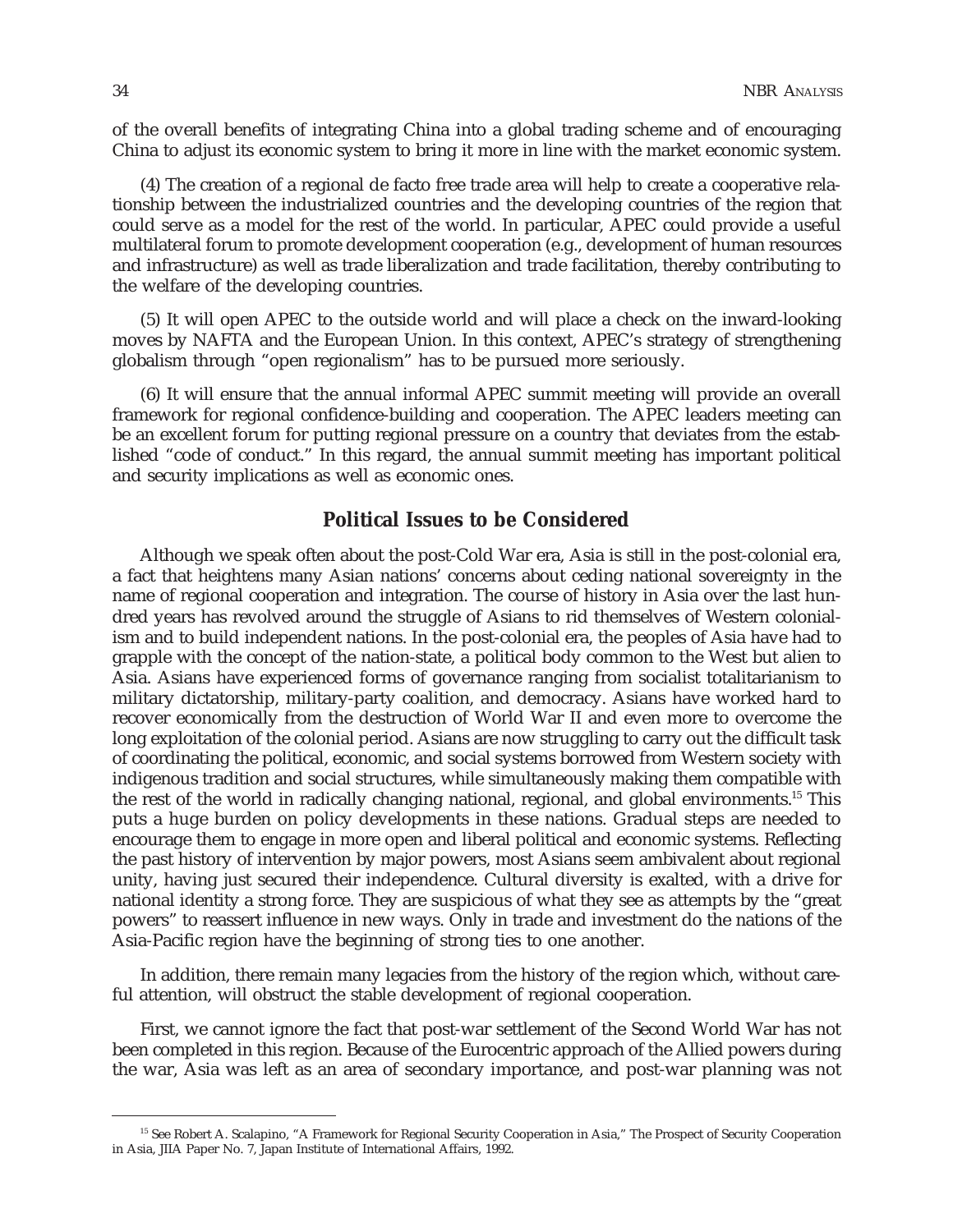#### WATANABE AND KIKUCHI 35

coordinated by the time the war ended. For example, the Korean peninsula was the subject of a tentative framework of trusteeship under the United Nations, which ultimately resulted in the division of the peninsula, seriously destabilizing the region. Moreover, there was little agreement among the Allied powers about the future of the colonies in the region. The conflict and civil war in Indochina reflected the lack of policy coordination among the Allied powers. This resulted in radical liberation movements and civil wars and, finally, the massive involvement of U.S. forces in the 1960s and 1970s. Indochinese states are still looking for their appropriate places in a changing regional setting, although Vietnam joined the Association of Southeast Asian Nations (ASEAN) recently.

Second, the Cold War has had a great impact on the region. Although some regional issues and problems existed before the Cold War, they did develop during that period and were in part shaped and reinforced by it. Without the Cold War, for example, the Soviet Union would not have supported unification through military means by North Korea, and the United States would not have intervened in Indochina. Cold War history is not yet entirely obsolete in this region. Some states still are controlled by communist parties. The relationships between Taiwan and China and between the two Koreas are examples of ideological and civil war. The Cambodian conflict falls into this category to some extent. Thus we can see a set of unresolved rivalries and flashpoints as a legacy of the Cold War in contemporary Asia.

Third, as a result of Cold War divisions, together with a huge diversity found in the region, this region has been characterized by the absence of significant multilateral political organizations, either regional forums or military alliances, except for the subregional arrangements in Southeast Asia and the South Pacific. In addition, there emerged internal threats to security: antigovernment insurgencies in various parts of Asia took their toll on nascent nations.

Fourth, most of the Asian nations achieved independence during the intensification of the Cold War, and some of them have become industrial powers. As a result, their international relations have been much constrained and shaped by the Cold War. With the lifting of these constraints, it is still not clear what regional pattern of relations will emerge. These nations have no modern experience of how to relate to each other outside of the old, Cold War context.

Fifth, there remains strong fear in the region of Japan becoming a military power commensurate with its economic power. China and Korea, especially, still remember the hard times under Japanese domination. One legacy from this period is a politically hamstrung Japan, which has not been able to play a leadership role in the region.

Sixth, the recent economic prosperity of the region has increased its strategic potential. As the nations of the region become richer, they can devote more resources to defense capabilities. As they have become more advanced technologically, they are increasingly able to develop and operate sophisticated weapons.16

## **Conclusion**

Building a community requires a lengthy process and the participation of all Asia-Pacific peoples. For the moment, all we can do is wait for the myriad processes of regional interaction and cooperation to bear fruit. It is with these considerations in mind that the proposed EAEC should be examined. Since EAEC would probably serve above all to improve relations among peoples in the region, participants would be well advised to use it as a forum for developing and affirming an Asia-Pacific identity, one that includes Australia and New Zealand. Only such

<sup>&</sup>lt;sup>16</sup> See, for example, Desmond Ball, "Arms Acquisitions in the Asia-Pacific: Scale, Positive and Negative Impacts on Security, and Managing the Problems," paper presented to the Ninth Asia-Pacific Roundtable, Kuala Lumpur, June 5Ð8, 1995.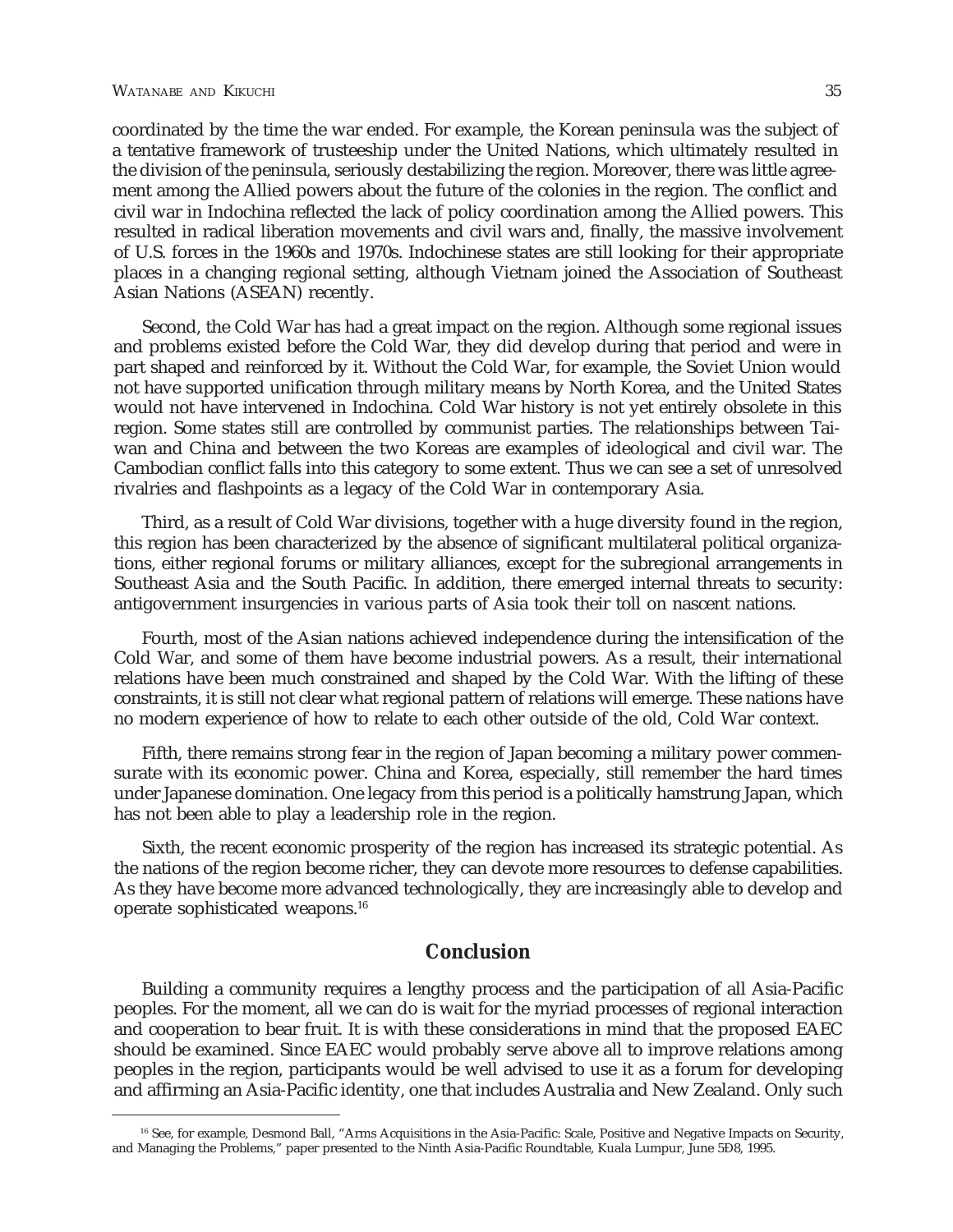an approach would send a strong message to the United States, which has been apt to turn inward toward its partners in the North American Free Trade Agreement.

The above discussion suggests the following questions: In the absence of a strong community consciousness, is there any room for an institutionalized regional organization in the Asia-Pacific region? Is it possible for the governments in the region to cooperate in the pursuit of common interests? APEC was certainly founded to provide a framework for just such cooperation.

When adopting initiatives, however, more ambitious members of APEC must not aim too high, lest they alienate their more cautious partners. At the same time, a cooperative framework like APEC is devoid of meaning if it fails to carry out meaningful objectives. Setting appropriate objectives and determining the proper speed at which to achieve them are highly demanding tasks because of the diverse makeup of APEC.

Successfully resolving such sensitive problems will require patient diplomacy. If the three powerful countries in the region—Japan, the United States, and China—view APEC as an arena in which to struggle to advance their own narrowly defined national interests, Asia-Pacific regionalism will become a hollow concept. The future of APEC depends above all upon whether its members are able to find common objectives and incentives that enlist these three powers in the cause of regional economic cooperation. In this context, some mechanism for regulating the major powers' triangular relationships and for constraining deviant behavior has to be established.

If Asia-Pacific regionalism is to develop and flourish, the governments and peoples must simultaneously pursue both community-building and institution-building in such a way as to keep either approach from interfering with or negating the effects of the other. Neither the European approach to regionalism, characterized by efforts to develop supranational institutions on the foundation of a preexisting community, nor the North American approach, which views institution-building strictly in terms of instrumental values and attaches no priority to fostering a supporting community, are appropriate for the Asia-Pacific region.

With respect to the emerging regional arrangements, we should not be too concerned at this stage with grand architecture or become too involved in elaborate discussions on the structural shape of regional cooperation. Our approach should be organic, concentrating on the practical and the achievable. We should be careful about putting forward sweeping initiatives that would run counter to many Asian preferences for gradualism and confidence-building. The institutional form will only emerge over time as concrete Asia-Pacific cooperation develops and genuine regional confidence is established. A practice of talking regionally but proceeding unilaterally will undermine that effort.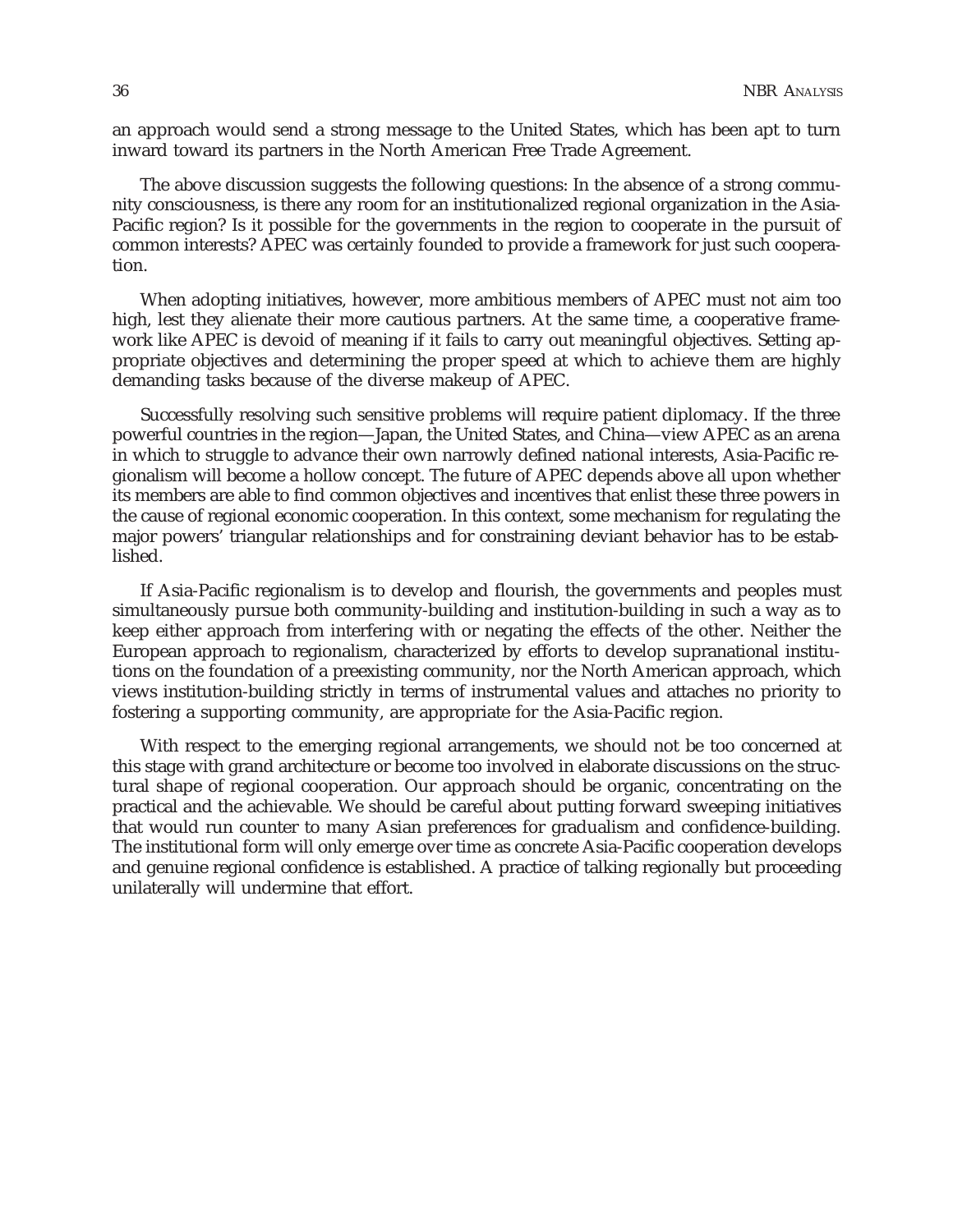# **THE CONTEXT OF APEC: U.S.-JAPAN RELATIONS**

*Kenneth B. Pyle*

The search for a new order in the Pacific is proceeding as though it were heeding an old Spanish proverb. "Traveler," says the proverb, "there are no roads. Roads are made by walking." Asia-Pacific Economic Cooperation (APEC), the most important effort to find a way to a new order, is a forum for discussing trading and financial relationships and principles in the region. It is an initial effort, a groping, for some kind of regional economic organization. Former Japanese Prime Minister Tsutomu Hata approvingly described this approach as "creeping incremental gradualism by consensus." The justifications for this tentative, experimental, approach to the formation of a regional organization are familiar: in the Asia-Pacific region, unlike Europe, there is no historical basis for an international state system; there have been few multilateral organizations in the region; there is too much diversity; there are no common cultural traditions; Asians prefer an organic approach rather than an a priori rules-based approach.

These justifications for a slow, evolutionary approach easily become an excuse for failing to grapple with the new dynamics that will govern the region's international relations in the early part of the coming century. Most notable is the failure to deal with great power relations and with the security dimensions of the new order. Will there be a continuation of bilateral alliances between a still-preponderant American superpower and individual Asian states? Will there be a balance-of-power system among China, Japan, the United States, and other countries? How will the dynamics of economic and military power relate? Will there be, in addition to APEC, a regional security organization? How will the region's power relations fit into a larger global system of international relations? In short, what will be the forces that shape the context of APEC?

The peculiar, unanticipated end of the Cold War left an awesome void of vision in the camp of the victors. The Soviet empire and its ideological underpinnings collapsed not as a result of defeat on the battlefield but through a massive implosion of the system. Rarely in history had the components of world order changed so abruptly. The victorious powers were left with no clear understanding of what had happened or what was to follow. A naive triumphalism filled the void. In the summer of 1989 a State Department official, Francis Fukuyama, published an essay entitled "The End of History" which drew international attention and bespoke this triumphalism. The essay proclaimed that, having defeated the forces of fascism and communism in the 20th century, the West had triumphed in grand historical terms. Fukuyama declared that the United States and its allies had achieved "the end point of mankind's ideological evolution and the universalization of Western liberal democracy." There were, at last, no ideological competitors. "The triumph of the West, of the Western ideal," he wrote, "is evident . . . in the total exhaustion of viable alternatives to Western liberalism."1

<sup>1</sup> *National Interest,* Summer 1989.

Kenneth B. Pyle is president of The National Bureau of Asian Research and professor of history and Asian studies and former director of the Henry M. Jackson School of International Studies, University of Washington.

<sup>© 1995</sup> by The National Bureau of Asian Research.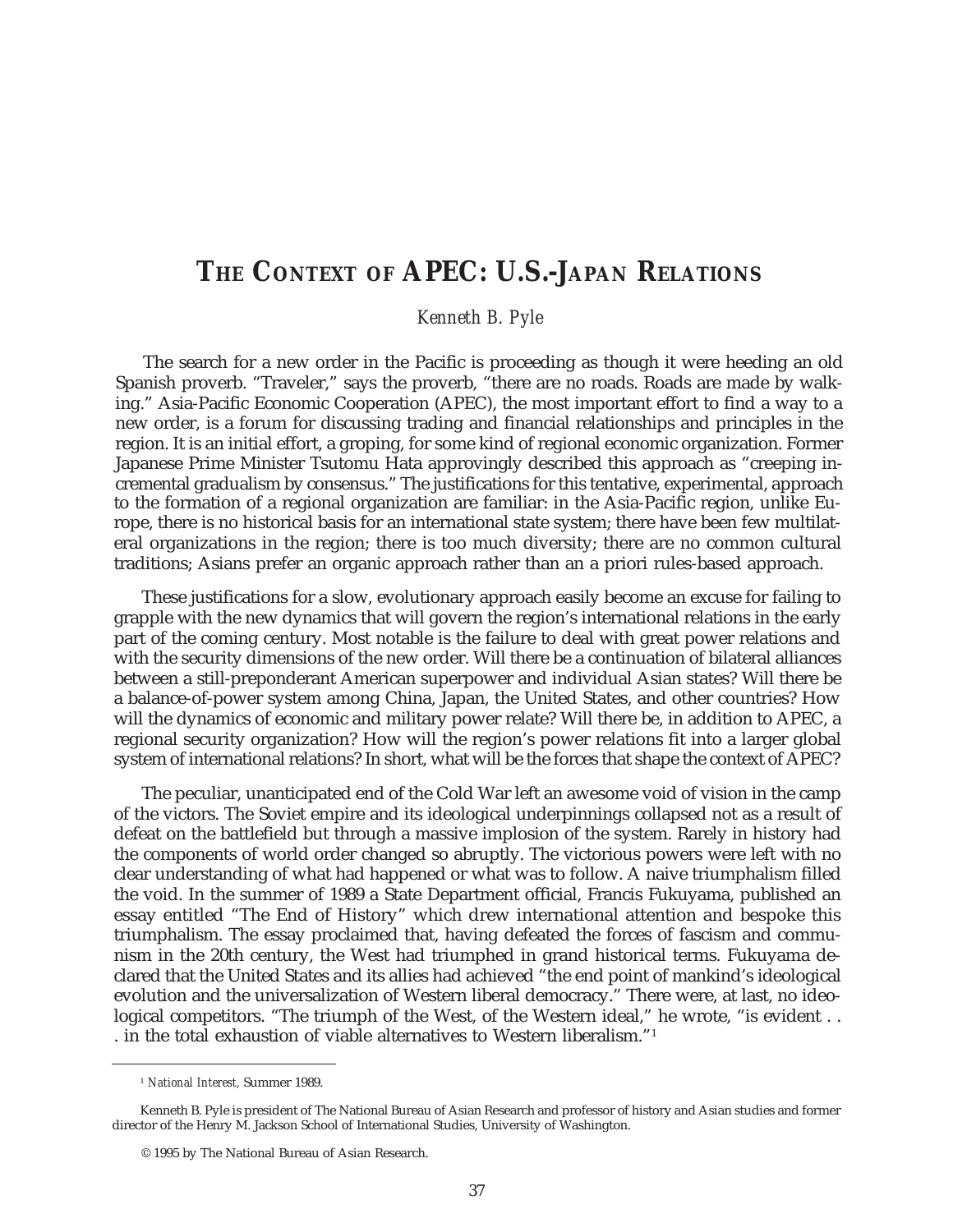Having no new goals and no concept or paradigm to replace the Cold War and seeing no immediate threats to security, American policy was beset by inertia and a lack of vision. Institutional rigidities, including adherence to the prevailing alliance system, held sway. American leadership groped with limited success to redefine security in the post-Cold War circumstances. In contrast to the aftermath of other great wars, the victorious powers have not clearly articulated a coherent definition of what constitutes security in the new era and accordingly have not created new institutions to maintain it. What is the nature of security? What are the underlying principles? What are the priorities? American triumphalism, having no new goals, is content with the old institutions in a modified form, a continuation of the American security blanket for the region, with a continuation of the same goals now defined simply as "enlargement," and with the further extension of economic liberalism.

In Asia there is another form of triumphalism. The Cold War masked the emergence of not only the Japanese economic superpower but also the emergence of other substantial economic powers like South Korea, which were driven by a suppressed nationalism now coming to light with the end of the Cold War. This hitherto suppressed nationalism is now expressed in the confident belief that prosperity is the result of the unique values and institutions of countries in the region. Malaysian Prime Minister Mahathir Mohamad, Singapore's diplomat Kishore Mahbubani, and many others have expressed these views. For the most part this optimism has been expressed in criticism of Western values, and a clear vision of a future regional order is not yet apparent. Hence the argument that APEC must take an organic, evolutionary approach.

The most ambitious and bold effort to propose a new paradigm is the work of Yasusuke Murakami, a seminal thinker who has been called the Max Weber of Japan. Prior to his untimely death in 1993, Murakami had become the leading thinker of the Japanese internationalists who gained influence in the 1980s under Prime Minister Yasuhiro Nakasone. When the Cold War came to an end in 1989, Murakami was appalled by Western triumphalism. Shortly before his death he published a magisterial work of grand historical analysis, Han-koten no seiji keizaigaku (An Anticlassical Political-Economic Analysis), in which he wrote, "Some people regard [the collapse of the Soviet socialist system] as a victory of European and American style capitalism and believe that they can celebrate the fulfillment of European modernity. But... this victory contains the seeds of self-destruction." He added, "It is not history that is about to end but the modern age of Western origin." Murakami's work argued that Western capitalism had lost its universal value as a model and that a new form of Asian capitalism, pioneered by Japan and adopted in other East Asian countries, was the wave of the future.

The extraordinary increase in the economic strength of countries in the region and their growing self-assertion highlight the uncertainty about the security dimensions of the future regional order that must support APEC. At the heart of this uncertainty is the future of U.S.- Japan relations. For the intermediate future, a major determining factor of the dynamics of the regional order is this bilateral relationship. Japan-U.S. relations are pivotal because they link dominant military and dominant economic power and thus provide the potential for a strong stabilizing force in the region. This paper, as part of an examination of the broader setting of APEC, explores the trajectory of the U.S.-Japan relationship, analyzes the controlling forces for change, and examines the efforts of both countries to deal with the post-Cold War reality of the region. Both Japan and the United States are undergoing major changes in their relationship to the international system. How these transitions work out will determine the possibility of common purpose and the likelihood of a continuation of the alliance. Of the two, Japan's emergence as an economic superpower and its historic transition is the more dramatic and problematic.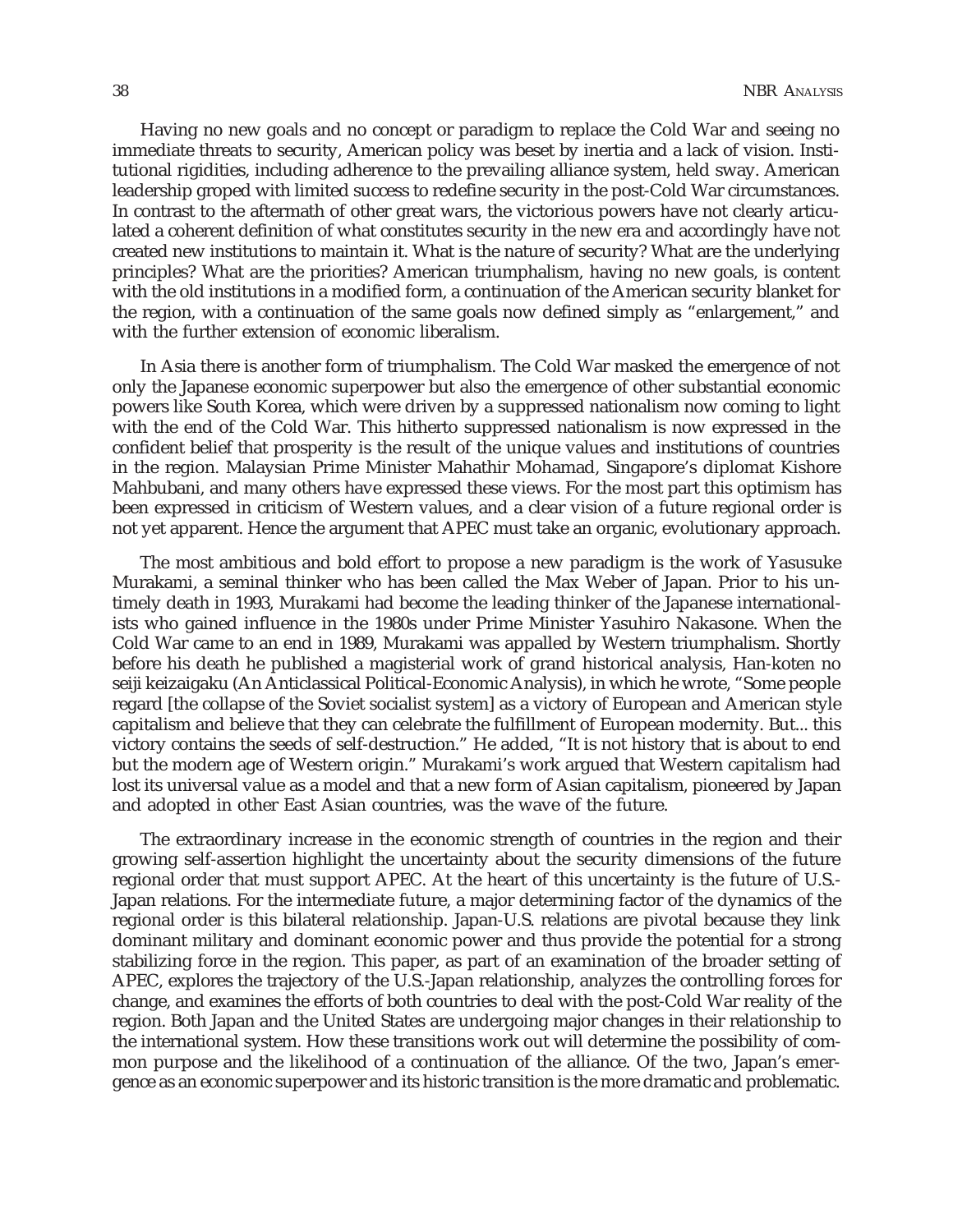#### **Japan and the International System: The Historical Legacy**

Little in Japan's two-thousand-year history has prepared it for this new era in the Pacific in which it must play a leading role. Since Japan entered the international state system in the middle of the 19th century, its foreign policy has had several distinctive traits, none of which is conducive to the role of regional and international leadership it is expected to play. First of all, Japan has been a reactive state in its foreign relations. Since the Meiji Restoration of 1868 Japanese leaders have been keenly sensitive to the forces controlling the international environment; they have tried to operate in accord with these forces and use them to their own advantage. As a late developer, Japan learned to be responsive to conditions established by the powers and to react to opportunities that presented themselves. In the middle of the 19th century, when the West demonstrated its power by opening Japan, the Japanese quickly reacted by building a modern industrial economy; in the age of imperialism at the turn of the century Japan became an imperialist; after World War I, the Japanese accepted the Wilsonian redefinition of the international order. Only once, in the 1930s, did Japan abandon this cautious and circumspect approach and even then many of Japan's leaders thought they were acting in accord with the trend of the times. After the end of the American occupation in 1952 the reactive nature of the Japanese state was even more pronounced. Adapting to the new conditions of the Pax Americana and the expanding free trade order that it fostered, Japan depended on its special relationship with the United States to take maximum advantage of the changed international system.

For most of the postwar era Japan has been almost wholly a passive, reactive actor in the international system. As a vice minister of international trade and industry said, in 1986, "Japan has usually considered the international economic order as a given condition and looked for ways in which to use it."2 Prime Minister Kiichi Miyazawa, shortly before visiting Washington in the spring of 1993 for his first meeting with President Bill Clinton, told reporters that gaiatsu (external pressure) was necessary for the Japanese system to change. Foreign pressure, he said, is like a "mother telling her children to do this or not to do this, otherwise your neighbor may laugh at you; that is the way of education in this country." Japan would continue to need such prodding because gaiatsu is "just perhaps part of our culture," a way for Japan to adjust itself to "the modern world."

A second fundamental trait of Japan's international relations is that pragmatic nationalism more than fixed principles has been Japan's guiding philosophy. An opportunistic adaptation to international conditions in order to enhance the power of the Japanese state has been characteristic of Japanese foreign policy. The modern revolutions of other countries were impelled by rising middle class demands for political rights, equality, and democracy. But the Meiji Restoration—Japan's modern revolution—was first and foremost a pragmatic nationalist response by a rejuvenated elite to the threat that Western imperial power constituted for the Japanese state. One of the Foreign Ministry's leading thinkers recently responded to an American journalist's inquiry as to the place of fixed principles in Japanese foreign policy with the riposte that "the histories of our two countries are different. Your country was built on principles. Japan was built on an archipelago."<sup>3</sup> Japan, he seemed to say, could not afford to take a stand on principle; its economy and geopolitical position made it too vulnerable; its peculiar dependence on trade left it with a feeling of insecurity that engendered a cautious, deliberate foreign policy, marked often by a narrow pursuit of self-interest.

<sup>2</sup> *Look Japan*, September 10, 1986, p.4.

<sup>3</sup> Hisahiko Okazaki, *"Ajia chotaiken e no shinsenryaku,"* in *This is Yomiuri,* August 1992, pp. 42Ð90; translated as "Southeast Asia in Japan's National Strategy" in *Japan Echo*, vol. 20 (special issue 1993), p. 61.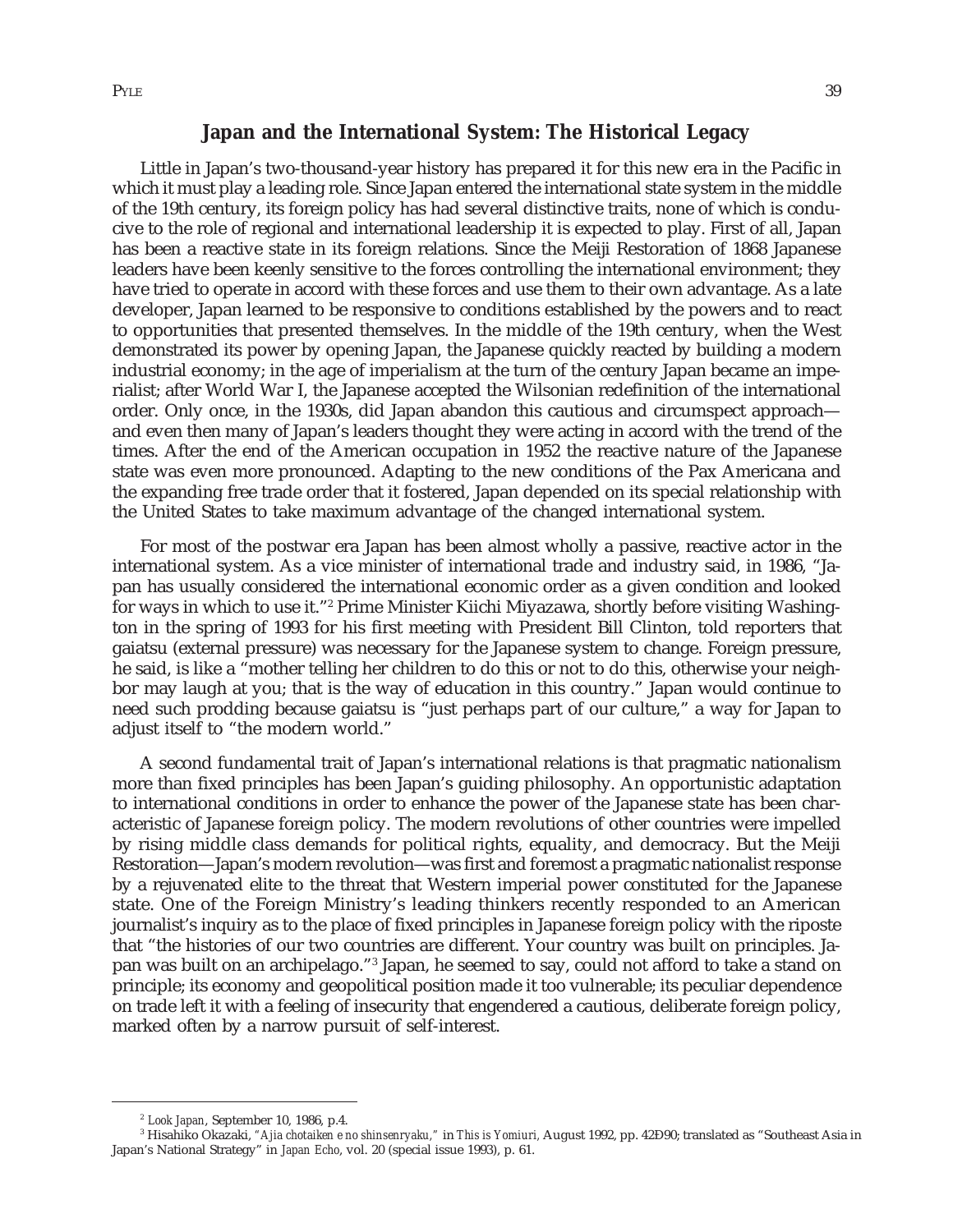A third legacy of Japan's foreign relations is the relative lack of positive experience in international organizations. Japan's historical position as a late-developer often cast it into the role of opposing the international status quo. Although Japan was a founding member of the League of Nations, occupying one of the five permanent seats on its Council, it was the only one not to have submitted a draft proposal for the League. Although Japan sought the permanent Council seat for the status it accorded, there was little expectation that the League would serve Japan's interests. Japan's indifference to the League was apparent from the relatively low level of personnel contributed to the League's secretariat. Following seizure of Manchuria, the League voted 42 to 1 to condemn Japan, and it immediately quit the League. The next multilateral involvement, the 1940 Tripartite Pact with Germany and Italy, though not a tightly binding agreement, was a part of the greatest tragedy in Japanese history. When World War II ended and the United Nations was founded, its charter referred to Japan as a former enemy state; those clauses still remain. Japan became a member of the United Nations in 1956 but has played a limited role. Although Japanese citizens have headed the UN health, refugee, and Bosnian operations, the personnel contributions are still limited. As of 1992, 89 Japanese filled professional UN posts, less than half the 194-person mean (based on Japan's financial contribution to the world body). Japan is the second-largest financial contributor to the United Nations, but in terms of personnel contributions it is last compared to 19 other top donor nations.

A final historical constraint on Japan's capacity for international leadership is the difficult legacy of its relations with Asia. In the first four decades of the postwar period, Japan's relations with the rest of Asia were distant and largely limited to trade. The former empire had left a legacy of bitterness toward Japan in other Asian countries. The American occupation required the Japanese to make reparations, but on the whole Japan withdrew from close political ties and concentrated on rebuilding its own national livelihood.

Postwar foreign policy was shaped by the shrewd economic nationalism of Prime Minister Shigeru Yoshida (1946Ð54), who determined to adopt a passive role in the Cold War. He resisted U.S. efforts at the time of the Korean War to engage Japan in collective security agreements with other Asian nations. In the best Japanese tradition of pursuing pragmatic nationalism and adapting to world trends, he was determined to use the circumstances of the Cold War to Japan's advantage and to pursue a narrowly defined sense of economic self-interest. Yoshida contrived to keep Japan lightly armed and to trade bases on Japanese soil for a U.S. guarantee of Japanese security. It became an anomalous arrangement with astonishing longevity, and it epitomizes the peculiar context within which APEC evolves. Today, a half century after the end of the war, despite Japan's per capita GNP having risen to a level 50 percent higher than America's, 63,000 Americans remain at 94 military sites scattered about Japan.4

Avoiding any collective security commitments in Asia became an idée fixe of postwar Japanese diplomacy. Yoshida and his successors resisted an American effort to create an Asian counterpart of the North Atlantic Treaty Organization (NATO). They built an elaborate set of policies to prevent Japan's being drawn into any overseas commitments whatsoever. When the Japanese Self-Defense Forces were organized in 1954, the upper house of the Diet passed a unanimous resolution opposing their overseas dispatch. Subsequent prime ministers held the fixed position that any collective security agreement would be unconstitutional. Other subsequent, complementary policies included the three nonnuclear principles (not to produce, possess, or permit the introduction of nuclear weapons in Japan), the three principles proscribing arms and military technology exports, and the limitation of one percent of GNP for defense spending.

<sup>4</sup> *The New York Times,* July 16, 1995. 46,000 are members of the U.S. armed forces.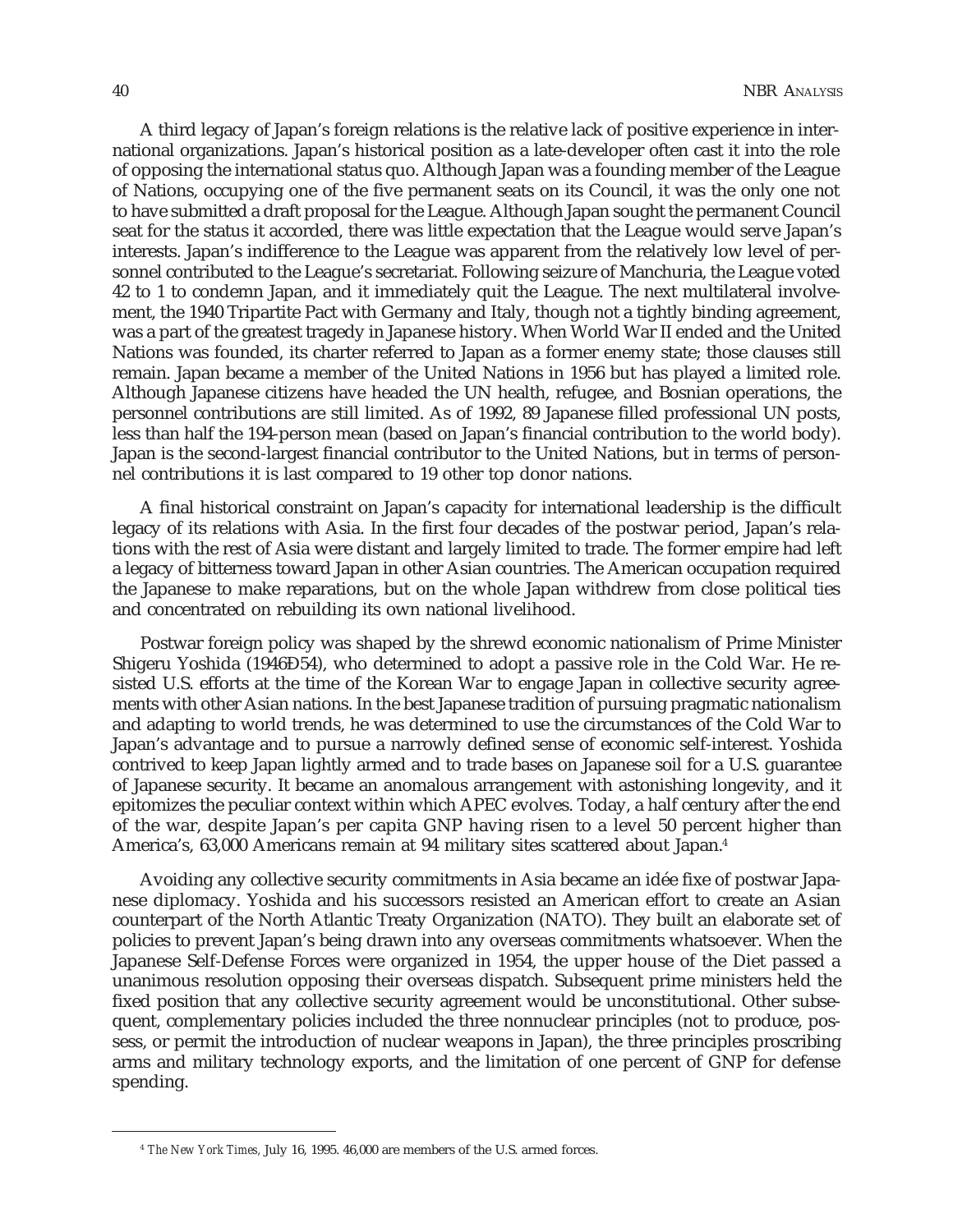By maintaining a narrow interpretation of the constitution, Japan's conservative leaders were able to limit positive commitments to the Cold War effort in Asia. Yoshida's firmness allowed Japan to avoid involvement in the Korean War. Similarly, in the case of the Vietnam conflict, while South Korea dispatched more than 300,000 troops, the Japanese were spared direct military involvement. Moreover, Tokyo avoided accepting refugees from Indochina. As of the end of 1994, Japan had permanently resettled less than 10,000 of the nearly 1.3 million refugees. Even distant Germany, a slightly smaller country, had accepted more than twice the number of refugees from Indochina as Japan.5

The Yoshida strategy had many successes, but in the long run it also had major drawbacks. It created a political-economic system in which the economic bureaucrats in the Ministry of International Trade and Industry, the Ministry of Finance, and the Economic Planning Agency, working cooperatively with conservative interests in business, guided the country's fortunes to achieve long-term goals, but it left the country unprepared to deal with the political consequences of this newly acquired economic power. Moreover, it ignored latent issues of wounded national pride caused by the subordinate role Japan adopted in the American world system. Political issues of war responsibility were left to fester, and international respect and trust were never fully restored. Two major developments in the last decade have begun to erode the basis of the Yoshida strategy and impel Japan toward a new foreign policy: 1) a vastly increased stake in the Asian economy, and 2) the new post-Cold War strategic environment.

#### **Japan's Economic Surge Into Asia**

A remarkable confluence of developments in the mid-1980s, constituting one of the most momentous changes in modern Japanese history, led to Japan's economic surge into Asia. Heretofore, Japan had kept its manufacturing base at home, but the new economic fundamentals made a dramatic change necessary. The most important development that provided the opportunity to establish a strong new economic role in the Asia-Pacific region was the Plaza Hotel Accord of 1985 and the sharp rise in the value of the yen that followed. At the Plaza summit, the leading industrial nations agreed to increase the value of the yen from 260 to 180 yen to the dollar. This international agreement made it profitable to shift the production and assembly of many Japanese manufactures to other Asian countries with lower wages. Thereafter, the yen continued to rise, making offshore manufacturing increasingly attractive. In addition, foreign direct investment (FDI) was made more attractive by rising production costs at home, Japan's tightening labor market, the change in comparative advantage, and the proximity of Asia's booming markets. Other significant developments at the same time included Japan's emergence as the world's largest creditor and donor of official development assistance (ODA), liberalization of the Japanese capital market, and foreign pressure to restructure the Japanese economy so as to reduce its trade surpluses and to increase the import of manufactured goods.

North America and Europe absorbed much of Japanese FDI, but Asia's share grew rapidly. By 1991 Japan had become the largest foreign investor in Singapore, Hong Kong, the Philippines, and Thailand, and the second largest in Taiwan, Indonesia, and Malaysia. By 1992 Japan had \$19.6 billion invested in the newly industrialized economies of Asia and \$35 billion in the countries of the Association of Southeast Asian Nations (ASEAN). Asian nations offered a growing market for Japanese goods. From 1986 to 1993 Japan's trade surplus with Asian countries rose from \$16.4 billion to \$55.6 billion, exceeding its surplus with the United States for the first time. Hisahiko Okazaki, a former ambassador to Thailand and a brilliant strategic thinker, in a long and thoughtful essay in 1992, advocated investment in Southeast Asia and the Chinese

<sup>5</sup> Figures cited in the *Japan Times*, December 13, 1994.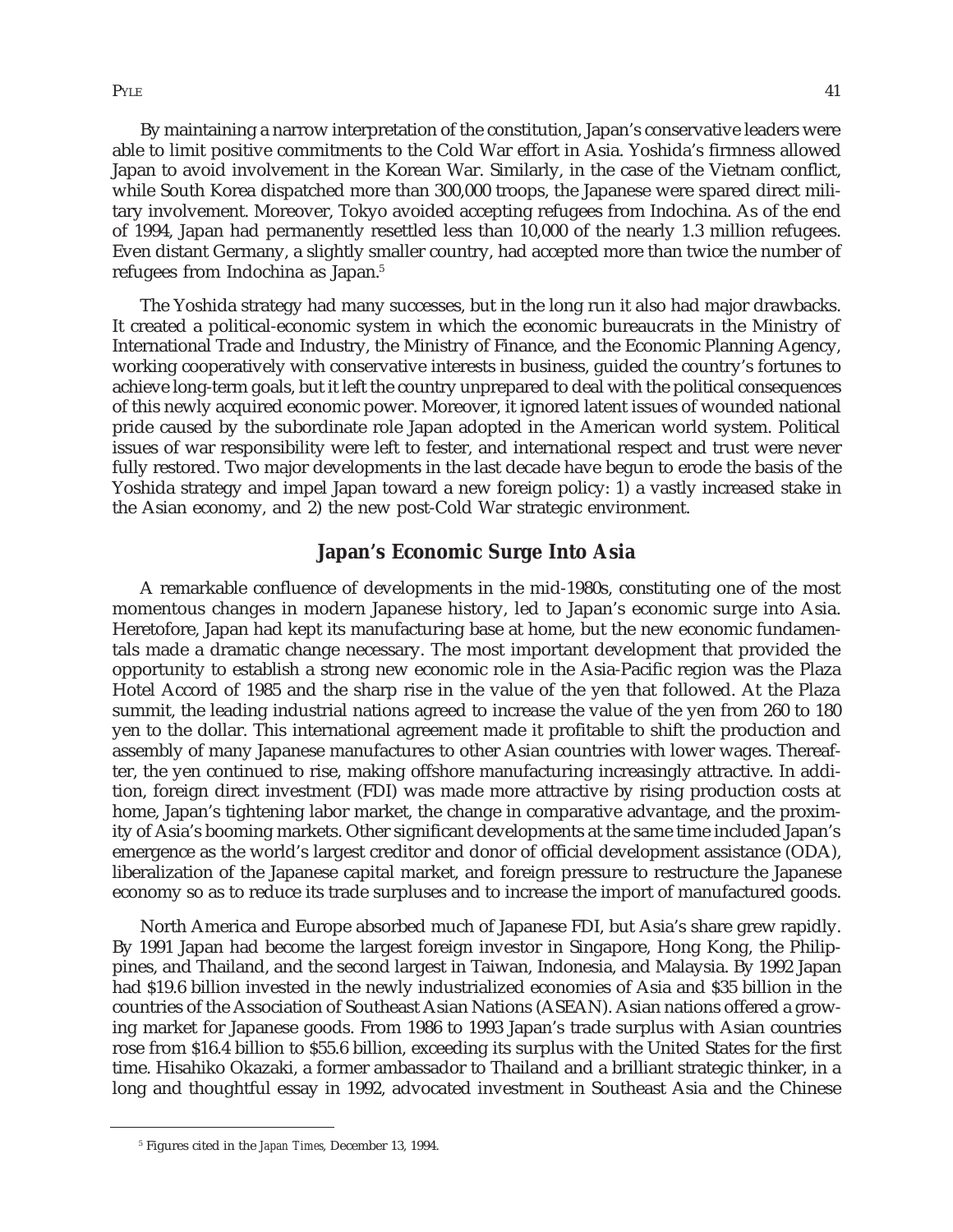coast as "a springboard for future economic expansion." Okazaki saw the rise in the value of the yen after the Plaza Accord offering Japan an extraordinary opportunity to use FDI to create the basis for international leadership:

If Japanese overseas investment in the manufacturing industry continues unabated for another ten years, or even until the end of this century, this country is likely to find itself in a position comparable to that of Britain in the nineteenth century or the United States during the middle of the twentieth, racking up long-term trade surpluses and freely investing its excess capital overseas. This means Japan's influence will be felt in some way or another in every major area of world economic activity. Even after its competitiveness declines, Japan, like Britain and the United States today, will have enough accumulated assets abroad to sustain future generations. Thus, overseas investment is also a good strategy for an aging society like Japan's.<sup>6</sup>

It was in the fundamentals of these new economic interests that a coherent Japanese strategy in Asia began to take shape. This strategy was wholly driven by economic considerations. A half century of single-minded attention to promoting economic growth ensured that the principal motive forces of national life were the economic dynamism of Japanese firms, the institutional framework within which they operated, and the values of economic rationality that supported and motivated them. While the institutional legacies of the postwar experience continued to limit severely its competence in foreign policy, Japan moved swiftly and adeptly to seize a leadership role in Asia's economic dynamism once domestic and international structural change made it attractive. The task of formulating a comprehensive and coordinated approach to Asia in terms of economic policies fit the postwar inclination of the Japanese state, with its strength in economic institutions, capacity for bureaucratic planning and coordination, and ability to fine-tune policies to enhance market forces.

What began to emerge was a series of policies to promote a regional division of labor under quiet Japanese leadership—a strategy that sought to lay the basis for a "soft," regionwide integration of economies under Japanese leadership. In assessing the Japanese economic strategy in Asia, it is important to stress that much analysis has missed the mark. As Kozo Yamamura points out, "Japan is not building an inward-looking trade bloc or a yen bloc but vertically integrated production networks with increasing market power."7 Since the mid-1980s Japanese multinationals and their keiretsu firms have been making huge investments to establish production networks across Asia. The inter-firm relations that proliferated during the high growth period at home are being replicated in Asia. That is, the small and medium-sized firms belonging to vertical keiretsu at home are following their parent firm abroad. In addition, majorityowned subsidiaries and local Asian firms are drawn into these networks. As Yamamura observes, "in both the automobile and electronics industries, a large and growing number of these 'local' suppliers used by Japanese manufacturers in Asia actually are Japanese firms." For example, a Matsushita television plant in Malaysia depends on local suppliers for 55 percent of its parts, but over 90 percent of these parts are produced by Japanese affiliated firms in Malaysia. As the Foreign Ministry's Okazaki wrote in 1992, by establishing offshore production networks in Southeast Asia it would not be necessary to worry about protectionism, nor would it make sense to seek an inward-looking trade bloc:

When the bulk of trade consists of captive imports from factories built through direct investment and the captive export of machinery and materials needed to produce such merchandise, there is little need to worry about protectionism. Indeed, current investment patterns are more likely to cause friction with areas outside the region than within it, as Western na-

<sup>6</sup> Okazaki, *op. cit.*

<sup>7</sup> Kozo Yamamura, "Japan's Production Network in Asia: Regionalization by Keiretsu?," unpublished paper, University of Washington, 1994.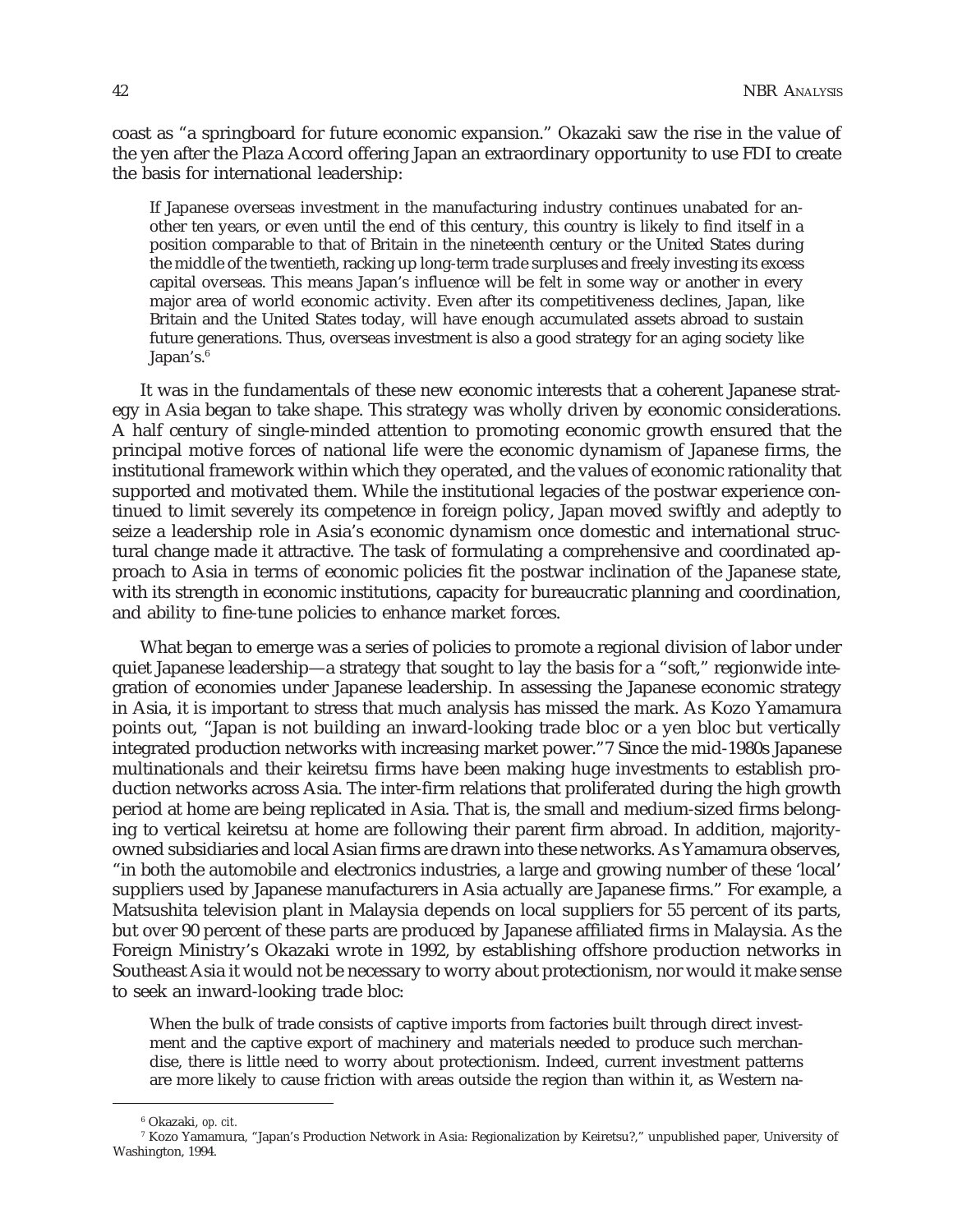tions begin to suspect Japan of exporting its system of vertically integrated corporate groups, or keiretsu, and shutting other industrial countries out of the market.<sup>8</sup>

The implication of this strategy was that so long as Japan maintained control of the move to offshore production networks and the process of captive imports and exports was maintained this would work to Japan's advantage. In contrast to what had happened in the United States, wrote Yuji Masuda of Tokyo University in 1994, "this is not a 'hollowing-out' of the structure of the Japanese economy but positioning Japanese industries and firms at the core of the networks that are now covering all of the Asian economies."9

Japan's net external assets rose from \$10.9 billion in 1981 to \$383 billion a decade later. By 1990 Japan had become the largest net creditor in the world—as Edward Lincoln has written, "the greatest creditor nation the world has ever known." In 1970, Lincoln notes, the cumulative value of Japanese overseas investments was \$3.6 billion; in 1980, \$160 billion; and in 1991, \$2.0 trillion.10 As a consequence Japanese were drawn into international affairs in a way unprecedented in Japanese experience. Earlier Japanese contact with the world through trade allowed the foreigners to be kept at arm's length. Imports and exports were most often handled through large general trading companies which required relatively little real contact. But the new investment patterns required genuine economic intimacy with other peoples. As Lincoln observes, "Successful direct investments require an understanding of foreign cultures, legal systems, idiosyncratic conditions in local financial and real estate markets, political systems, labor supply conditions, labor law or customary work conditions, and a tolerance and acceptance of diverse ethnic and racial groups."11

This new human interaction with foreign peoples led the Japanese to think of the new era as one of kokusaika, or internationalization. The challenge of achieving a closer relationship with Asia was one of the significant aspects brought on by this period of internationalization. For four decades Japan had remained aloof from Asia, concentrating on investment and production at home. But the new economic forces radically changed this situation, and Japanese interest in the development of other Asian economies dramatically increased.

At the same time, it was difficult for Japan to exert political leadership in Asia because of the legacy of World War II. Japan's postwar conservative leaders had not dealt forthrightly with the Japanese role in Asia during the war. While many Japanese were severely self-critical in assessing Japan's wartime role, most mainstream conservative leaders were not.

The internationalists who advised Prime Minister Nakasone had tried unsuccessfully to deal with these issues. They argued that with such great new overseas involvement it was in Japan's national interest to abandon the Yoshida strategy and adopt a new role abroad. Nakasone and his advisors argued that Japanese had to develop a more liberal nationalism which would understand the need for a broader national purpose and a more active and responsible role in the United Nations and other international organizations. They stressed that Japanese must develop new and friendly relationships with other Asians to provide legitimacy for Japanese political-economic leadership in the region.

Nakasone left office in 1987 disappointed with the failure to realize a reorientation of national purpose. Despite the change in Japan's economic fundamentals, the balance of power was still with the policies of the past. Nakasone was attacked on all sides: by the bureaucracy

#### P<sub>YLE</sub> 43

<sup>9</sup> Okazaki, *op. cit*.

<sup>9</sup> Quoted in Yamamura, *op. cit.*

<sup>10</sup> Edward J. Lincoln, *Japan's New Global Role*, Washington, DC: Brookings, 1993, pp. 59-62; also Lincoln, "Japanese Trade and Investment Issues," in Danny Unger and Paul Blackburn, eds., *Japan's Emerging Global Role,* Boulder, CO: Lynn Rienner, 1993, p. 135.

<sup>11</sup> Lincoln, *Japan's New Global Role, op. cit.*, p. 58.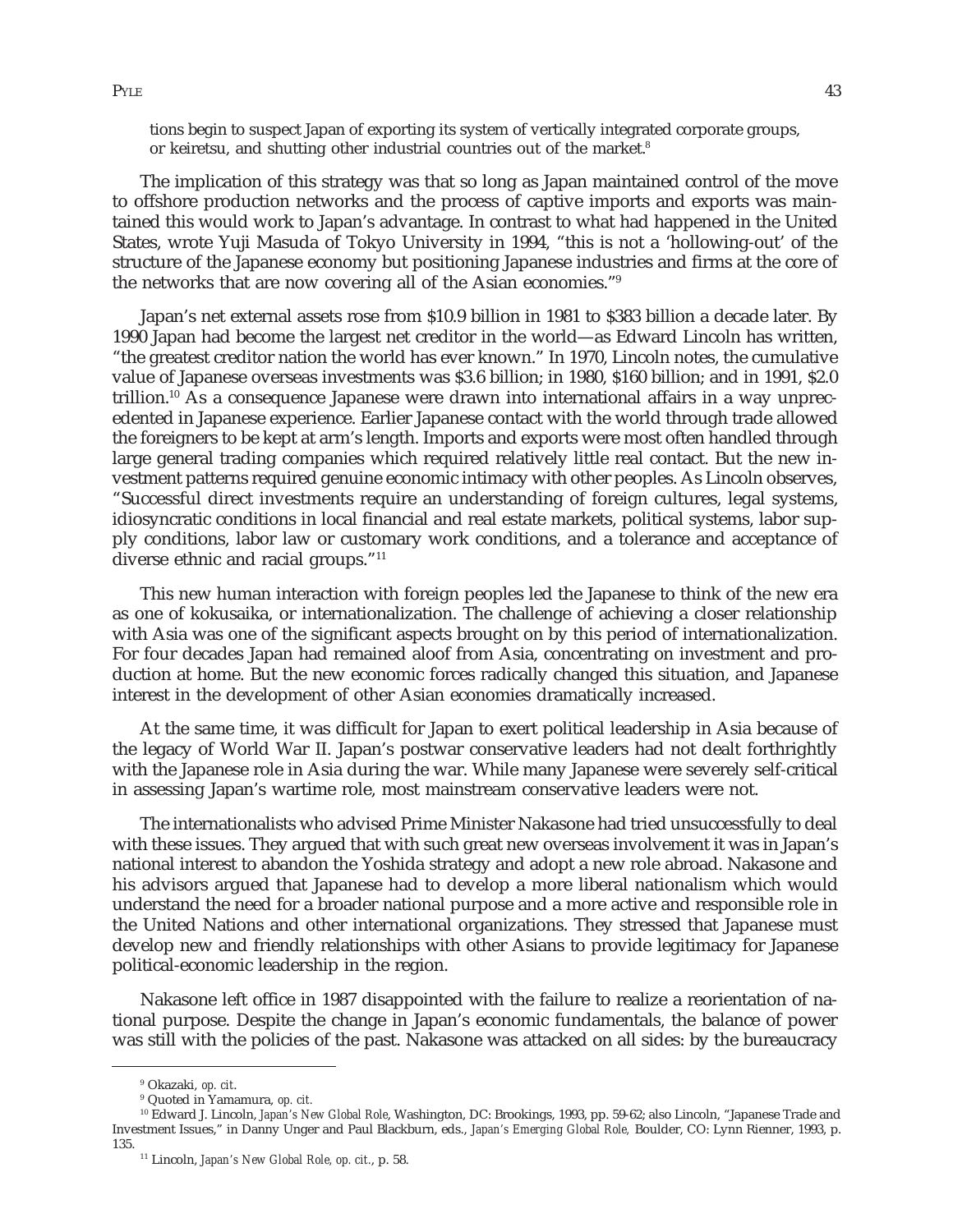for overriding its prerogatives in trying to revise its narrow policies of self-interest; by the mainline conservatives who wished to hold to the successful Yoshida policies; by left-wing parties which saw him undermining the constitutional limits on Japanese foreign policy. As the Cold War abruptly ended at the close of the 1980s, Japan was still divided, adrift, and reactive in its foreign policy. The new post-Cold War strategic environment, however, provided further impetus, along with the changed economic fundamentals, to a decline in the Yoshida strategy.

## **The Post-Cold War Decline of the Yoshida Strategy**

The purposeful and well coordinated advance of Japanese economic interests into Asia at the end of the 1980s provided a sharp contrast to the political immobilism that characterized Japan's response to the Persian Gulf War and the hesitant Japanese participation in Cambodian peacekeeping operations. The Gulf War was the first international crisis of the post-Cold War era, and Japanese leadership was wholly unprepared to deal with the new context of its foreign policy. The storm of international criticism that greeted the grudging support Japan gave the UN-sanctioned coalition stunned Japanese politicians. Protestations of constitutional inhibitions were no longer persuasive for a country of such economic power and prominence. Although Japan eventually contributed \$13 billion to the coalition, the failure to provide personnel in any form was widely criticized.

In the face of this international criticism, a new generation of assertive political leadership in the LDP demanded a reinterpretation of the constitution. The most prominent of these younger leaders were Ichiro Ozawa and Ryutaro Hashimoto. Ozawa dismissed the government's longstanding constitutional interpretation prohibiting overseas deployment of troops as a "subterfuge" of the Yoshida strategy, which he said had made Japan selfish and money-grubbing, ignoring the cost of maintaining the international freedom and peace upon which the Japanese economy depended.<sup>12</sup> Ozawa, whose thinking closely resembled Nakasone's, although the two were not close, headed a study group of the Liberal Democratic Party (LDP) on Japan's role in international society. In early 1992 the group recommended a reinterpretation of the constitution. "Japan," the report said, "is being asked to shift from a passive stance of mainly enjoying the benefits of a global system to an active stance of assisting in the building of a new order."13 The commission recommended a revision of the Self-Defense Forces Law so as to provide explicit legal foundation for what it called "international security," that is, collective security efforts sanctioned by the United Nations, such as participation in UN peacekeeping operations, a UN army, and UN-sanctioned multinational forces. The report did not, however, approve the concept of collective self-defense, which would allow the U.S.-Japan Mutual Security Treaty to be reciprocal.

Following intense debate the Diet passed the UN Peacekeeping Operations (PKO) Cooperation Bill on June 15, 1992, which ended the ban on dispatching Self-Defense Forces (SDF) troops abroad. It limited troop deployment, however, to logistical and humanitarian support, monitoring elections, and providing aid in civil administration. Under a compromise required to gain the support of small opposition parties, a section of the law entailing SDF involvement in armed UN missions, such as monitoring cease-fires, disarming combatants, and patrolling buffer zones, was frozen for the time being.

Passage of this legislation, as limited and constrained as it was, marked a significant step in the decline of "Yoshida politics." One sign of the erosion of the national consensus which the

<sup>12</sup> *Asahi Shimbun*, November 29, 1991.

<sup>13</sup> *Asahi Shimbun*, February 21, 1992.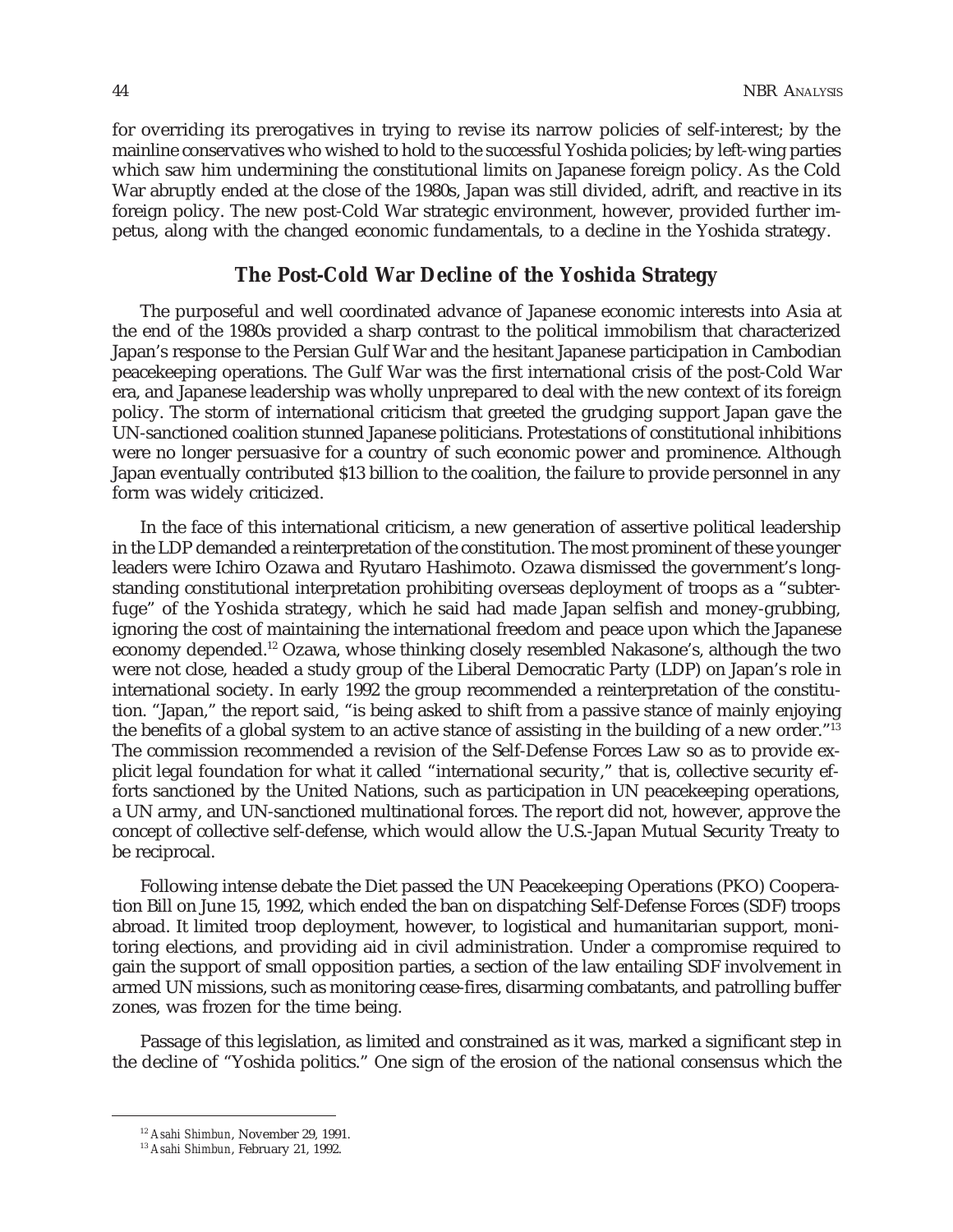#### P<sub>YLE</sub> 45

Yoshida strategy had held together throughout the Cold War was the diehard opposition to the PKO bill of the Socialist Party, whose lower-house members in symbolic protest submitted their resignations before the vote. It was the first major challenge to the foreign policy consensus since ratification of the U.S.-Japan Mutual Security Treaty in 1960 which had led to the largest mass demonstrations in Japanese history. In this case, however, the left-wing opposition failed. With the Cold War ended, the climate of opinion was unresponsive to its protest.

After passage of the PKO legislation, the government dispatched in September 1992 the first of a contingent of 600 soldiers for road and bridge repair, eight election monitors, and 75 police officers to join the UN peacekeeping mission in Cambodia. Participation in the United Nation's 22,000-member peacekeeping operation intended to end Cambodia's long civil war was a test case for the Japanese. It marked the first direct postwar involvement in military-strategic affairs in Asia. It was the first time since World War II that Japanese ground forces were dispatched to foreign soil.

Public support of participation in the Cambodian operation was fragile. The Japanese public tended to justify dispatch of SDF troops largely in terms of satisfying foreign criticism of Japan's failure to make personnel available to international peacekeeping. Typically, Japanese public discussion held that it was necessary for Japan to make a symbolic "contribution" to satisfy this criticism.

Self-Defense Forces, together with civilian police officers and election monitors, served under the UN Transitional Authority in Cambodia (UNTAC). Along with the Japanese peacekeepers came hundreds of Japanese reporters and cameramen intent on assessing the venture. It was fortunate that UNTAC was headed by a veteran Japanese diplomat, Yasushi Akashi, who understood the exceptional nature of the Japanese operation. Members of the SDF operated under a bewildering set of rules of engagement. Unlike other UN peacekeeping forces, the Japanese could use their weapons only in self-defense. They could not use them if they were obstructed in their duties or to protect other nationals. As one former Japanese general explained, "For the SDF to fire on the Khmer Rouge to protect non-Japanese would represent an exercise of the right of collective self-defense which the government has ruled out."14

UN officials were reportedly bitter over the special circumstances under which the Japanese peacekeepers operated. Even Akashi compared them to "maidens" because they were "rather timid and tentative." He described the Japanese participation as "teething experiences."15 In fact when a Japanese volunteer, not part of the official mission, and a Japanese policeman were killed in the spring of 1993, the Japanese media went into a "feeding frenzy," pandering to the public's shock at this first loss of Japanese life. Leading Japanese newspapers leaned toward withdrawal from UNTAC; a member of the cabinet also favored withdrawal; and the government dispatched a mission to seek relocation of Japanese participants to even safer areas. According to UN records, more than 20 Japanese policemen, nearly a third of the total, fled their assignments, taking their UN vehicles back to the safety of Phnom Penh. Four Japanese peacekeepers deserted the country and drove their UN vehicles across the border to Thailand, taking refuge in the Japanese embassy in Bangkok. A senior UN official remarked that "the only time the Japanese were tested by fire, they abandoned us. We understand the special constitutional restrictions on the Japanese, but in a situation of undeniable danger, how can we repeatedly ask people of one nationality, but not another, to take risks?"16 In the end the elections came off smoothly and the Khmer Rouge, for whatever reason, did not attack

<sup>&</sup>lt;sup>14</sup> Sachio Genkawa and Akihiko Ushiba, "Nakata Atsuhito-shi no 'ikun,'" Shokun, June 1993; translated as "The Peculiar Constraints on Japan's Peacekeepers," in *Japan Echo*, vol. 20, no. 3 (Autumn 1993), p. 9.

<sup>15</sup> *The New York Times*, October 24, 1993.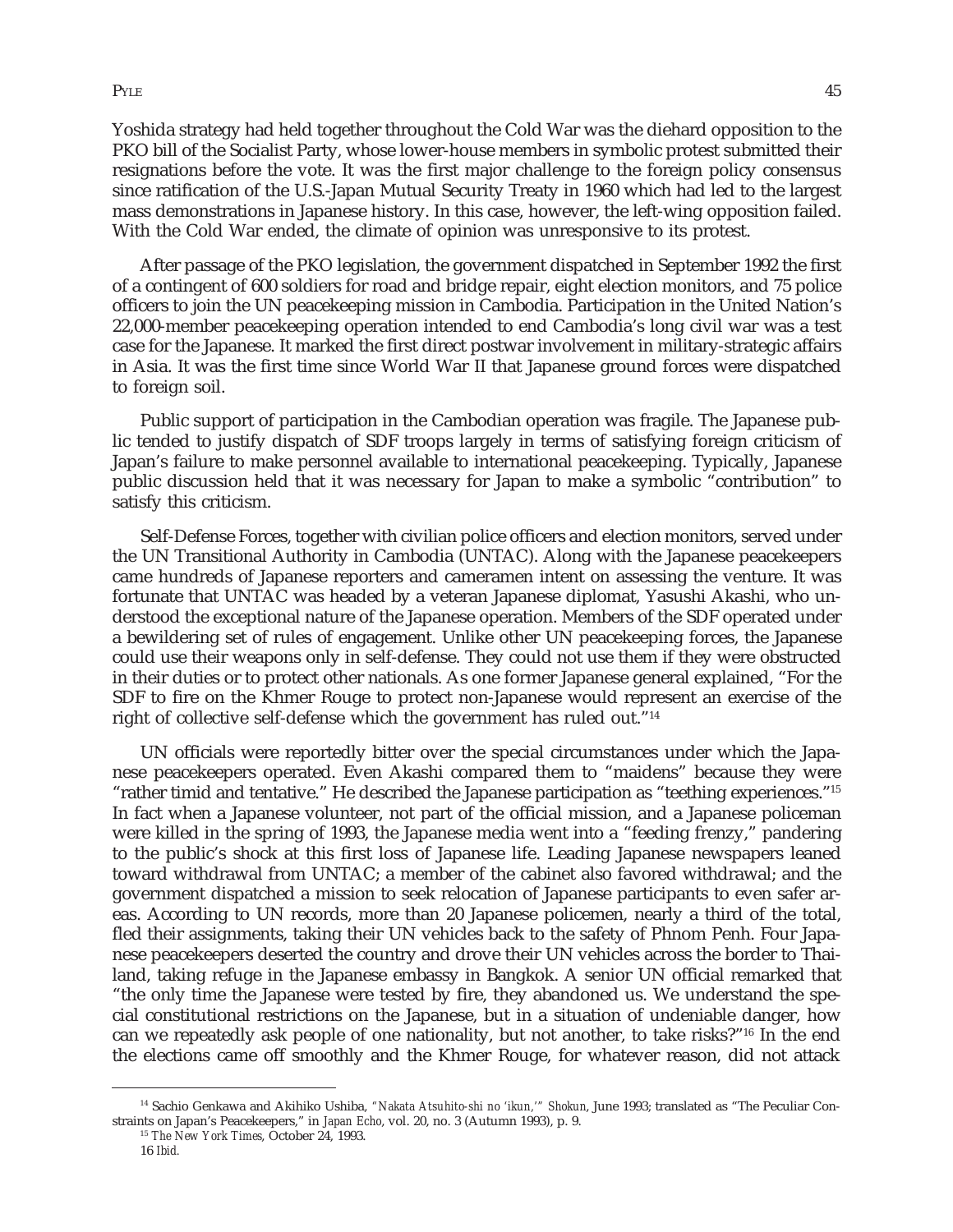other Japanese. Had more Japanese been killed it almost certainly would have disrupted the mission. Ozawa expressed surprise and relief that the Japanese had not been targeted.17 Successful completion of the Cambodian operation was an important point in the slow evolution of reorienting Japan's international role.

#### **Groping for a Political Strategy in Asia**

The sharply increased economic importance of Asian economies to Japan had to be supported by a new long-term political strategy. To underwrite its economic interests, the emerging strategy had four parts: 1) to reassure Asians that Japan would not translate its economic strength into military power; 2) to maintain a strong public commitment to the U.S. alliance to demonstrate Japan's intention of not becoming an independent military power; 3) to develop cultural policies that would strengthen Japan's identity as an Asian nation; and 4) to pursue an increased political role in Asia by working through multilateral institutions and fora.

Suspicion and concern over Japanese intentions were still high when the Cold War came to an end. When Japanese minesweepers were dispatched to the Persian Gulf in May 1991 to aid in the cleanup operation after the Gulf War, former Singapore Prime Minister Lee Kuan Yew worried that allowing the Japanese defense forces to participate in overseas operations was like "giving liquor chocolates to an alcoholic."<sup>18</sup> It was not only memories of World War II that had to be overcome. Japan's subsequent aloofness from the region and narrow pursuit of its economic self-interest during the Cold War also deferred the task of restoring trust. The Yoshida strategy was a shrewd way to pursue Japan's postwar interests and to restore Japan's position of power and importance, but "what would have happened," Hisahiko Okazaki recently mused, "if Japan had pursued a normal military policy within the context of its postwar foreign policy framework, including the Japan-U.S. Security Treaty?" Okazaki speculated that active participation in the Cold War effort in Asia and in the Gulf War would have engendered "a relationship of trust and a sense of camaraderie" with other Asian nations: "A country wins the confidence of other nations through the repetition of such acts. Foreign peoples and governments have no way of knowing whether Japan is really the sane and responsible country it claims to have become until they have had a chance to observe it in action." Owing to the pursuit of the Yoshida strategy for the past forty years, "Japan forfeited its chance to build up a record as a country deserving of international trust." Economic aid also failed to win confidence in Asia as "the widespread perception of Japan as a country driven purely by economic motives makes this difficult."19

To reassure Asians it became almost a mantra repeated by Japanese officials that Japan would never again become an independent military power. As a Ministry of Finance report in 1990 emphasized, Japan, "learning from the lessons of history," would remain a "non-military economic power," a "non-ideological nation," and a "new-style peace-loving and cultural nation."<sup>20</sup>

Similar themes were repeated throughout the early 1990s. In 1992 Prime Minister Miyazawa appointed a Roundtable on Japan and the Asia-Pacific Region in the 21st Century, chaired by the president of Keio University, Tadao Ishikawa, a scholar of modern Chinese affairs. Characterized by extreme caution and circumspection, the roundtable's final report, issued just prior to Miyazawa's tour of Southeast Asia at the beginning of 1993, emphasized that Japan could no longer remain aloof from the problems of Asia but rather must take a more active political

<sup>&</sup>lt;sup>17</sup> Personal interview with Ozawa, May 1993.

<sup>18</sup> *International Herald Tribune*, May 4, 1991.

<sup>19</sup> Okazaki, *op. cit.*

<sup>20</sup> Foundation for Advanced Information and Research, *Interim Report of Asia-Pacific Economic Research,* Tokyo: FAIR, 1990, pp. 217, 226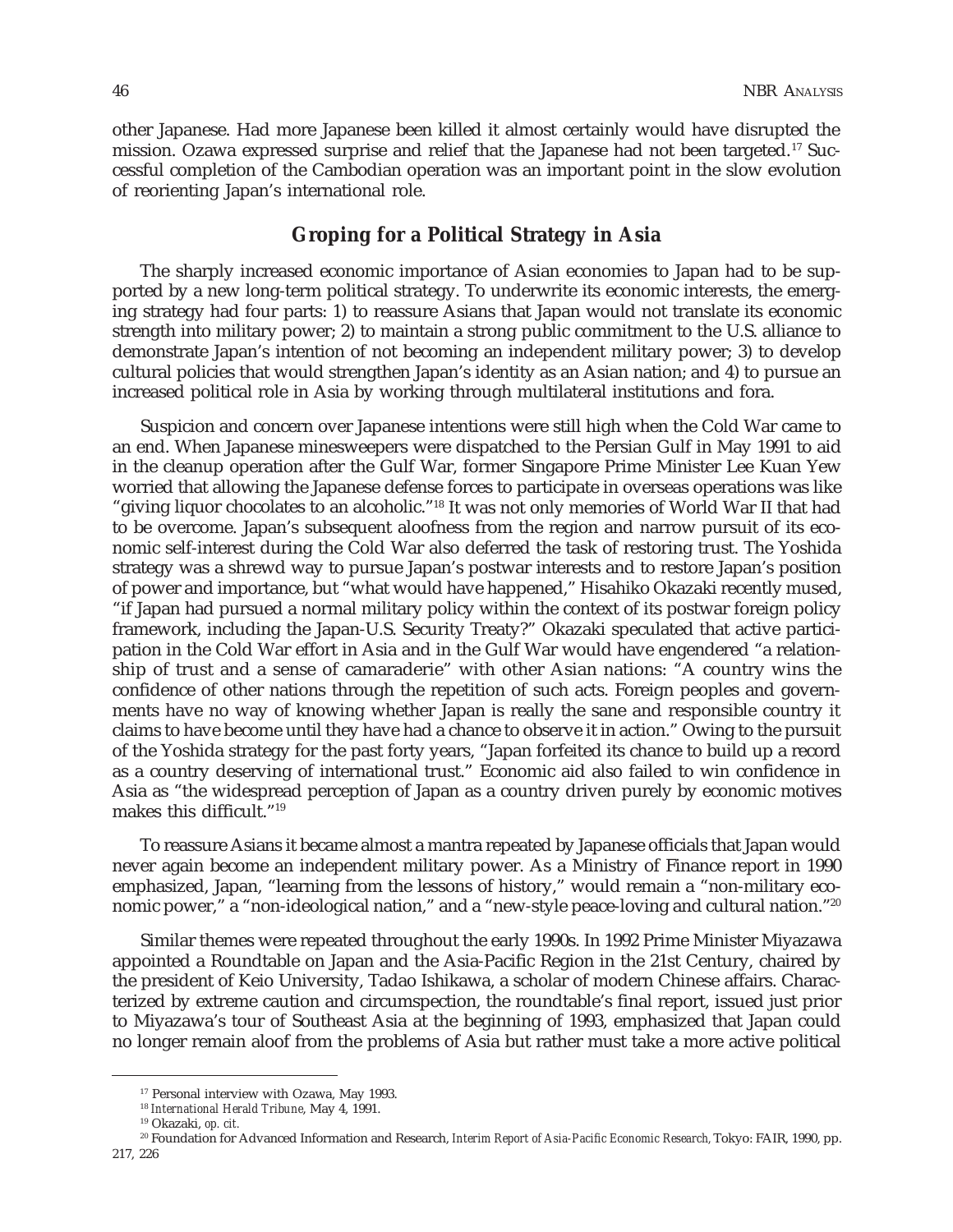role in the region. But the meaning of this emphasis was left vague, and the entire tenor of the report on the contrary implied a continued low profile.<sup>21</sup> The prime minister's speeches on the tour, which were supposed to enunciate a "Miyazawa Doctrine" by announcing a greater political profile for Japan in Asia, were even more bland than the report. Commenting on the prime minister's speech in Bangkok, which assured Asia that Japan would "never again become a military power" and would "always think and act together" with Asian peoples, the Nikkei Weekly derided Miyazawa for his blandness and said it raised questions about the purpose served by organizing this study group in the first place.<sup>22</sup>

Given the evidence of Asia's new economic dynamism and Japan's deeper economic ties to the region, some Japanese leaders were prepared to abandon a defensive stance and advocate closer identification with Asia. They advocated policies that would enhance awareness of common cultural traditions that Japan shared with Asia. One such effort that drew considerable attention was a 1993 essay by a high-level Foreign Ministry official, Kazuo Ogura, asserting that "Western-style modernization and industrialization [had reached] a dead end."<sup>23</sup> It was necessary to abandon seeing Asia in the negative light of the Western world view, as stagnant, passive, authoritarian. Asia at the end of the 20th century was becoming dynamic, active, and the new source of universal values. An "Asian restoration" must begin by overcoming past animosities among Asian countries:

It will be difficult for Asia to take off and soar again unless it can get over the legacy of ill will caused by past invasions and strife... . Japanese awareness and contrition alone will not suffice.... The countries that were injured will have to refrain from being prisoners of the past and adopt a future-minded position.

Another step important to the rise of Asia, he wrote, was overcoming the influence of the Western-trained Asian elites who were tied to a Western mind-set:

As we prepare for the twenty-first century, we must seriously reexamine the role of these Western-oriented intellectuals and leaders... [who] are using their links with the West to maintain the legitimacy of their superior position. What we see is in a sense a survival, although under a different guise, of the old colonial arrangement by which natives with Western learning could skillfully develop ties with the rulers and thereby dominate the un-Westernized general populace. Under these circumstances, members of the political elite have been hesitant to stress Asian values lest they undermine the legitimacy of their own power.

To remedy this situation, Asia must begin to train its own leaders. Asia could produce universal values to transmit to the world by developing a "theory of Asian capitalism."

What Asia has treasured is the view of society and human beings that underlies such areas as Japanese-style management, lifelong education, and family upbringing, and it has also treasured the economic and social systems that are built on this view.

Ogura clearly had in mind the Japanese economic system when he spoke of Asian ideals that had universal significance. When he spoke of a "theory of Asian capitalism" he left no doubt that Japan was the model. To spread these Asian values, to bring about an "Asian restoration," it was necessary to set up study centers as alternatives to the traditional Western centers of learning where Asian students had been going.

<sup>&</sup>lt;sup>21</sup> Roundtable on Japan and the Asia-Pacific Region in the 21st Century, unofficial translation of final report, December 25, 1992.22 *Nikkei Weekly*, January 25, 1993.

<sup>23</sup> Kazuo Ogura, *"'Ajia no fukken' no tame ni," Chuo Koron,* July 1993; translated as "A Call for a New Concept of Asia," in *Japan Echo,* vol. 20, no. 3 (Autumn 1993), pp. 37-44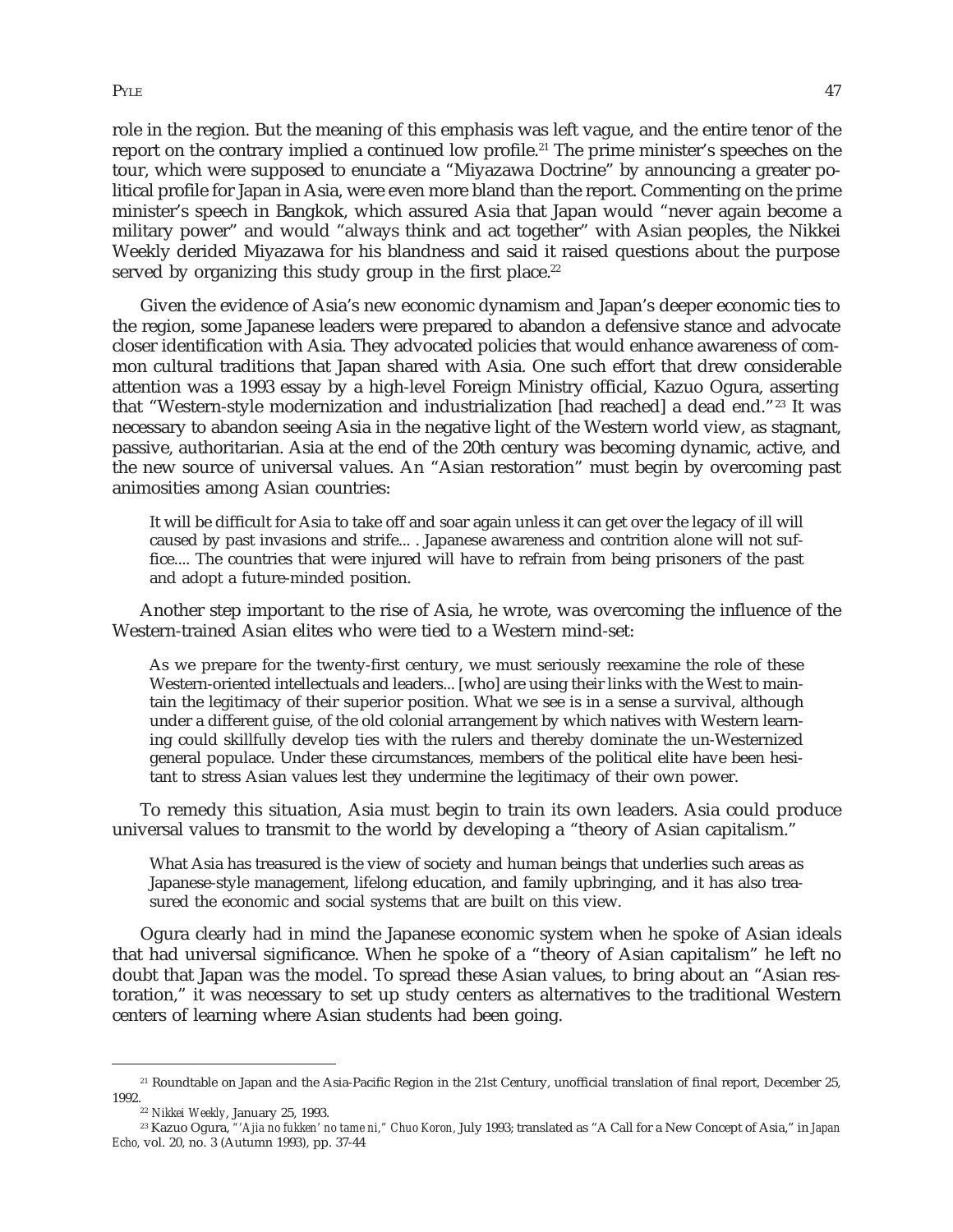Ogura's views were representative of a growing belief in mainstream thought that Japan's international role in the post-Cold War era must be defined in terms of regional leadership and a stronger identification with Asia. Another example of this view is found in the writings of Yasusuke Murakami, a theoretician of the neo-conservative thought that underlay Nakasone's policy positions during his prime ministership. Murakami and Nakasone in fact coauthored a prescription for the post-Cold War order in 1992. Murakami believed that Western values were losing relevance to the future course of history. In a 1988 essay he went beyond the common view that the West was experiencing a relative weakening of its economic and political power: "The very ideals sustaining modern Western society are being shaken to their roots.... The fact is that the Western tradition of philosophy has long since reached a dead end." Murakami wrote that it was "the Japanese challenge, a development of global historical significance," that demonstrated the decline of the West:

Japan has probably outdone Western Europe and North America in the guarantee of liberties. Based on objective national indicators, Japan also achieved greater equality than almost any country in the West. Most important, the secret of Japan's success relates at least in part to non-Western organization principles. In this sense, Japan's achievements represent a severe blow to modern Western ideals. Furthermore, the same phenomenon is occurring in Hong Kong, Singapore, South Korea, and Taiwan; what we seem to be witnessing is not simply a Japanese challenge but an Asian challenge, a development that cannot but call into question the very basis of the Pax Americana.<sup>24</sup>

### **The New Context of Defense Strategy**

Yet even the strongest advocates of a closer identification with Asia affirmed the essential nature of the U.S. alliance and the continued U.S. presence in Asia. In fact, across the spectrum of Japanese opinion, there is now near unanimity in supporting the Mutual Security Treaty. When the Socialist Party joined in coalition with the LDP to form a government in June 1994, the new Socialist prime minister, Tomiichi Murayama, explicitly abandoned the fundamentals of his party's postwar foreign policy. For forty years the Socialists had opposed the Self-Defense Forces as unconstitutional; they had supported unarmed neutrality, opposed American military bases and the U.S.-Japan alliance, and opposed recognition of South Korea. They had opposed the PKO Cooperation Bill of 1992 which allowed the SDF to be dispatched abroad. Murayama, the first Socialist prime minister in nearly half a century, abruptly reversed the party's policies on all these issues. Initially opposition Diet members derided his volte-face, but Murayama plunged ahead with more reversals, sanctioning the flying of the Rising Sun flag in schools, the singing of the national anthem, cabinet ministers' visits to the Yasukuni Shrine, defense of the sea-lanes, close ties with South Korea, purchase of AWACs planes, and use of nuclear power for domestic energy needs. The Socialist Party in a subsequent meeting approved these changes. With this sudden opportunistic reversal the principal foreign policies of the Japanese left wing were swept away; the postwar left-right axis in foreign policy virtually disappeared.

With the collapse of the left-wing foreign policy position the resistance to constitutional revision was weakened. In November 1994 Japan's largest daily newspaper, the *Yomiuri Shimbun* with a circulation of over ten million, published a draft proposal for revising the constitution. The draft proposal came out of a two-and-a-half-year study led by Masamichi Inoki, a widely respected scholar of national defense issues. The draft proposed replacing Article Nine, the nowar clause, with a provision permitting "an organization for self-defense, to maintain the peace,

<sup>24</sup> Yasusuke Murakami, "Daigaku to iu na no shinsei kigeki," Chuo Koron, July 1988, translated as "The Debt Comes Due for Mass Higher Education," in Japan Echo, vol. 15, no. 3 (Autumn 1988), pp. 71Ð80.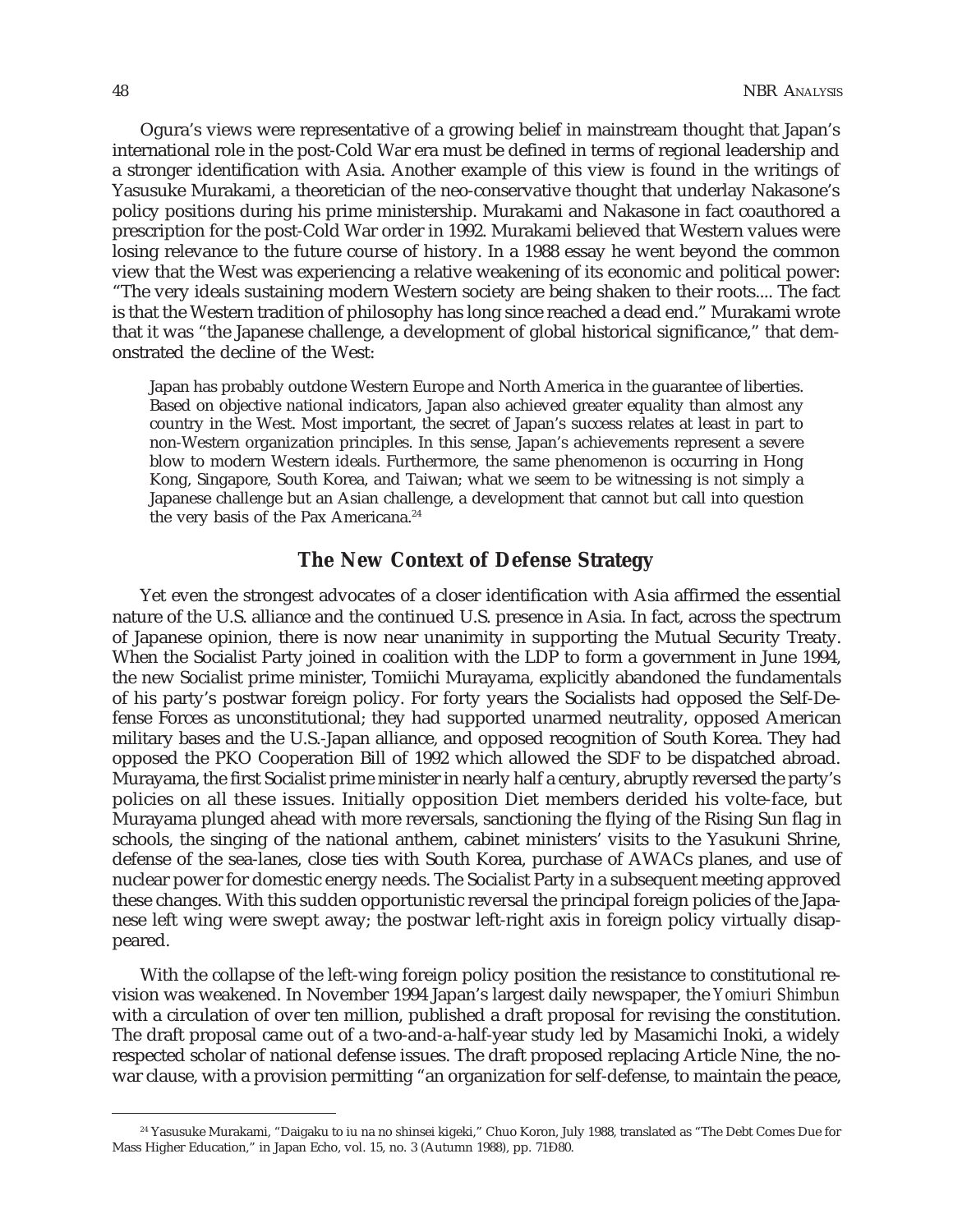P<sub>YLE</sub> 49

independence, and security of Japan."25 At the same time, in order to reassure foreign concerns, it included the three nonnuclear principles and prohibited a military draft. A New York Times-CBS-Tokyo Broadcasting System poll in December 1994 found for the first time a majority of Japanese—53 percent—who said Japan should consider constitutional revision.26

The cumulative changes in Japan's foreign policy position since the end of the Cold War required a fundamental review of national defense strategy and the consolidation of a national consensus. In February 1994 then Prime Minister Morihiro Hosokawa appointed an advisory panel of bureaucrats, business leaders, and intellectuals to recommend revisions in what had been the nation's Cold War defense strategy, the so-called National Defense Program Outline of 1976. The report of the advisory panel, issued on August 12, 1994, was characteristically cautious.27 It strongly reaffirmed a defensive military posture and dependence on the security alliance with the United States. The report expressed readiness to do more to underwrite the American military bases in Japan. It called for further improvements in host-nation support and agreement to provide supplies (including fuel) and logistical service for U.S.-Japanese military exercises. Beyond the provisions recommended to make the alliance more reciprocal by increasing financial support, greater interoperability, and further steps to enhance joint military exercises, the most significant change the advisory panel recommended in the National Defense Program Outline was a more forward-looking stance on multilateral security activities. The report recommended revision of the Self-Defense Forces Law to provide for participation in UN peacekeeping activities as a primary duty. The activities would include monitoring of cease-fires, patrolling buffer zones, and other activities not presently permitted.

As it slowly moves away from the Yoshida strategy under the impetus of economic interests and the post Cold War environment, Japan is exploring the approaches of multilateralism in both economic and security fields. Multilateralism has many advantages for Japan. While bilateral relations with the United States remain critical both to the Japanese foreign policy position as well as to the domestic political structure, we have seen how relations with Asia have grown dramatically in importance since 1985. Japanese trade with Asia now exceeds trade with the United States. Japanese FDI in Asia is growing much more rapidly than Japanese FDI in North America. Nearly two-thirds of Japan's massive ODA goes to Asia. Japan's economic surge into Asia since 1985 requires more involvement in the region to protect its increased interests. Multilateralism provides some moving away and softening of the dominance of U.S.- Japan relations. While the historic legacy of the Pacific War is still not overcome, multilateralism provides a cover, a quiet approach to the region, one that will help to restore Japan's legitimacy and claim to leadership. Engagement in multilateral organizations not only offers a way to respond to foreign suspicions as well as criticism of its self-absorption, but also a way of overcoming domestic resistance to a more active international role. Without question one of the reasons that Ozawa, Nakasone, and other Japanese advocates of a "normal country" seek a Japanese permanent seat on the UN Security Council is to wean a substantial portion of the Japanese population of its residual pacifism or what is really isolationism. The United Nation's prestige has always been high with the old left wing of the political spectrum, and a UN Security Council seat would offer an avenue for increasing Japan's international engagement.

For all of these reasons, Japan has begun probing and exploring opportunities in multilateral fora and other organizations. It has encouraged the creation of the ASEAN Regional Forum (ARF) and the Council for Security Cooperation in the Asia Pacific (CSCAP), but characteristically has reserved its greatest efforts for APEC. With its loose, deliberative, informal nature, its

<sup>&</sup>lt;sup>25</sup> *Yomiuri Shimbun*, "A Proposal for the Revision of the Text of the Constitution of Japan," Tokyo, November 3, 1994.

<sup>26</sup> *The New York Times*, December 30, 1994.

<sup>27</sup> Advisory Group on Defense Issues, *The Modality of the Security and Defense Capability of Japan: The Outlook for the 21st Century,* August 12, 1994.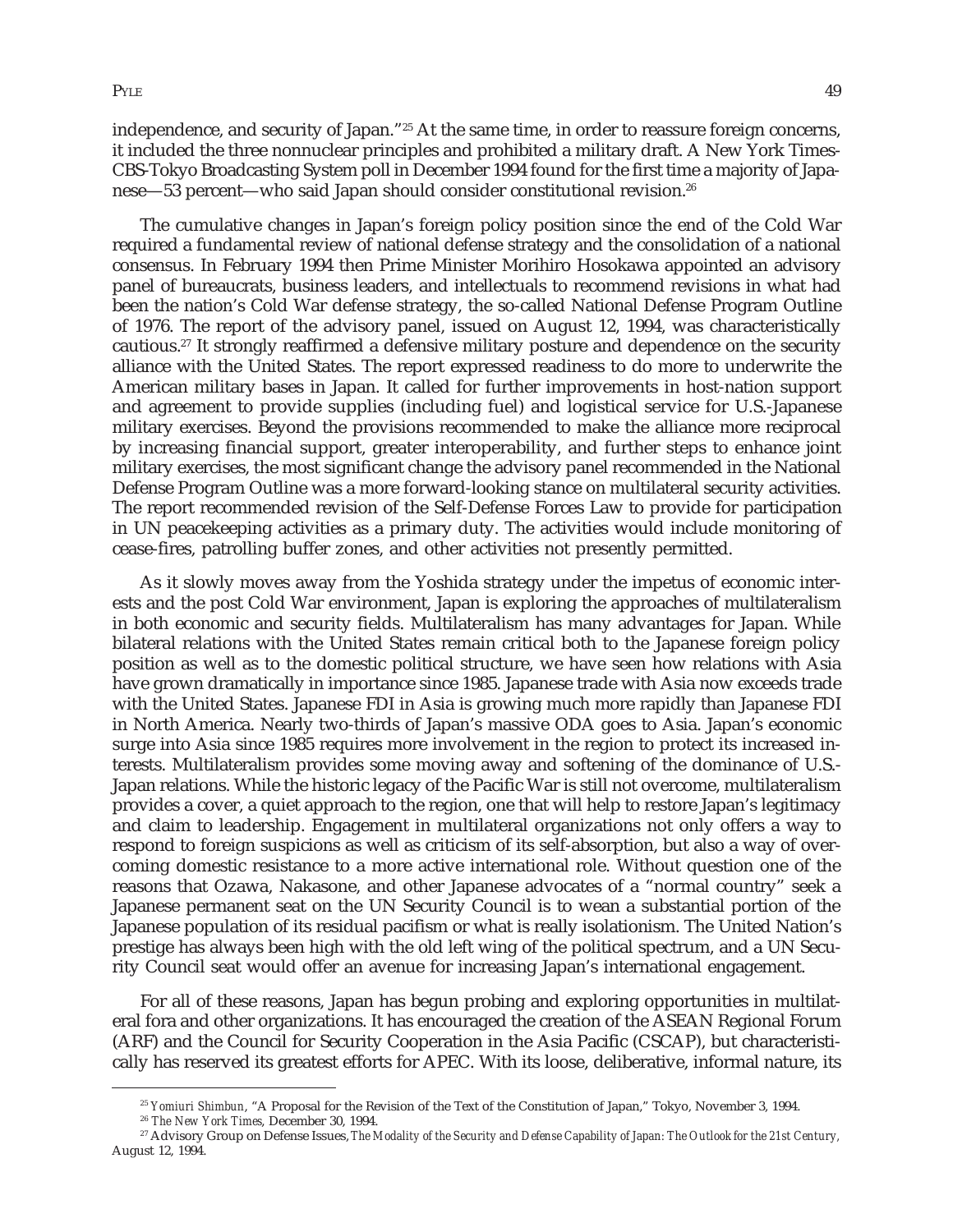concentration on economics, and its inclusion of the United States, APEC offers a multilateral organization with which the Japanese feel relatively comfortable. Japan has tried to position itself to serve as a bridge between Asia and the West. On the one hand, despite the urgings of many business leaders, Japan has resisted Malaysia's proposed East Asian Economic Caucus, which would exclude the United States, Australia, Canada, and other non-Asian states. A blue ribbon committee of the Japan Forum on International Relations, always reflective of the establishment's thinking, in a recent study stressed pursuit of a "constructive and open regionalism."28 On the other hand, Tokyo has also resisted American efforts to move swiftly toward rules and regulations to establish trade and investment liberalization. Representing Asian apprehension that the United States will demand common rules of economic behavior, Japan has argued for respect of Asia's diversity and a gradualist approach—what the Japan Forum study called "organic economic integration guided by market mechanisms."

Driven by its economic interests but handicapped by its historic constraints, Japan is thus pursuing a cautious, low-key strategy in post-Cold War Asia. As Okazaki acknowledges, the legacy of the Yoshida strategy will be with Japan for some time: "If Japan had behaved in a conventional manner during the decades since the end of World War II, it could have undergone a smooth transition, taking its place in the world as a country with sufficiently good judgment to be trusted with normal military capabilities. But the opportunity to become a normal country has repeatedly eluded Japan." The Japan-U.S. alliance remains of the greatest consequence to Japan's future. Asia alone is no substitute. The policy of using East Asia as "a springboard" for economic expansion, which Okazaki advocates, cannot be pursued successfully "in the next 10 or 15 years" without the alliance. Asia alone is not sufficient to sustain Japan's growth for the foreseeable future. "Moreover, the ASEAN countries welcome Japanese expansion into the region as long as Tokyo maintains friendly relations with Washington." A rift with the United States would not only undermine Japan's Asian strategy: Okazaki acknowledges that he, in common with other Japanese elite strategists, believes that it would also result in domestic political upheaval. He therefore cautions against an "impetuous Asianism" or any harm to the health of the alliance: "It is vital not to damage the bedrock of the bilateral alliance, on which the fate of this nation rests."29

#### **The U.S.-Japan Alliance and the New Order**

In the light of how essential the Japanese regard the alliance in their present transition period, the 1995 U.S. Department of Defense report entitled United States Security Strategy for the East Asia-Pacific Region was bound to be warmly welcomed in Japan. It changed the emphasis of a 1990 Pentagon report which had laid out a plan for phased cuts of American strength and for burden shifting to Asian allies. The 1990 report had created concern in Asia since it offered no institutional alternatives to the American security system which was to be downsized. In changed tones, the 1995 report asserted a resolve to maintain existing forward-based U.S. troop presence for the foreseeable future. Writing in Foreign Affairs, Assistant Secretary of Defense for International Security Affairs Joseph Nye, who supervised the report, saw no alternative to maintaining 100,000 U.S. troops in East Asia at least for the next decade. This presence, he said, was essential to maintain the basis for the region's prosperity and "ensures the United States a seat at the table on Asian issues." He offered no sense that this arrangement was a transition to a different future. APEC and ARF were described as "confidence-building measures" that would "complement American alliance leadership, not replace it."30

<sup>28</sup> The Japan Forum on International Relations, *The Future of Regionalism and Japan*, Tokyo, June 1994.

<sup>29</sup> Okazaki, *op. cit.*

<sup>30</sup> Joseph S. Nye, Jr., "The Case for Deep Engagement," *Foreign Affairs,* July/August 1995, pp. 90Ð102.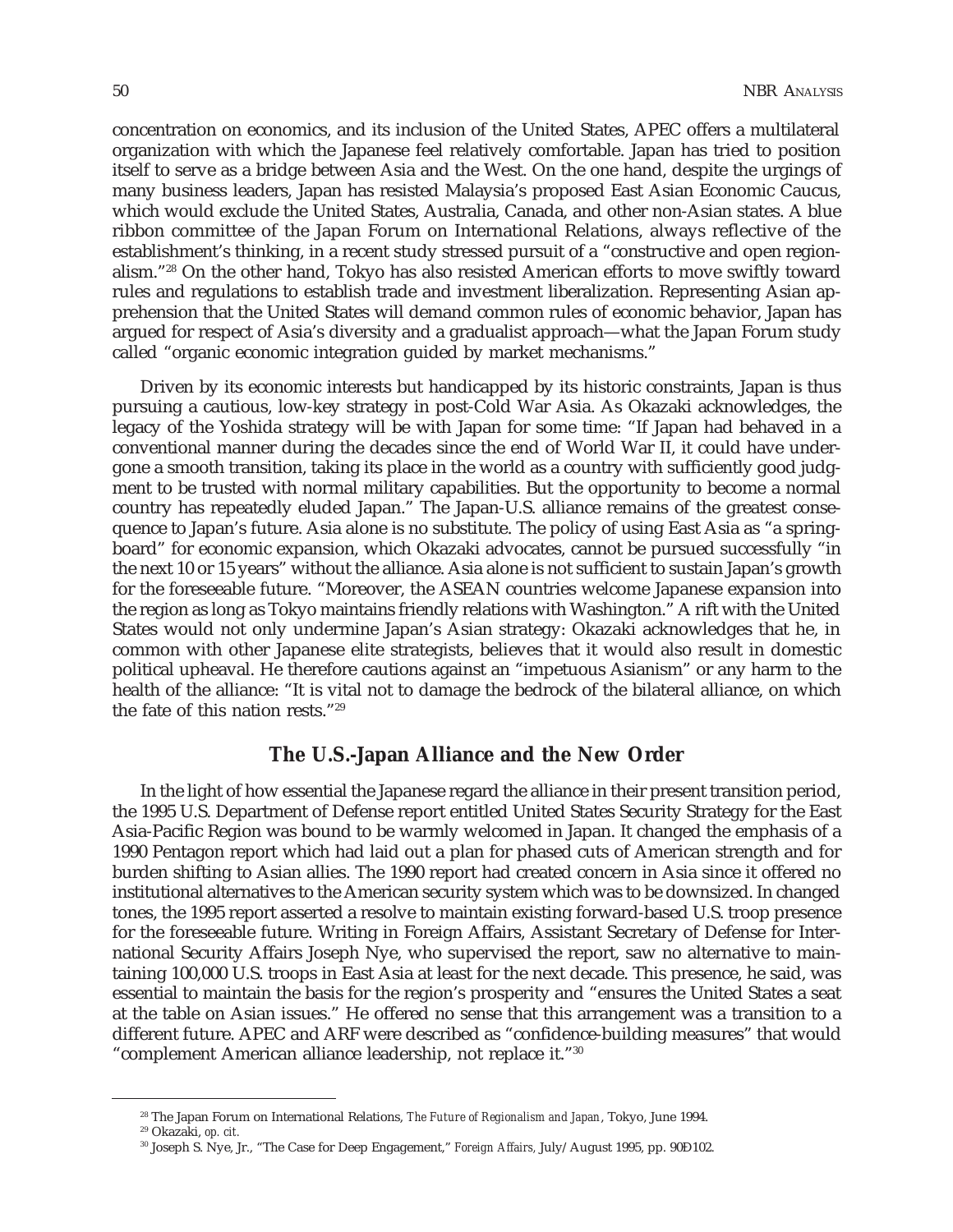Nye rejected the arguments of critics who said it was appropriate under post-Cold War circumstances to develop a new relationship with Japan. He gave little recognition to the anomalous nature of the U.S.-Japan relationship or to the new assertiveness and self-confidence that has arisen in recent years. The implication is that Japan will remain indefinitely in a security dependency role to the United States. Japan's substantial host-nation support was the only recognition Nye offered of the adjustment that was appropriate to reflect the massive change in relative economic strength that had taken place during the Cold War. The Nye report was received with relief in Tokyo where there was growing concern about China's military intentions. The outspoken Hisahiko Okazaki said what others were thinking: "Japan should cooperate with the U.S. to maintain the balance of power in the region against China. That is what Japan is expected to do by members of the Association of Southeast Asian Nations."31

Diehard Japanese adherents to the Yoshida strategy were elated by the Nye report. Former Prime Minister Miyazawa expressed his satisfaction in a remarkable interview:

The national security framework envisioned by Mr. Yoshida has not disappeared with the end of the Cold War, but now holds new meaning. I personally share the ideas presented in [the] Pentagon report . . . prepared by Joseph Nye. . . . We should allocate whatever is needed in terms of our host-nation support to secure the U.S. presence here. . . . Refraining from becoming a military power and applying restraints on the use of such power would better serve Japan's interest. Even if this country does decide to send troops overseas by revising the Constitution, who would want to go abroad? No one has the guts to rescue a woman being harassed by a drunkard on a commuter train. How can people like this hope to become a normal nation?<sup>32</sup>

The implication of both the Nye report and the slow evolutionary approach to multilateralism embedded in the APEC and ARF organizations is that the United States will continue to provide the security for the region for the foreseeable future. How realistic is this approach? The U.S.-Japan alliance is key to answering this question. Given Japan's economic surge into Asia in the past decade and the role reversal that has taken place with the United States in terms of aid, trade, investment, and credit, the expectation that the American military can continue indefinitely to provide the security for this prosperous region may be unrealistic. It will be hard indeed to sustain congressional support for so peculiar an arrangement. The first security crisis that arises in Asia in which Americans are required to bear the responsibility could jeopardize this structure. The nature of Japan's economic penetration of Asia through reliance on keiretsu relationships is also likely to become a growing source of friction as the U.S. trade deficit with Asia grows. Increasingly, Congress will be inclined to link economic and security considerations. Even the Clinton Administration, despite its strong support of the present arrangement, has hinted at such linkage. For example, President Clinton, speaking at the APEC meeting in Seattle, November 19, 1993, said that "we do not intend to bear the cost of our military presence in Asia and the burdens of regional leadership only to be shut out of the benefits of growth that stability brings." Likewise, a strong implication of linkage between trade and security was evident in the recent Japan-U.S. auto parts dispute. Assistant Secretary of State Winston Lord told the Straits Times in Singapore that "over time, if the U.S. domestic perception is that the U.S. was being shut out of Asian markets, they might well begin to question the maintenance of forces in the region."33

At a May 1995 Tokyo conference on the future of Asia, Asian leaders acknowledged the linkage of economics and security by arguing that the Americans must be rewarded with eco-

<sup>31</sup> *Nikkei Weekly*, January 9, 1995, p. 1.

<sup>32</sup> *Japan Times*, August 13, 1995, p. 21.

<sup>33</sup> Quoted in *The New York Times*, May 29, 1995.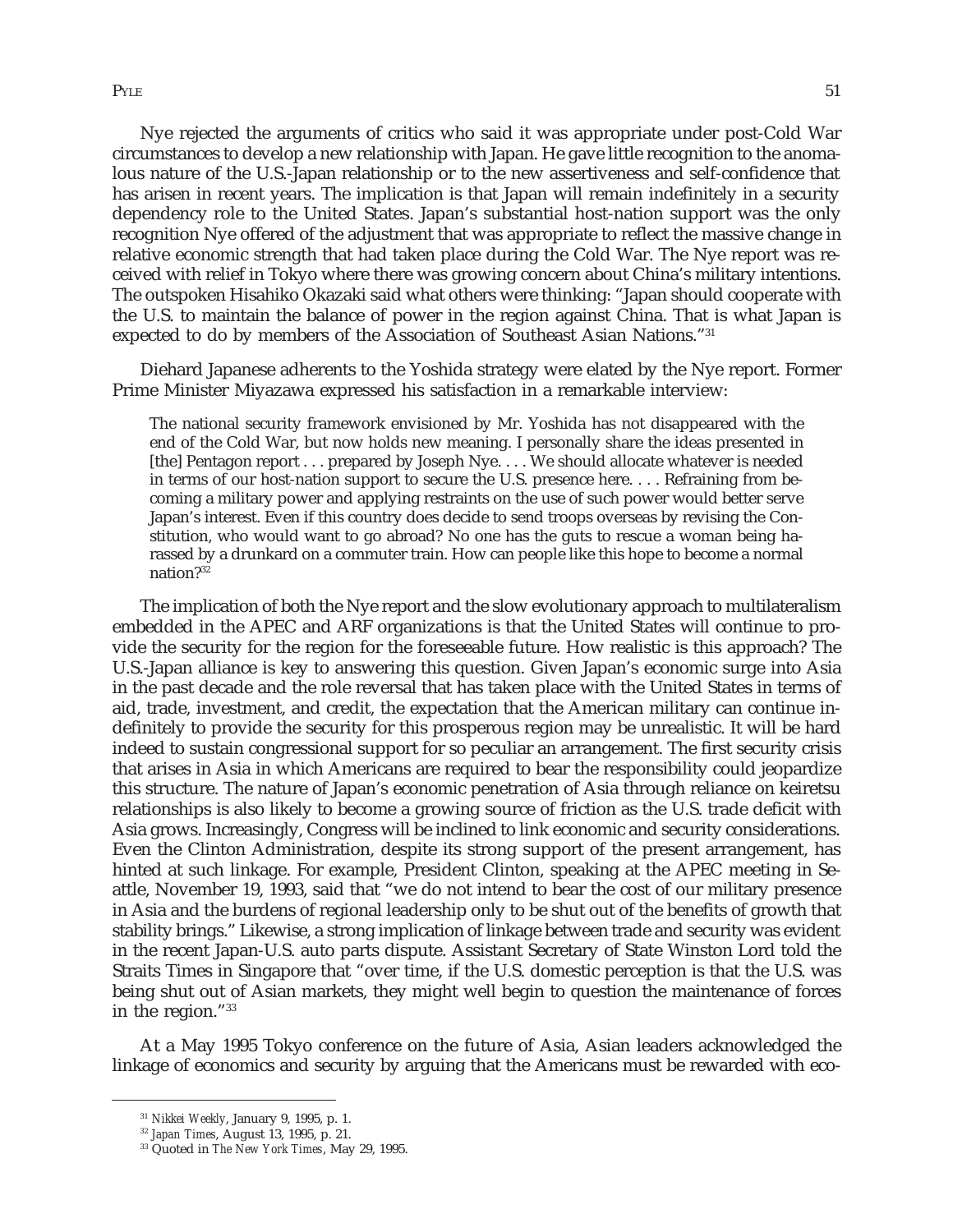nomic benefits for carrying the security burden of the region. Japan must open its markets, Lee Kuan Yew lectured the Japanese, or risk American military disengagement from the region: "If peace and stability, which Americans have helped maintain over the last 50 years, lead to an increasingly prosperous Japan, Korea, Taiwan . . . China, ASEAN, (and) Vietnam, but an increasingly less prosperous U.S., I don't see the U.S. Congress voting funds for the renewal of the Seventh Fleet and all the other things necessary to maintain the balance." Lee and other Asian leaders described the APEC process as more than an economic exercise to promote trade liberalization: it is a vehicle to anchor U.S. interests in the region to counter China's growing military and economic power and thus maintain "the stability that keeps East Asia's economic miracle going," as Jose Almonte, presidential security advisor in the Philippines put it. "APEC ensures a continuing presence in the region for the U.S.," Almonte concluded. C. Fred Bergsten, a U.S. member and chair of APEC's Eminent Persons Group, agreed that APEC should institutionalize a "high-level strategic trade-off whereby Asian countries engage the U.S. in economic terms to assure continued engagement in the area by the U.S. in security terms."34 How viable is such a trade-off which implies economic benefits in return for containment of China? In a high profile op-ed article in the The New York Times, April, 18, 1995, Michael Lind, a senior editor at Harper's, asked "why should U.S. troops serve indefinitely as the security guards of a latter-day Greater East Asian Co-Prosperity Sphere from which many American products are effectively excluded?" Lind argues for "treating Japan as an equal, not a dependent," ending the security treaty, and maintaining an economic and military balance between Japan and China.

Similarly, Henry Kissinger, in the conclusion of his book Diplomacy, argues for greater realism in American foreign policy. He observes Asian coolness to Clinton's proposals for transforming APEC into a more institutionalized Pacific Community on the European model, and argues for a classic balance-of-power approach:

The relations of the principal Asian nations to each other bear most of the attributes of the European balance-of-power system of the nineteenth century. Any significant increase in strength by one of them is almost certain to evoke an offsetting maneuver by the others. The wild card is the attitude of the United States, which has the capacity—though not necessarily the philosophy—to function in much the same way that Great Britain did in maintaining the European balance of power until the two world wars of the twentieth century. The stability of the Asia-Pacific region, the underpinning of its vaunted prosperity, is not a law of nature but the consequence of an equilibrium which will need increasingly careful and deliberate tending in the post-Cold War world.35

#### **Conclusion**

APEC can develop only in a stable security environment, and this depends upon a clarification and revitalization of the U.S.-Japan alliance based on the new realities of the last decade. These realities are the growth of Japan's economic power, its influence in Asia, and its selfassertiveness. Furthermore, the end of the Cold War has cut Japan loose from both its post-World War II domestic political and foreign policy moorings. A paradigm shift in the Japanese political system is under way, and Japan's leadership recognizes that the Yoshida strategy is no longer viable. In light of historic constraints, Japan is exploring an array of possibilities including constitutional revision, participation in collective security arrangements, a permanent UN Security Council seat, and closer ties with Asia.

If there should be a breakup of the U.S.-Japan alliance or if there is simply a weak or deteriorating bilateral relation, the region will be subject to uncertainty and instability and will

<sup>34</sup> *Nikkei Weekly*, May 22, 1995, p. 1.

<sup>35</sup> Henry Kissinger, *Diplomacy,* New York: Simon and Schuster, 1994, p. 826.